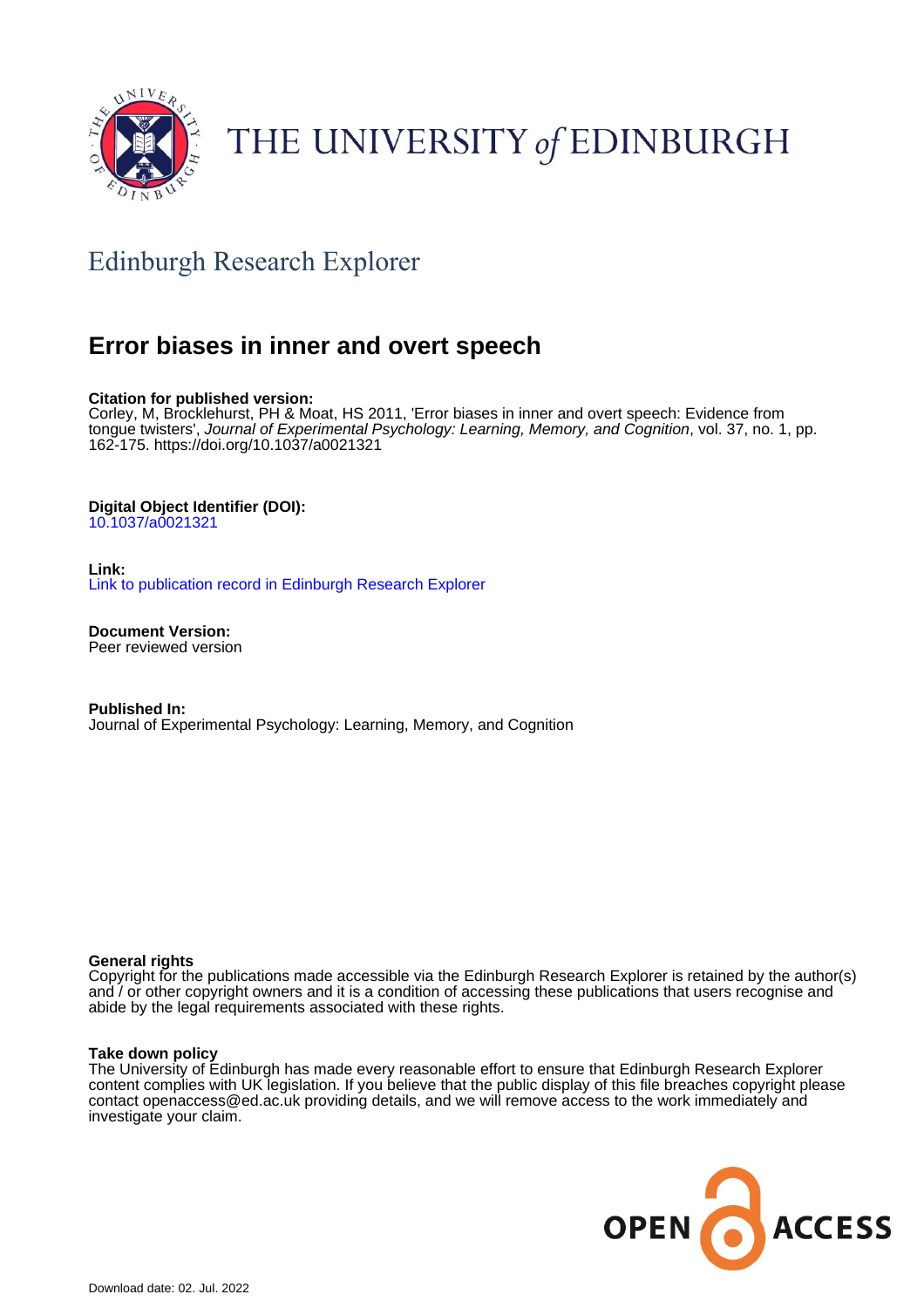### Running head: ERROR BIASES IN INNER SPEECH

Error Biases in Inner and Overt Speech: Evidence from Tonguetwisters

Martin Corley Paul H. Brocklehurst H. Susannah Moat Psychology, PPLS, University of Edinburgh

Martin Corley

Psychology

School of Philosophy, Psychology, and Language Sciences

University of Edinburgh

Edinburgh EH8 9JZ, UK

(tel)  $+44$  131 650 6682; (fax)  $+44$  131 650 3461; Martin.Corley@ed.ac.uk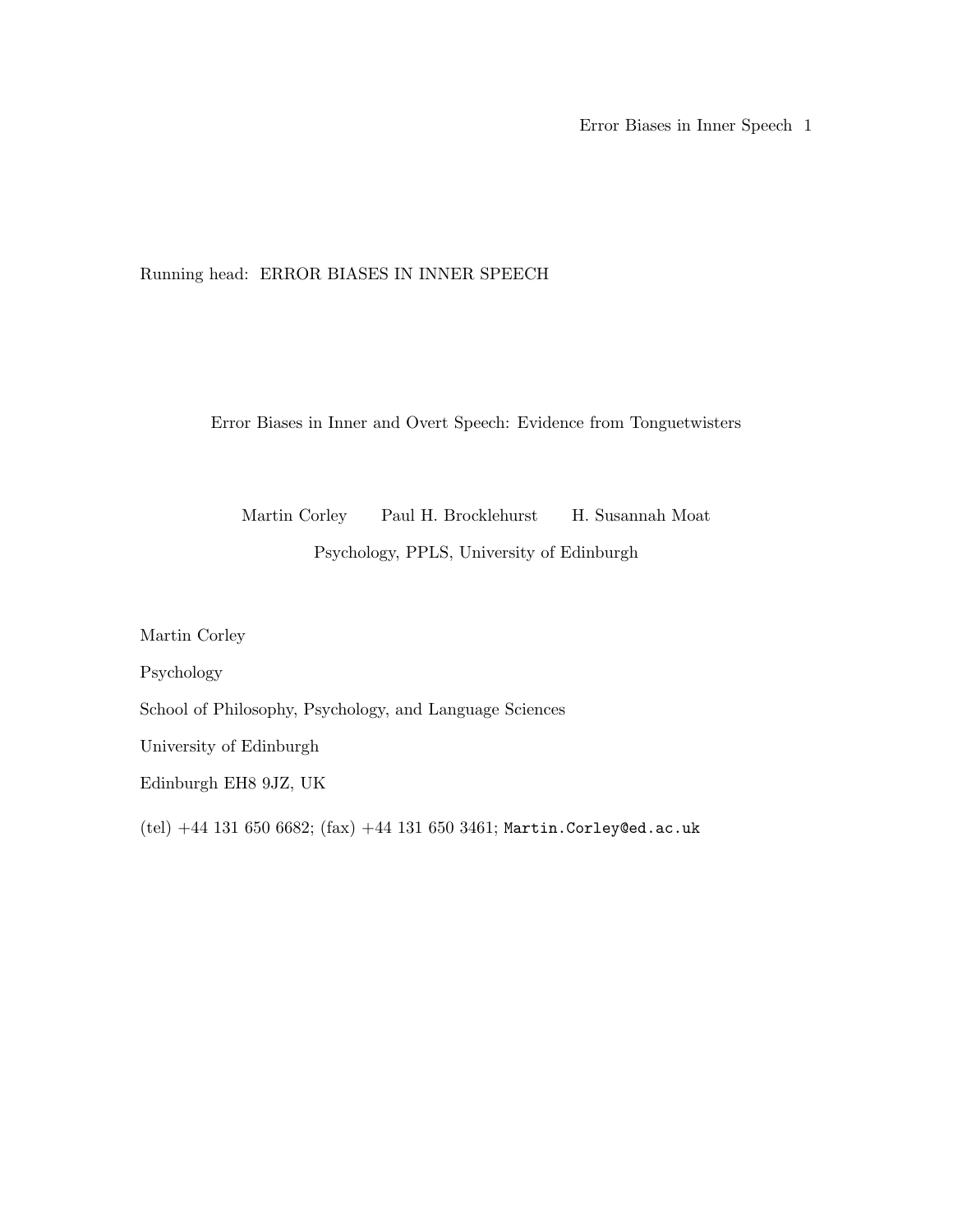#### Abstract

In order to compare the properties of inner and overt speech, Oppenheim and Dell (2008) counted participants' self-reported speech errors when reciting tonguetwisters either overtly or silently, and found a bias towards substituting phonemes which resulted in words in both conditions, but a bias towards substituting similar phonemes only when speech was overt. Here, we report three experiments that revisit their conclusion, that inner speech remains underspecified at the subphonemic level, which they simulated within an activation-feedback framework. In two experiments, participants recited tonguetwisters which could result in the errorful substitutions of similar or dissimilar phonemes to form real words or nonwords. Both experiments included an auditory masking condition, to gauge the possible impact of loss of auditory feedback on the accuracy of self-reporting of speech errors. In Experiment 1 the stimuli were composed entirely from real words, whereas in Experiment 2 half of the tokens used were nonwords. Although masking did not have any effects, participants were more likely to report substitutions of similar phonemes in both experiments, in inner as well as overt speech. This pattern of results was confirmed in a third experiment using the real word materials from Oppenheim and Dell (in press). In addition to these findings, a lexical bias effect found in Experiments 1 and 3 disappeared in Experiment 2. Our findings support a view in which plans for inner speech are indeed specified at the feature level, even when there is no intention to articulate words overtly, and in which editing of the plan for errors is implicated.

Keywords: Inner Speech; Speech Errors; Phonemic Similarity; Lexical Bias; Tonguetwisters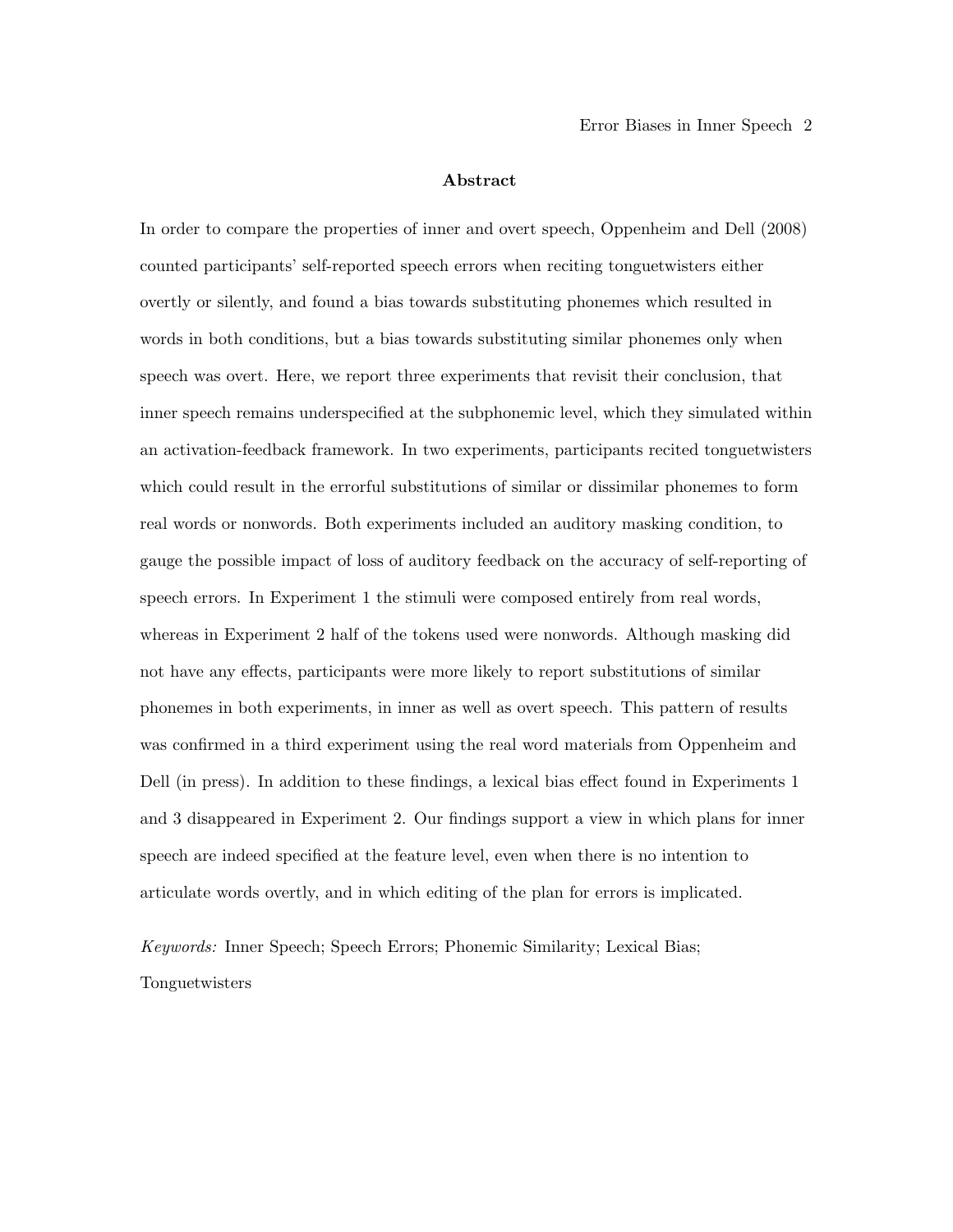## Error Biases in Inner and Overt Speech: Evidence from Tonguetwisters

Inner speech plays a key role in a variety of different cognitive activities, including writing, personal thought, reasoning and memorization (e.g., Baddeley & Hitch, 1974; Ellis, 1988; Sokolov, 1972; Vygotsky, 1986). Although the intent to articulate is not a prerequisite of inner speech (see MacKay, 1992; Sokolov, 1972, for detailed reviews), subjective accounts suggest that it frequently resembles overt speech, in that it it appears to be sound-based and can vary in tempo, pitch and rhythm (MacKay, 1992). Nonetheless, it has been suggested that inner speech without articulation is often attenuated at the surface level, lacking phonological (Dell & Repka, 1992; Oppenheim & Dell, 2008, in press) or phonetic (Wheeldon & Levelt, 1995) detail.

This conclusion appears to be supported in a recent study by Oppenheim and Dell (2008, Experiment 2). In this study, participants were asked to repeat a series of four-word tonguetwisters aloud, and report each occasion that they made an error. The tonguetwisters were manipulated such that an onset substitution would result in either a word or a nonword. The experiment replicated the well-known lexical bias effect (Baars, Motley, & MacKay, 1975; Dell, 1986; Hartsuiker, Corley, & Martensen, 2005): Participants were more likely to make errors where a real word ensued. In addition to the lexical manipulation, the onset phonemes of subsequent words differed by either one or two phonological features, and participants were more likely to substitute phonemes that differed by one feature, showing that phonological detail affected the production of errors (cf. Dell & Reich, 1981; Levitt & Healy, 1985; Nooteboom, 2005a, 2005b). This pattern of findings was simulated by Oppenheim and Dell using activation feedback between the levels of the speech production system. Phonemes activated in error feed back to representations for words, but not to nonwords, since the latter do not occur in the mental lexicon, promoting the likelihood of uttering words in error. Where features are activated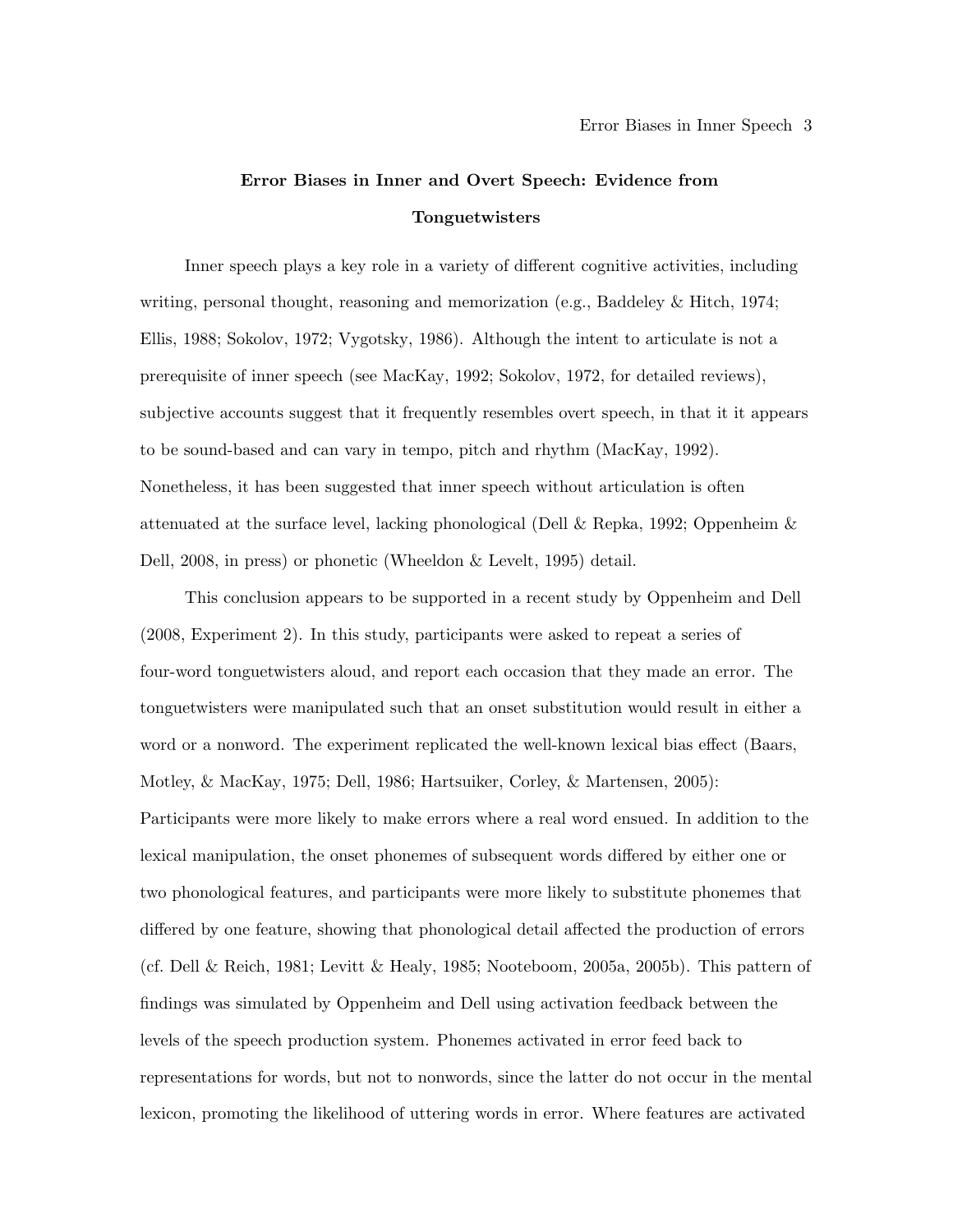by phonemes, representations for phonemes accrue feedback activation to the extent that they share features with the intended phoneme, promoting the likelihood of uttering similar phonemes in error (see Dell, 1986, 1988, for detailed explanations of the role of activation feedback in speech errors).

In order to investigate the properties of inner speech, Oppenheim and Dell included a second condition in which participants were asked to repeat the tonguetwisters silently, reporting the errors they detected in their inner speech. In this condition, the lexical bias found for overt speech was replicated. However, there were no effects of phonological detail: participants were no more likely to report substitutions of phonemes that differed from each other by one feature than of those that differed by two. Oppenheim and Dell (2008) concluded that the lack of a phonological similarity effect in the inner speech condition could most likely be attributed to the fact that inner speech is impoverished at the feature level, in which case there would be no feedback of activation from feature to phoneme levels of representation, and thus no bottom-up activation of competitor phonemes.

However, two issues are raised by these conclusions and are investigated in the present paper. The first is that the view that inner speech is impoverished requires an assumption that participants are able to attend to their own inner speech (Levelt, 1983, 1989), and that they can successfully detect and report all of the errors they make under these circumstances. As Oppenheim and Dell (2008) acknowledge, a plausible alternative account of the differences between conditions is that participants are better able to perceive certain types of error in speech that is overt. In fact, Oppenheim and Dell's participants self-reported marginally more errors when speaking aloud (averaged across two analyses, 54% of participants' reports were of errors in overt speech). This difference is in line with previous research (Postma & Noordanus, 1996), which also showed that more errors at the phonemic level were detected when speech was overt. Where there is no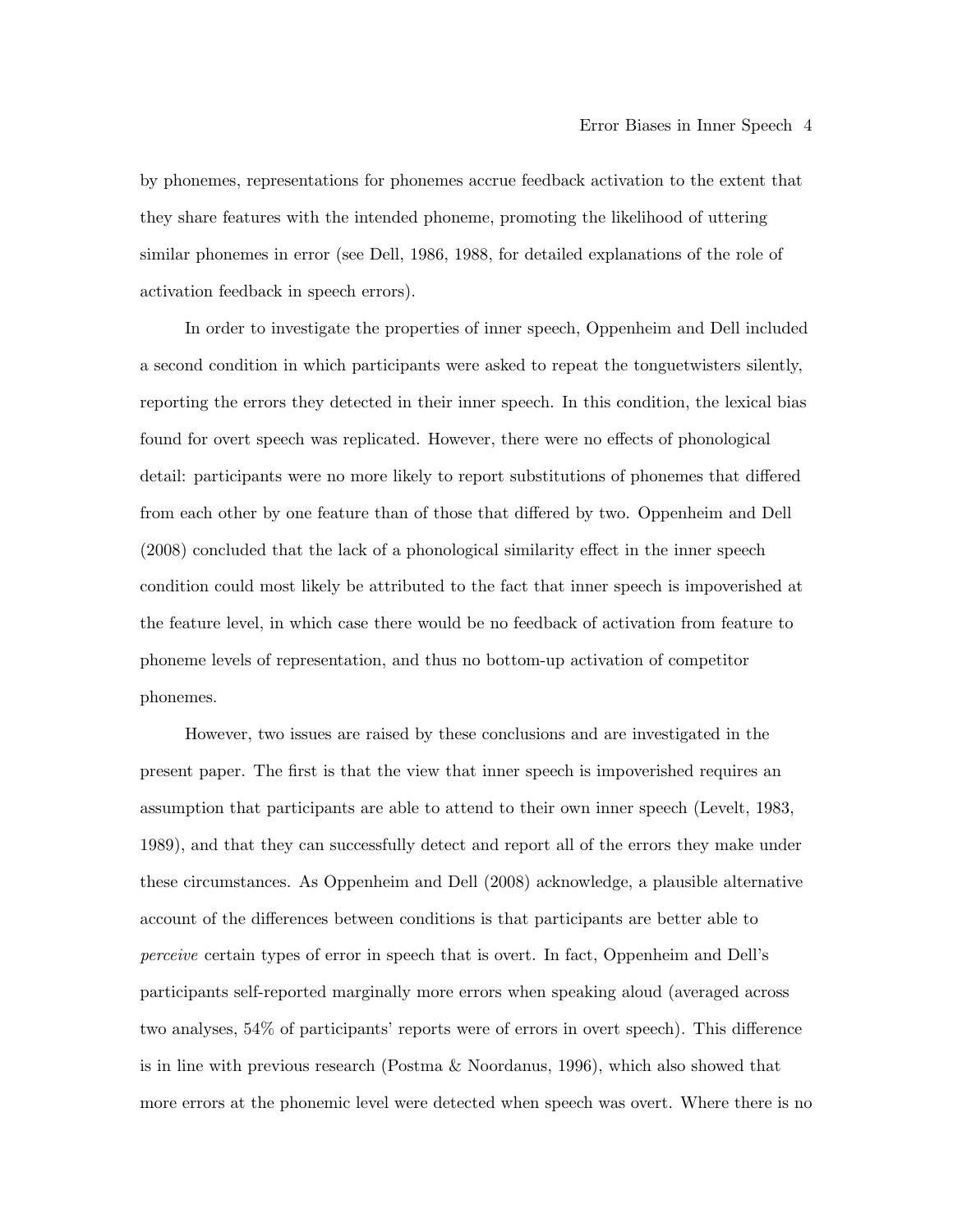overt speech, single-feature errors may be particularly susceptible to underreporting, because there is no motor feedback to confirm that an error has been made (e.g., Borden, 1979; Lackner & Tuller, 1979). On this interpretation, inner speech could be routinely specified at a featural level, irrespective of whether or not there is an intention to articulate it overtly.

The second issue raised by Oppenheim and Dell's conclusions is that they simulate the patterns of errors reported in terms of feedback between levels of representation. An alternative view is that speakers monitor their speech plans and edit out errors that would otherwise have been produced (Levelt, 1983, 1989; Levelt, Roelofs, & Meyer, 1999), such as nonwords (Baars et al., 1975). This view is based on the premise that speakers are able to detect, and covertly repair, a phonological speech error before articulation. Unlike feedback, the editing of the speech plan is adaptive (Baars et al., 1975; Hartsuiker et al., 2005): Accidentally-produced nonwords are only filtered out where the demand characteristics of the task in hand include a requirement to produce words (see Hartsuiker, 2006, for further discussion).

In the present paper, we address both of these issues. In two experiments, participants produce tonguetwisters either overtly or silently, either with or without auditory masking. If Oppenheim and Dell's finding that there is no phonemic similarity bias in inner speech reflects underspecification of inner speech, we expect the phonemic similarity effect to diminish only in the silent conditions, where there is no overt articulation. On the other hand, if it reflects underreporting of errors that cannot be heard, we expect the masked and silent conditions to pattern together. To investigate the role of activation feedback, we vary the demand characteristics that an editor would be sensitive to across experiments: in Experiment 1 participants produce tonguetwisters that consist entirely of real words; in Experiment 2, 50% of the 'words' in the material set are nonwords. If activation feedback provides the best account of the error patterns reported,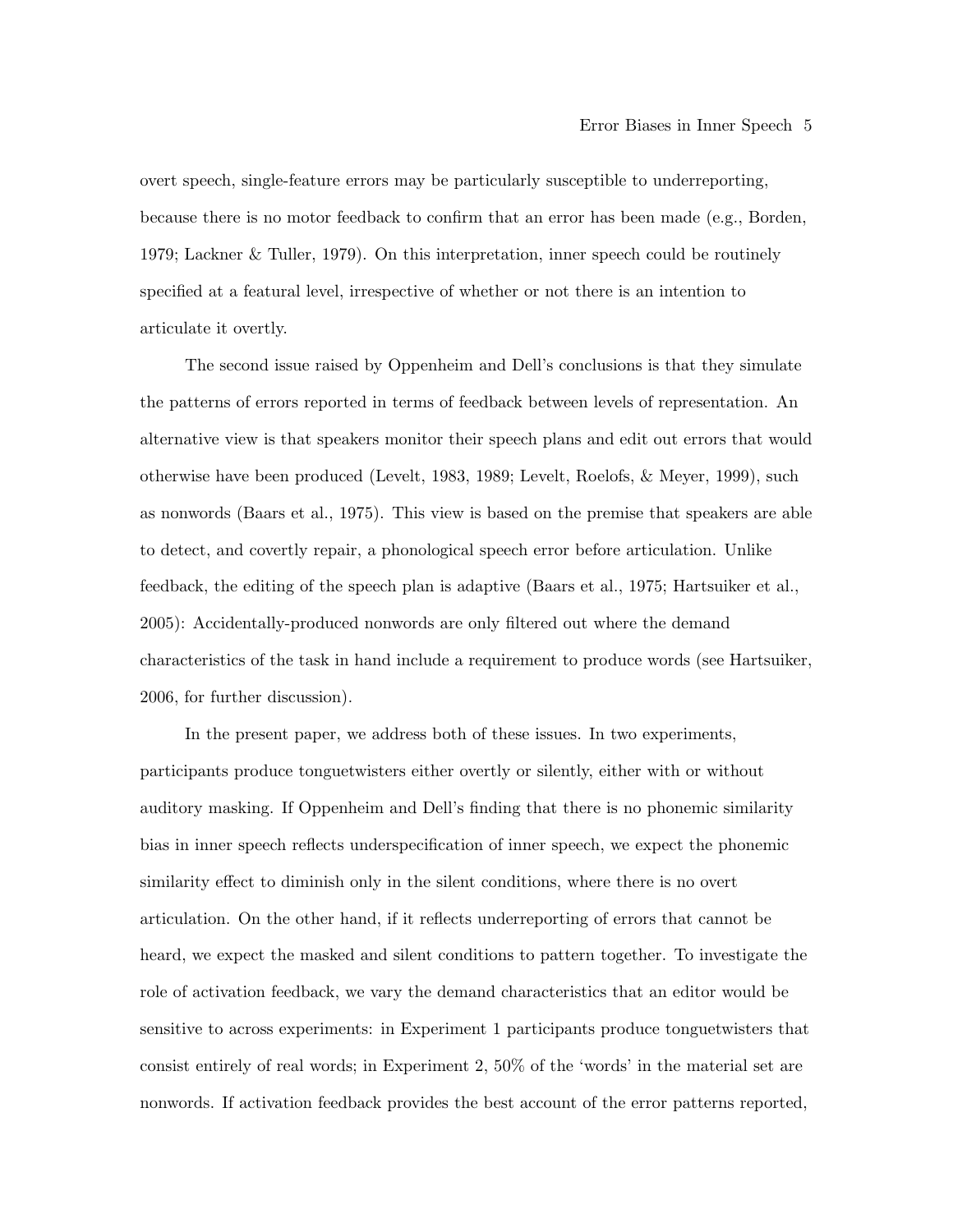a clear lexical bias should be observed in each experiment; differences in the lexical bias between experiments would suggest that editing plays a role. A third experiment replicates the results of Experiment 1 using the tonguetwisters originally used by Oppenheim and Dell (in press), based on those used by Oppenheim and Dell (2008) with one substituted item.

#### Experiment 1

Experiment 1 was closely modelled on Oppenheim and Dell's (2008) study. Participants produced a series of four-word tonguetwisters, designed such that substituting the onsets of the third words with the phonemically similar or dissimilar fourth-word onsets would result in either words or nonwords. We anticipated that, as for Oppenheim and Dell, participants would report more errors which resulted in real words, and more substitutions of similar than of dissimilar phonemes. In a silent speech condition, we expected the lexical bias to remain, but the effect of phonemic similarity to disappear.

In our experiment, participants produced half of the tonguetwisters (silently or overtly) under conditions of auditory masking. If, as Oppenheim and Dell (2008) claim, the differences between overt and silent conditions were because inner speech remains underspecified when there is no intention to speak aloud, we expect there to be no differences between the numbers of self-reported errors in the masked and unmasked conditions. If, on the other hand, the lack of phonemic similarity effects in inner speech could be attributed to the difficulty of detecting single-feature errors in the absence of auditory feedback, the phonemic similarity effect could be expected to diminish for overt speech under conditions of auditory masking.

#### Method

Participants. Thirty-two native speakers of English were recruited from the Edinburgh student population for course credit. Ages ranged from 18 to 32. In this and in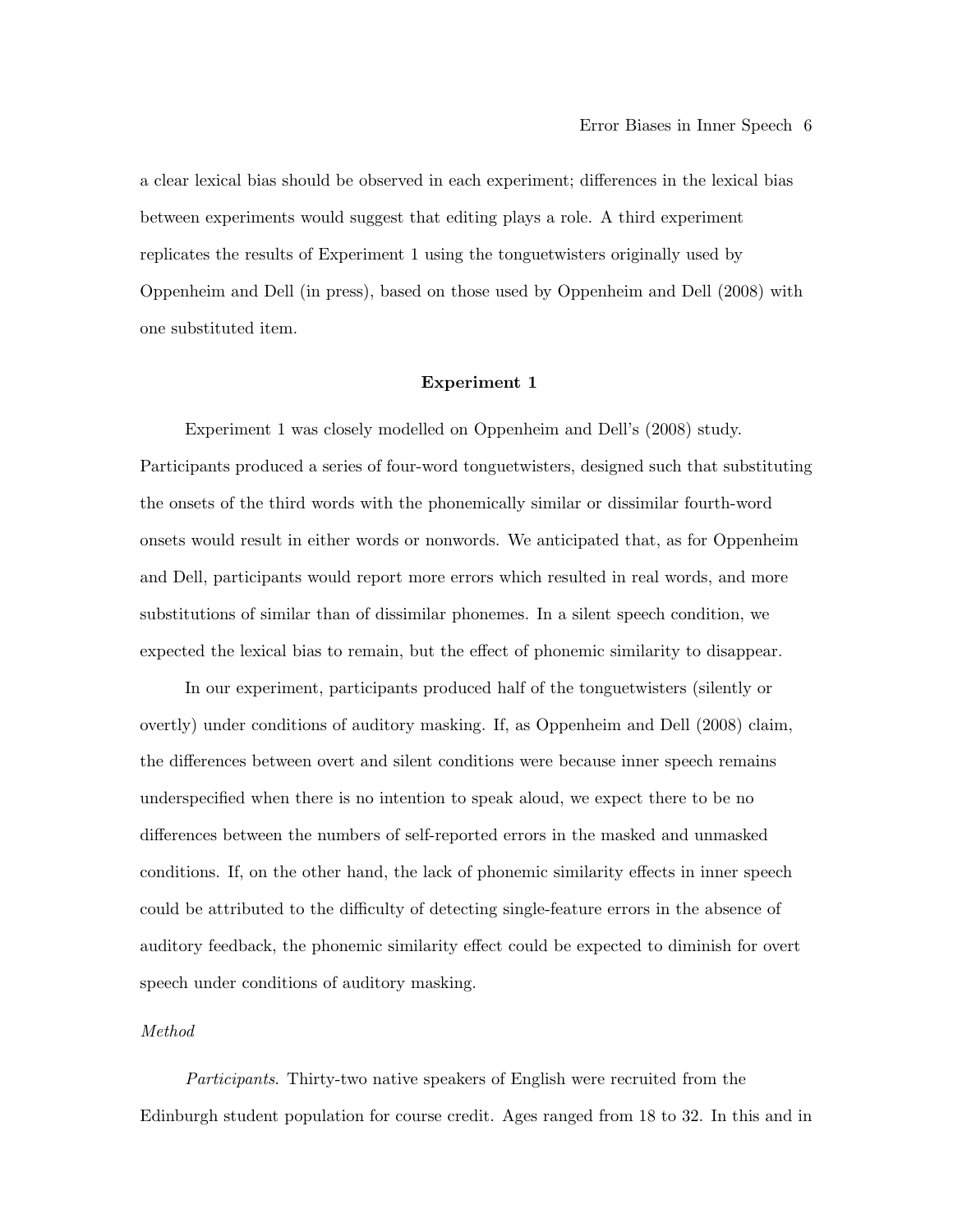the following experiment, participants reported no speech, language, hearing or visual impairments.

Materials. Forty-eight matched sets of four-word tonguetwister sequences were generated following Oppenheim and Dell (2008). Candidate sequences were generated automatically from lists of CVC(C) words with CELEX frequencies greater than 1 per million (Baayen, Piepenbrock, & Gulikers, 1995). Pronunciations were checked using BEEP (Robinson, 1997) and also by hand. Words with ambiguous pronunciations were not used.

Each set comprised four sequences. To induce onset-phoneme substitution errors, the onset consonants of each sequence followed an ABBA pattern; however the onsets of words 1 and 4 (the 'A' words) varied in each set, whereas those of words 2 and 3 did not change. In two of the four sequences the onsets of the 'A' words were phonologically similar to those of the 'B's, differing by a single feature. In the other two they were dissimilar, differing by two or more features.

In addition to the phonological similarity manipulation, the tonguetwister sequences were also manipulated within each set to vary the lexicality of error outcomes. This was achieved by varying the coda of word 3 (traditionally the most susceptible to onset substitutions in ABBA tonguetwisters, e.g., Wilshire, 1999) such that, if the onset of word 3 was substituted with an 'A' onset, the outcome would either be a *word* or a nonword.

A sample set of four tonguetwister sequences is shown in Table 1. In this example, /k/ differs from  $/p/$  by one feature but from  $/b/$  by two; substituting the onset of word 3 with that of word 4 would yield *patch* or *batch* in the word outcome conditions, but *pab* or bab for nonword outcomes. Words in position 3 were frequency-matched across the experiment: mean log frequency for the word outcome conditions was 0.97, and for nonword outcome conditions 0.97;  $t(47) = 0.01$ ,  $p = .99$ . We also matched the frequencies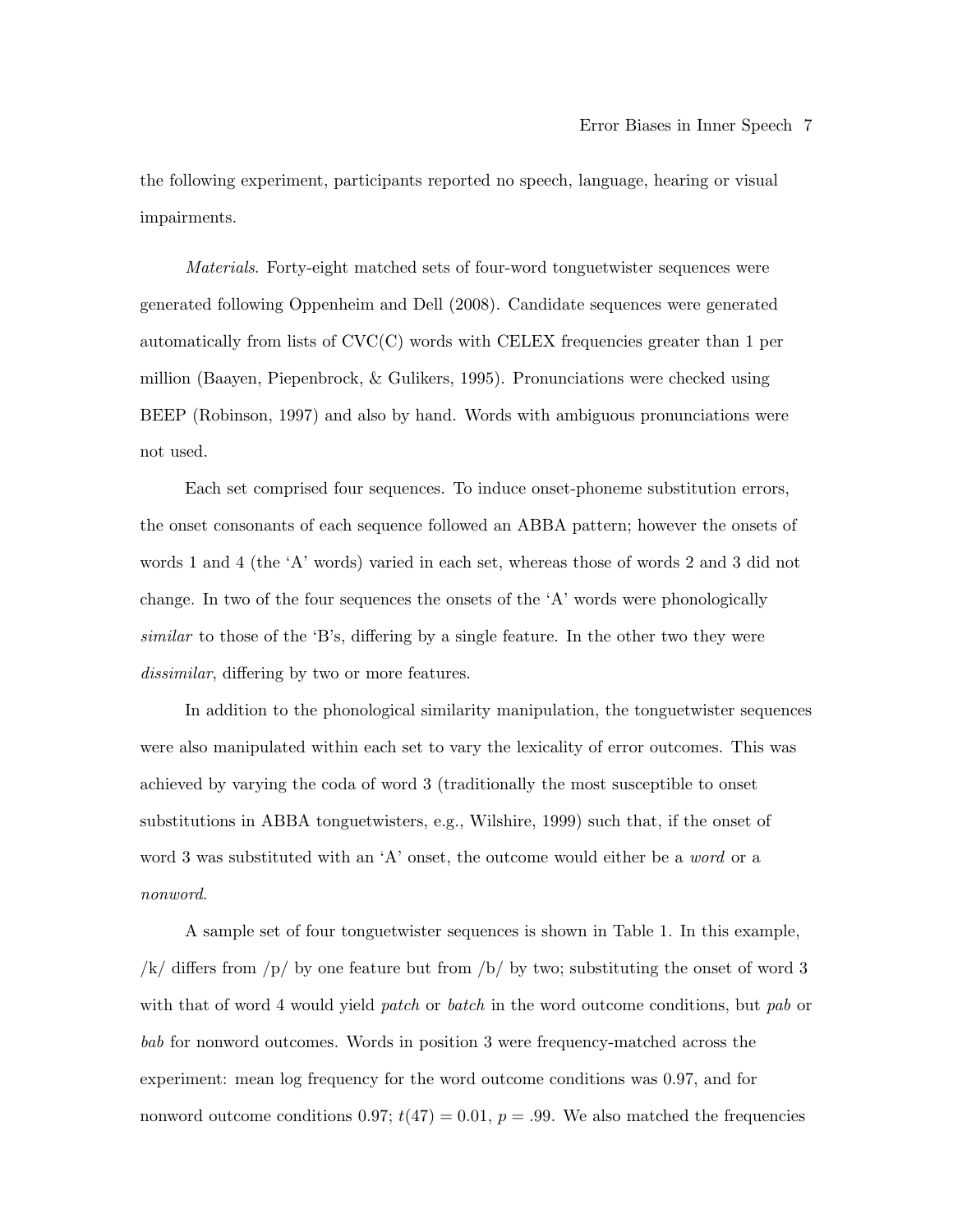of the primed-for real-word outcomes (e.g., *patch* and *batch*) across similar and dissimilar conditions: mean log frequency for the similar conditions was 1.14, and for dissimilar conditions also 1.14;  $t(47) = 0.00, p < 1$ .

Insert Table 1 about here

Four lists were drawn up from the 48 matched sets of word sequences. Each list contained only one sequence from each of the 48 sets, arranged such that there were equal numbers of sequences in each condition in each list. Within each list, half of the sequences were assigned to the auditory masking condition. Auditory masking was blocked, and four versions of each original list were drawn up such that all sequences appeared in masked and unmasked, and masking-first and masking-last conditions. Finally, each sequence in each of the resultant 16 lists was marked for either overt or silent recitation, such that there were equal numbers of each across other experimental conditions. This pattern was reversed to create an additional 16 lists, resulting in 32 lists of experimental items in a fully counterbalanced design.

Auditory masking was achieved using computer-generated pink noise, delivered through a set of Panasonic RP-HT225 stereo headphones. Participants' responses were captured on a Zoom H2 digital recorder and analyzed using Praat software (Boersma & Weenink, 2009).

Procedure. The procedure was closely modelled on that of Oppenheim and Dell (2008), with three differences: (a) we used visual timing cues (white dashes on the screen) instead of a auditory metronome to pace participants' repetitions of the word sequences (necessary because a metronome would not have been audible in conditions with auditory masking); (b) the tonguetwister sequence was not visible on the screen during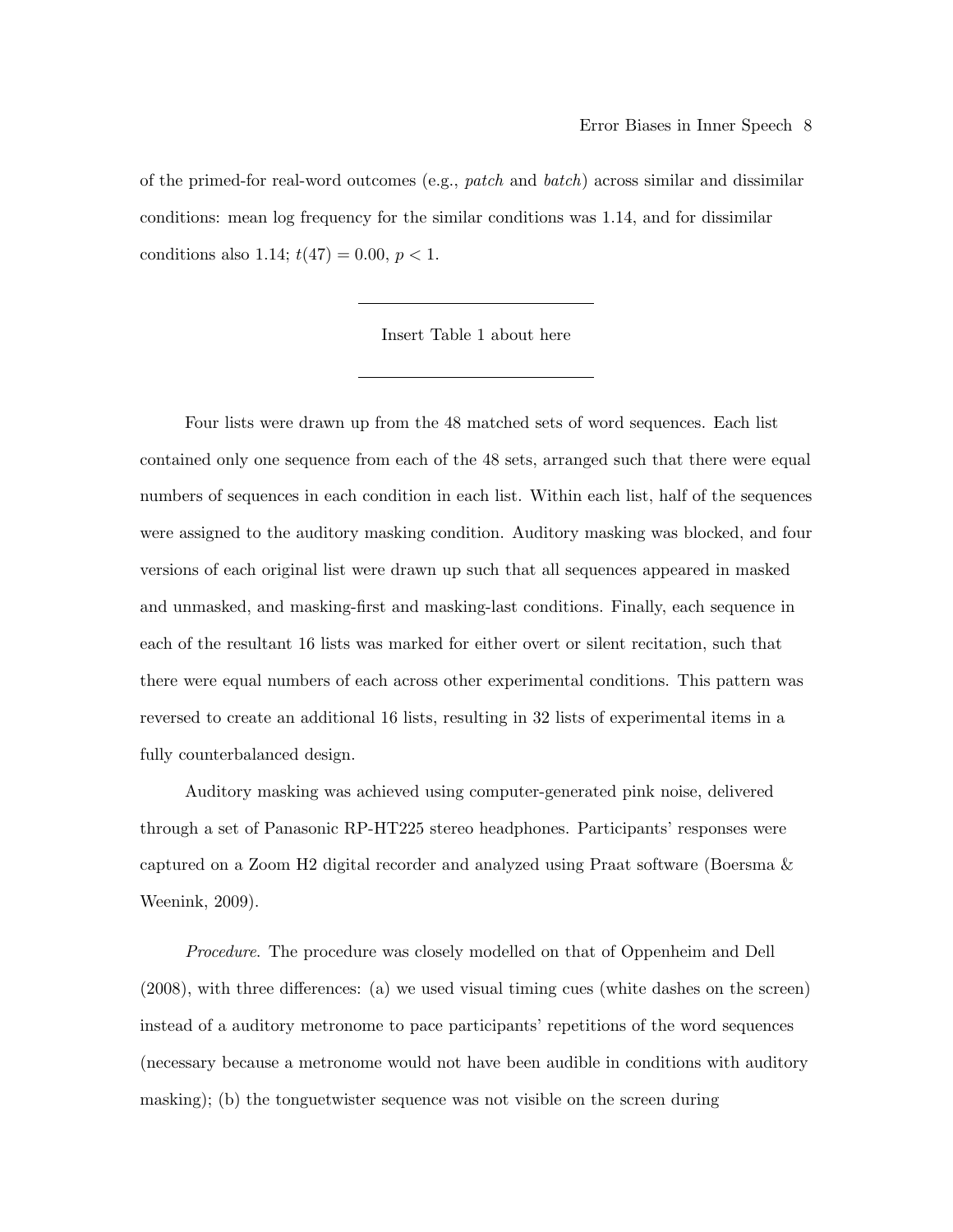experimental recitations, to eliminate potential orthographic interference; (c) the timing cues stopped automatically after each recitation, to ensure that participants had time to report errors.

Prior to beginning the experiment, participants underwent a computer-led tutorial and practise session, which included full instructions concerning the inner speech and overt speech procedures, with particular discouragement from attempting to 'mouth' sequences silently in the inner speech condition (preventing a possible effect of silent articulation: cf.Oppenheim & Dell, in press). At the beginning of each masked block, participants were instructed to adjust the fit and volume of the headphones to ensure that the loudness of the pink noise prevented them from hearing the sound of their own voice.

Tonguetwister sequences were presented in a random order on a 17" computer monitor. For each sequence, participants underwent a *familiarization* phase followed by a performance phase. In the familiarization phase, the tonguetwister sequence appeared in the centre of the screen, above an icon prompting participants to speak overtly (a mouth). Three seconds later, a series of four dashes appeared (one every second), acting as a visual metronome for the repetition of the words in the sequence. In the masked condition, pink noise began as the first dash appeared, and lasted until the last of the four dashes disappeared. The dashes and mouth icon were then replaced by a single dot, which remained onscreen for an additional second before the mouth icon reappeared and the dash sequence started again. The dash sequence was repeated so that participants repeated each sequence aloud four times before the performance phase began.

During familiarization, participants were not aware whether repetition of the sequence during the subsequent performance phase would be silent or out loud. Once familiarization had ended, the sequence was moved to the top of the screen and required activity was indicated centre-screen by means of the mouth icon (as used in familiarization), or a face icon representing silent repetition. At the same time the words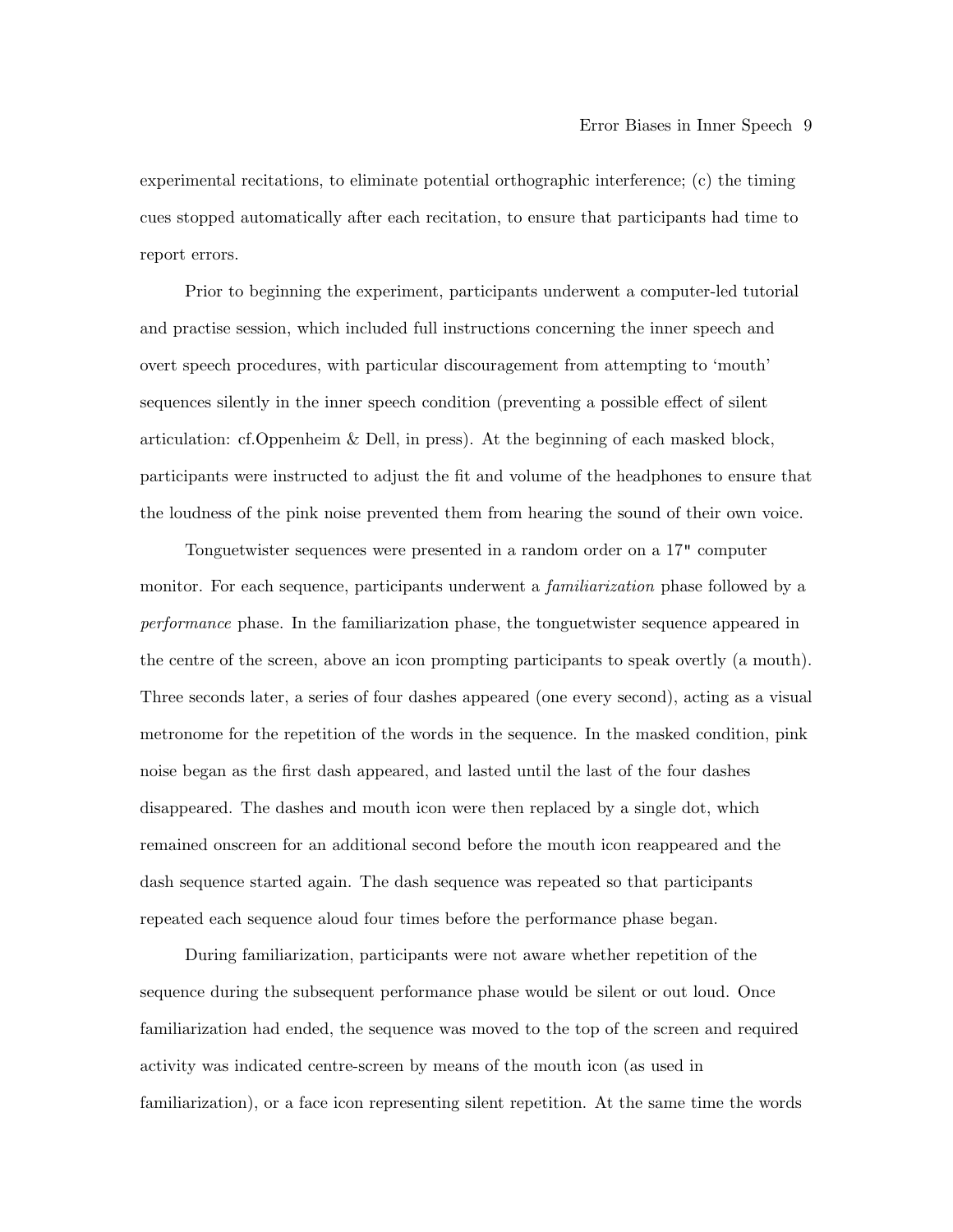"press ENTER to continue" appeared below the icon. Pressing ENTER caused all text to disappear from the screen, leaving only the mouth or face icon visible. After 200 ms, a four-dash sequence began at a rate of one dash every 500 ms, acting as a visual metronome for the (overt or silent) repetition of the tonguetwister sequence, and (in the blocks with auditory masking) pink noise started to play over the participant's headphones. 500 ms after the appearance of the fourth dash, the dashes disappeared, the pink noise (if any) ended, and the tonguetwister sequence reappeared at the top of the screen, together with an instruction to "report any errors and then press ENTER to continue" at the bottom. Participants were instructed to report each error aloud, as fully as possible, saying for example "I said pat cap patch pad, whereas I meant to say pad cap catch pad". Once errors, if any, had been reported, pressing ENTER started the next four-dash sequence. Each performance phase included four repetitions of the four dashes, before familiarization for the next word sequence began.

Transcriptions were made of participants' self-reports of their in inner and overt speech errors. Additionally, the transcriber identified errors in the overt speech condition irrespective of participants' reports. Errors were coded as onset substitutions, correct pronunciations, or other errors. In order to be considered as an onset exchange, an error had to consist of the substitution of the onset of a 'B' word with that of an 'A' word, with no concomitant change in the coda. For example,  $catch \rightarrow patch$  was considered to be an onset exchange, but *catch*  $\rightarrow$  pan was not (in practise, many of the latter type of error were indistinguishable from word-order errors, e.g.,  $catch \rightarrow pad$ ). In cases where an error was followed by an overt self-repair, only the original error was coded for analysis.

Analyses. Analyses were carried out using logit mixed-effects models (Breslow & Clayton, 1993; DebRoy & Bates, 2004) using the lme4 package (Bates & Maechler, 2009) in R (R Development Core Team, 2009). This approach allowed us to investigate the contributions of experimentally-manipulated variables to the likelihood of making onset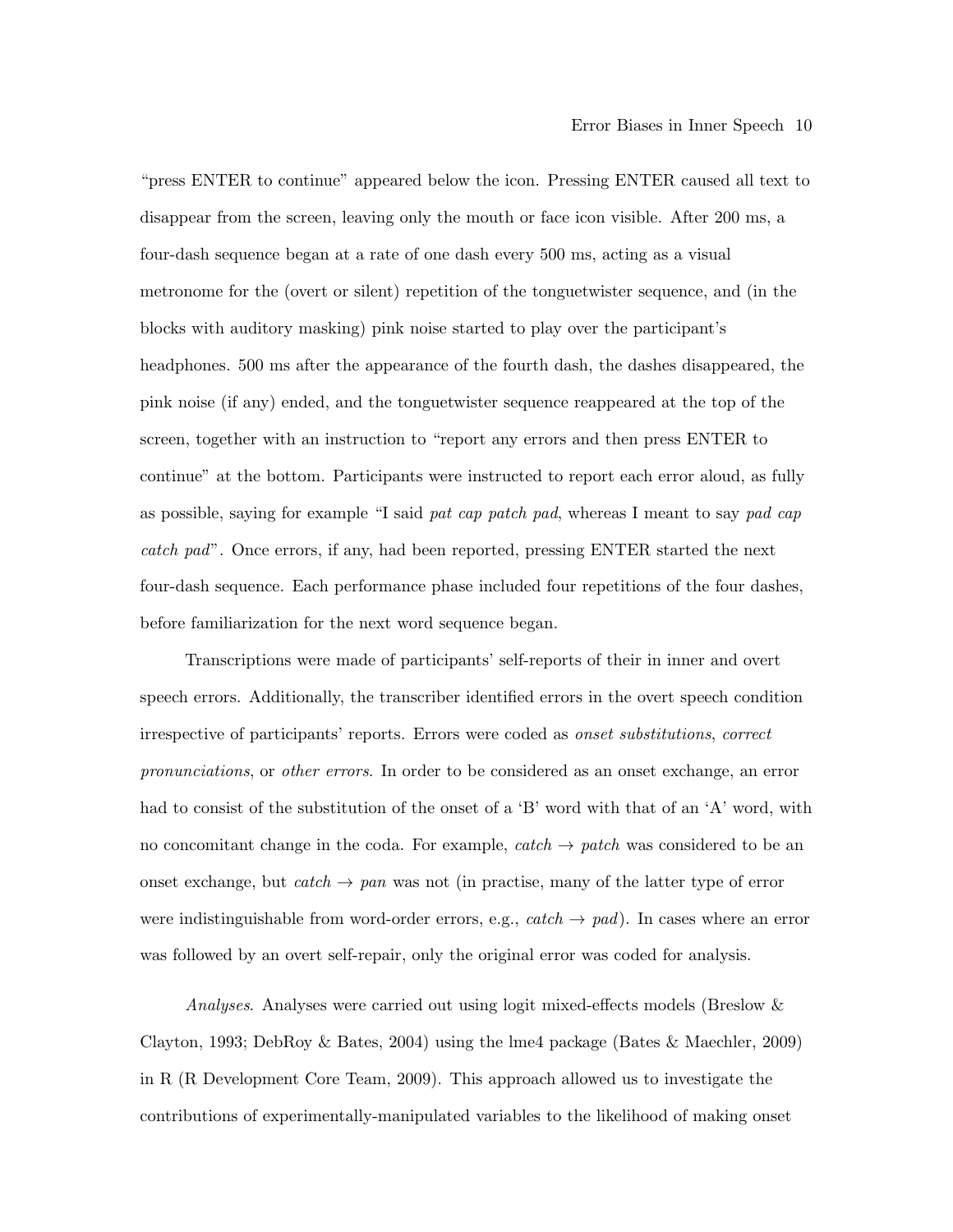substitution errors relative to correct pronunciations (other errors were discarded from all analyses). For each dependent variable of interest we generated a base model which included an intercept, and random by-participant and by-item variation. We then proceeded to add predictors stepwise to the model. Selection of models was based on two criteria. First, we assessed whether the fit of the model to the data was improved by the addition of a given predictor using log-likelihood ratio tests, calculated as  $-2(l_1 - l_0)$ , where  $l_0$  and  $l_1$  represent the maximized likelihoods of models without and with the predictor of interest respectively. This difference can be evaluated using a  $\chi^2$  test because it has a null distribution approximating that of  $\chi^2$ , with degrees of freedom representing the difference in the number of model parameters. Predictors were retained if the model was improved, but removed from consideration if they did not improve the current 'best' model. Second, where two or more predictors each significantly improved the current model, we selected the model which had the smallest log-likelihood. Once predictors representing the experimental manipulations and their interactions had been exhaustively explored, the resulting model represented the 'best fit' to the data, being a model which could not be improved by the addition of further predictors.

Each model includes coefficients representing the intercept and any effects of predictors. Where models were selected, the Wald statistic, calculated from each estimated coefficient and its standard error, was used to determine whether the coefficients differed significantly from zero (see Agresti, 2002).

#### Results

Out of a total of 6144 experimental recitations (48 tongue twisters, each repeated four times by 32 participants), participants self-reported a total of 851 errors of any type, of which 510 were in overt and 341 in inner speech.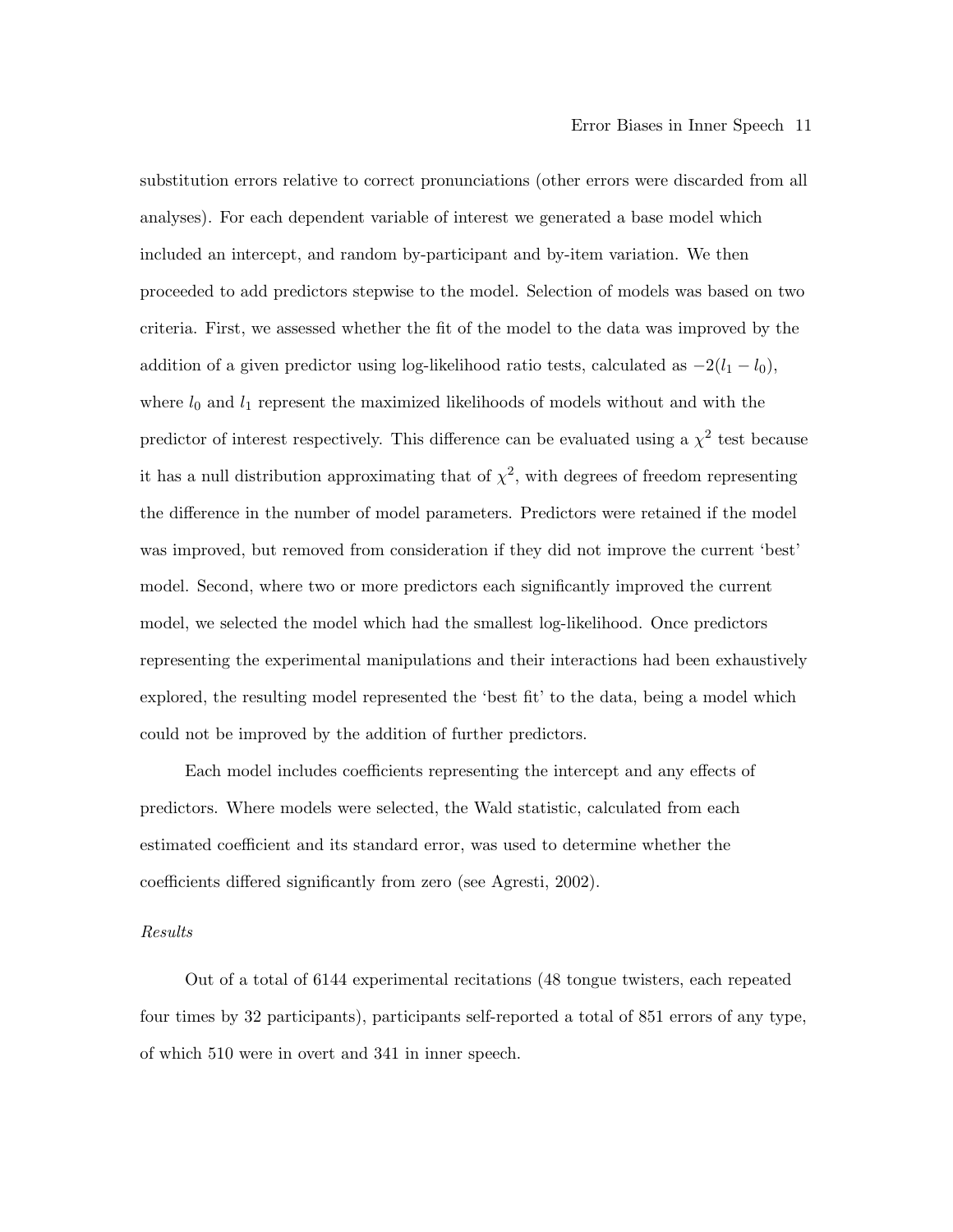Primed-for errors. 77 (40 overt, 37 inner speech) self-reported errors were cases in which the onset of word 3 was substituted with that of an 'A' word. Table 2 gives a breakdown of errors by experimental condition.

Insert Table 2 about here

Analyses included predictors of masking (whether or not there was auditory masking), overtness (whether or not participants were speaking aloud), *lexicality* (whether an onset substitution would result in a word), and similarity (whether the substituted phonemes differed by one feature or more). The best fit model of self-reported errors included effects of lexicality and similarity, but was not improved by including their interaction  $(\chi^2(1) = 2.12, p = .15)$ . There were no effects of, or interactions with, masking (all  $\chi^2(1) \leq 2.42$ ,  $ps \geq .12$ ).

Surprisingly, there were no discernible effects of, or interactions with, overtness (all  $\chi^2(1) \leq 0.26$ ,  $p_s \geq .61$ ). Table 3 gives the coefficients of the model, and the probabilities that they differ from zero. According to the model, participants were approximately 2.3  $(= e^{0.85})$  times as likely to report errors when the outcome was a word, and 2.2 times as likely when the substituted phoneme differed by a single feature, with other differences between conditions attributable to random variance.

Insert Table 3 about here

Because of the unexpected lack of overtness effects, we ran two additional analyses. The first of these explored the inner speech condition in isolation, as it was in inner speech that Oppenheim and Dell reported the absence of a phonemic similarity effect. In inner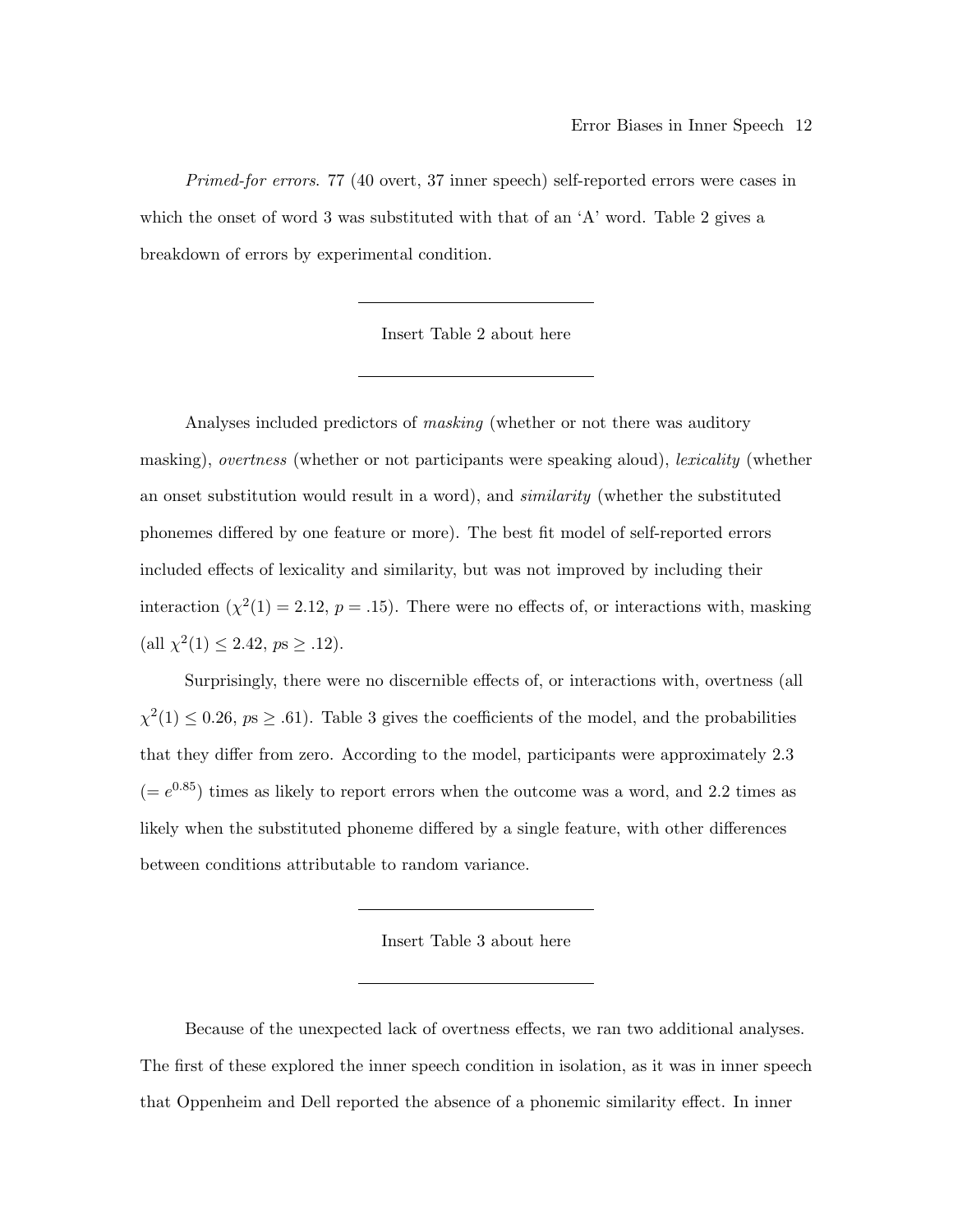speech, the fit of a model including lexicality and similarity is improved by the addition of their interaction ( $\chi^2(1) = 4.13$ ,  $p = .04$ ), but the tendency for participants to report less errors with word outcomes where the substituted phoneme is similar is not reliable (see Table 3). Importantly, the main effect of similarity remains significant; participants are more likely to report errors with similar phonemes in inner speech alone. The second additional analysis allowed a direct comparison with Oppenheim and Dell's interaction analysis for phonemic similarity, which combined errors reported on words 2 and 3 (since word 2 was not manipulated for lexicality of outcome, we followed Oppenheim and Dell in ignoring lexicality). In inner speech, participants reported substitutions of 16 dissimilar and 28 similar phonemes; in overt speech, 12 and 34. There was no effect of overtness  $(\chi^2(1) = 0.12, p = .73)$ ; a further explicit test confirmed that there was no interaction of overtness with the substantial effect of phonemic similarity  $(\chi^2(2) = 1.46, p = .48)$ : Once random variance was accounted for, participants were 2.3 times as likely to report substitutions of phonemes that differed by a single feature as those that differed by two or more, regardless of whether or not they were speaking aloud. Table 3 gives the model coefficients.

Accuracy of self-reporting. 632 errors were transcribed from recordings of participants' overt speech. Of these, 66 were cases in which the onset of word 3 was substituted with that of word 4. To evaluate the accuracy with which participants reported their own errors in overt speech, we ran an additional set of analyses comparing participants' self-reported errors to those transcribed from the recordings. As well as random effects of items and participants, these models included a random variable for the rater, with 33 levels representing each of the individuals who identified errors: 32 participants, plus one independent rater. This variable was designed to control for differences in individuals' propensities to report errors. As well as the experimental predictors discussed above, we also included a rater type predictor, with 2 levels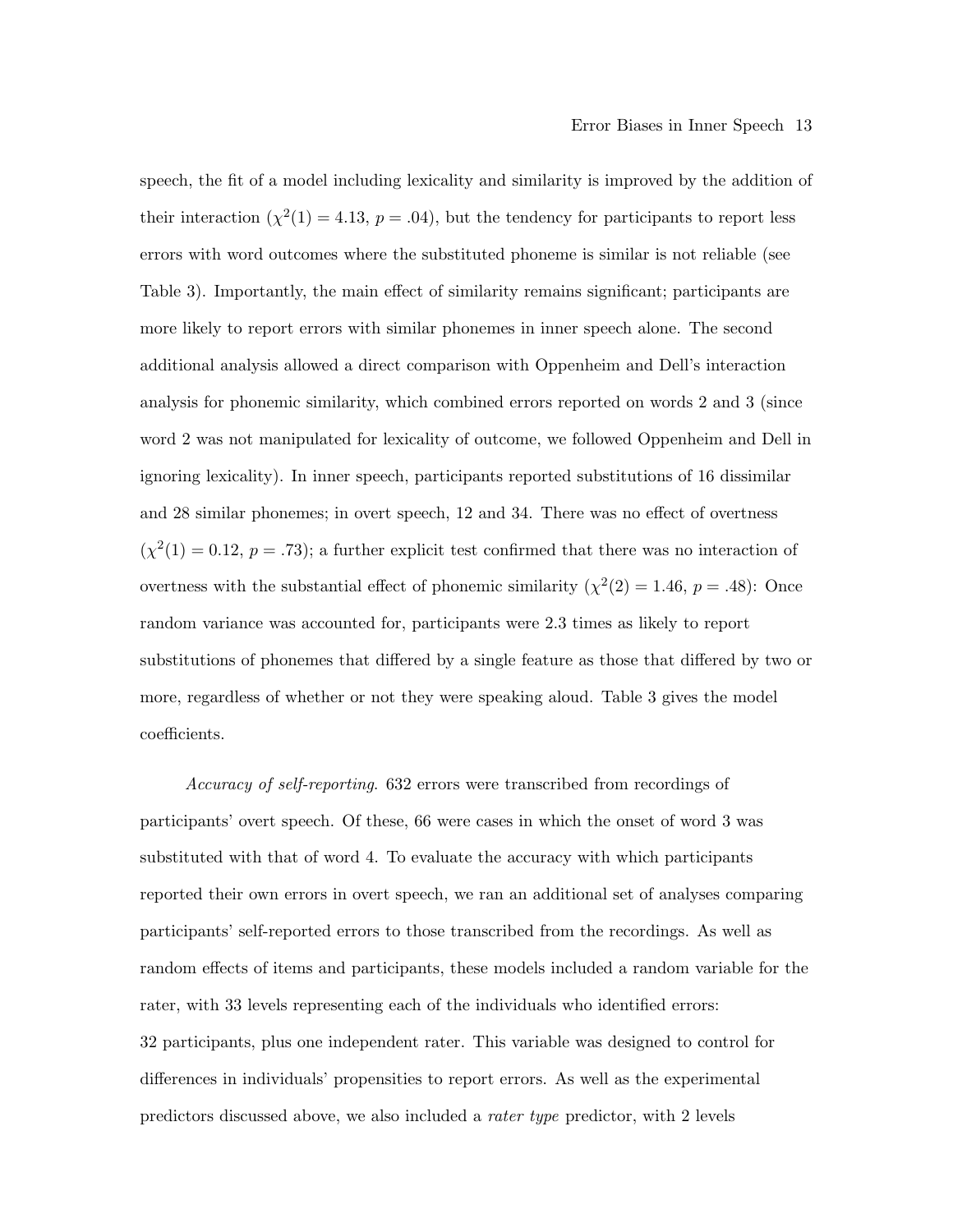(self-rating or independent rater). The best fitting model included lexicality and similarity as predictors (coefficients are given in Table 3). The inclusion of rater type further improved the model  $(\chi^2(1) = 5.01, p = .03)$ , showing that, overall, the independent rater reported more primed-for errors than did the participants. Irrespective of who was doing the rating, errors with lexical outcomes, and those involving the substitutions of phonemes which differed by single features, were reported in significantly greater numbers.

#### Discussion

In Experiment 1 a lexical bias was found in both overt and inner speech conditions, as also reported by Oppenheim and Dell (2008). Because the tonguetwisters in this experiment consisted entirely of words, this bias is compatible both with Oppenheim and Dell's activation feedback simulation, and with an account in which the lexical bias is due wholly or in part to lexical editing (Baars et al., 1975; Hartsuiker et al., 2005). A similarity effect was also found, but strikingly, this did not interact with overtness. Contrary to Oppenheim and Dell (2008), participants reliably reported more substitutions of similar than of dissimilar phonemes at word 3 regardless of overtness, and the phonemic similarity effect held true when inner speech was considered in isolation. When word 2 was included in analyses, the same pattern emerged. The observed patterns of errors do not seem to be likely to be due to participants' misreporting of the errors that they made, given the correspondence between participants' own responses to their overt speech, and those of an independent rater.

Given that the effect of phonemic similarity was not affected by overtness, it is perhaps unsurprising that auditory masking made no difference either. However, the lack of a masking effect does suggest that any differences between studies cannot be attributed to participants' abilities to 'hear' the errors they are making.

Because the pattern of results in Experiment 1 had not been predicted, a primary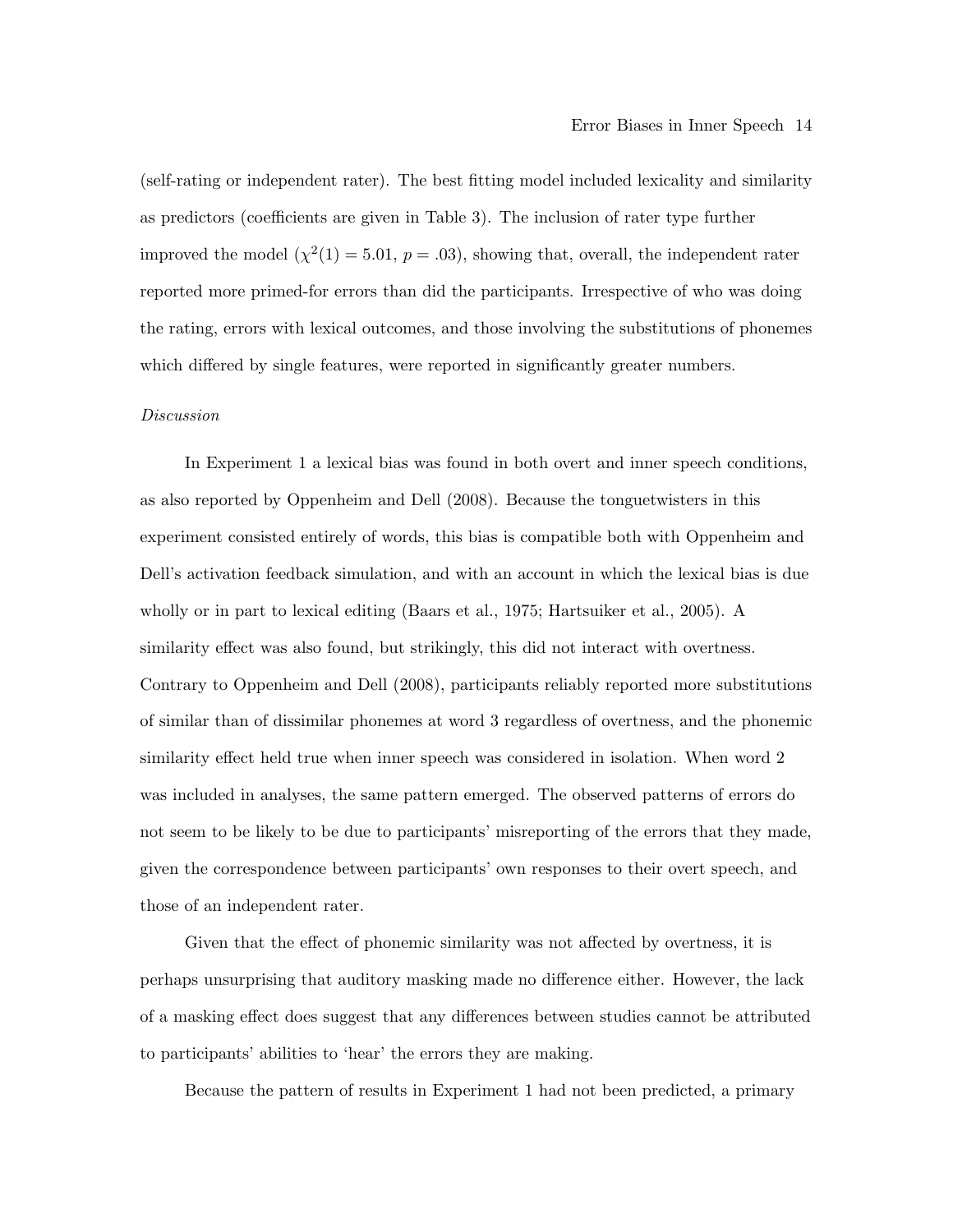motivation for Experiment 2 was to replicate our findings using an entirely new set of materials. We varied the design for this experiment, by creating tonguetwisters such that on word 3, the primed-for errors (rather than word 3 itself) were identical across similar and dissimilar conditions. This was done to eliminate any serendipitous effects that might be associated with the particular errors produced in Experiment 1. In an attempt to distinguish an account based solely on activation feedback from one which included editing, we also changed the makeup of the tonguetwisters such that they comprised a mixture of nonwords and real words. On the editing account, the production of tonguetwisters in a mixed context should reduce (or even eliminate) the adaptive utility of lexical editing (cf. Hartsuiker et al., 2005), suggesting that the lexical bias in Experiment 2 should weaken or disappear.

For comparison with Experiment 1, an auditory masking condition was also included in Experiment 2.

#### Experiment 2

Experiment 2 was a replication of Experiment 1 which differed in the following respects: (a) A novel set of materials was used, in which half of the targets were nonwords; (b) Materials were generated such that within each set of four tonguetwisters there was only one word and one nonword outcome.

#### Method

Participants. Thirty-two native speakers of English were recruited from the Edinburgh student population for course credit. Ages ranged from 18 to 26.

Materials. Forty-eight matched sets of four-word tonguetwister sequences were generated. Candidate sequences were generated automatically from two lists: one of  $CVC(C)$  words as in Experiment 1, and another of  $CVC(C)$  phonotactically legal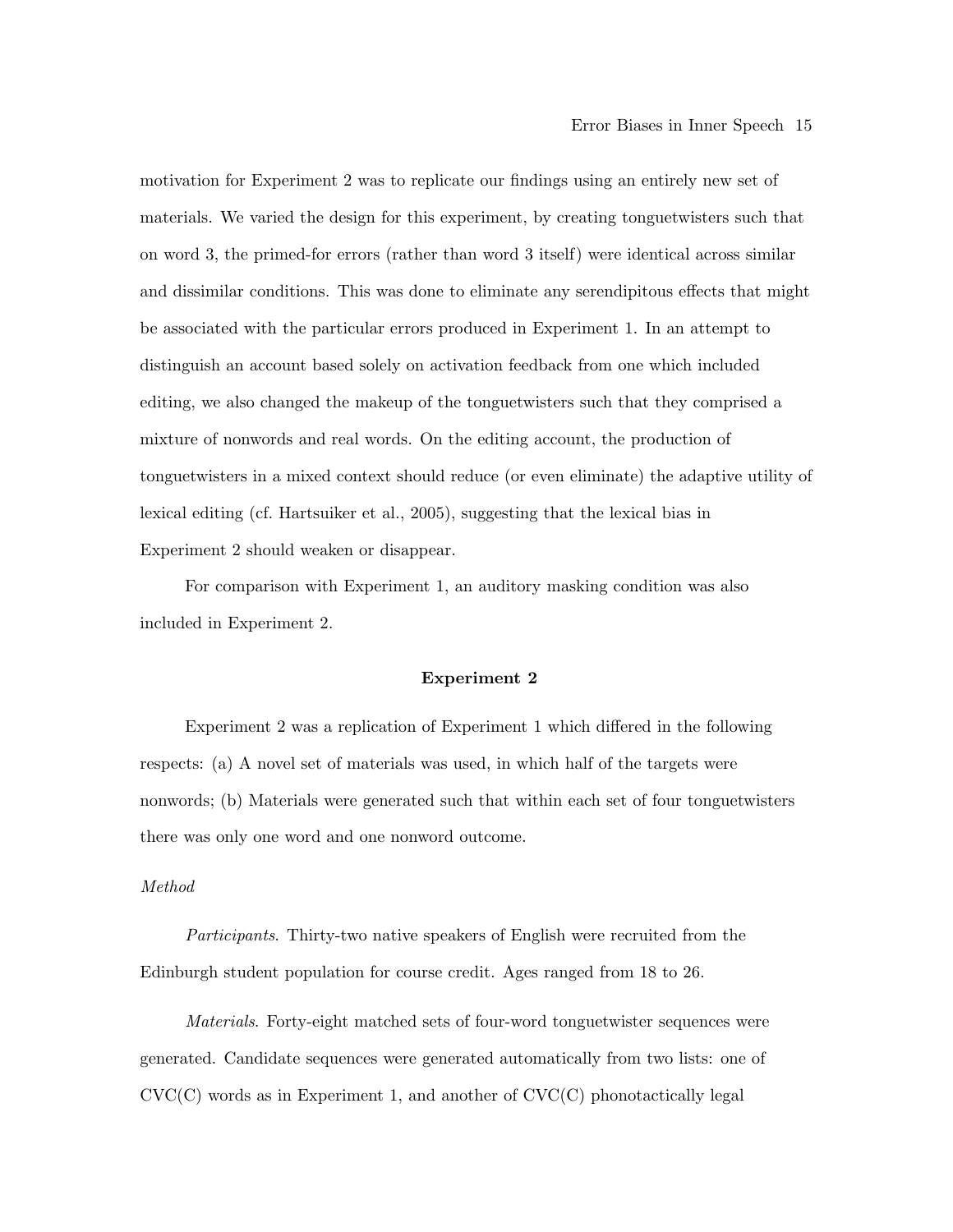nonwords obtained from the ARC Nonword Database (Rastle, Harrington, & Coltheart, 2002). Within each 4-word tonguetwister the number of nonwords varied from one to three; nonwords could appear in any of the four positions. Across the 48 sets, exactly 50% of sequence members were words, and 50% nonwords.

Each set comprised four tonguetwister sequences with ABBA onset patterns. In contrast to Experiment 1, words 1 and 4 (the 'A' words) did not change. Instead words 2 and 3 (the 'B' words) were manipulated to vary phonemic similarity of onsets, and lexicality of potential outcome. In two of the four sequences, the onsets of the 'B' words were phonologically similar to the 'A' onsets, differing by a single feature, and in two they were dissimilar, differing by two or more features. As in Experiment 1, the coda of word 3 was manipulated such that a substitution with an 'A' word onset would result in either a word or a nonword. Where they were real words, words in position 3 were frequency-matched: mean log frequency of words for the word outcome conditions was 1.39, and for nonword outcome conditions 1.35;  $t(12) = 0.21$ ,  $p = .84$ . Mean log frequency for word 3 in the similar condition was 1.33, and in the dissimilar condition, 1.40;  $t(12) = 0.27, p = .78$ . Since the 'B' words were manipulated to ensure that the outcomes were the same, the outcome frequencies were exactly matched across similarity (mean log frequency  $= 1.03$ ). A sample set of four sequences is given in Table 4.

Insert Table 4 about here

Construction of lists and counterbalancing proceeded as for Experiment 1.

Procedure. The procedure was identical to that of Experiment 1.

Analyses. Four mixed-effects analyses of primed-for errors were carried out,

corresponding to those carried out in Experiment 1: inner vs. overt speech (word 3); inner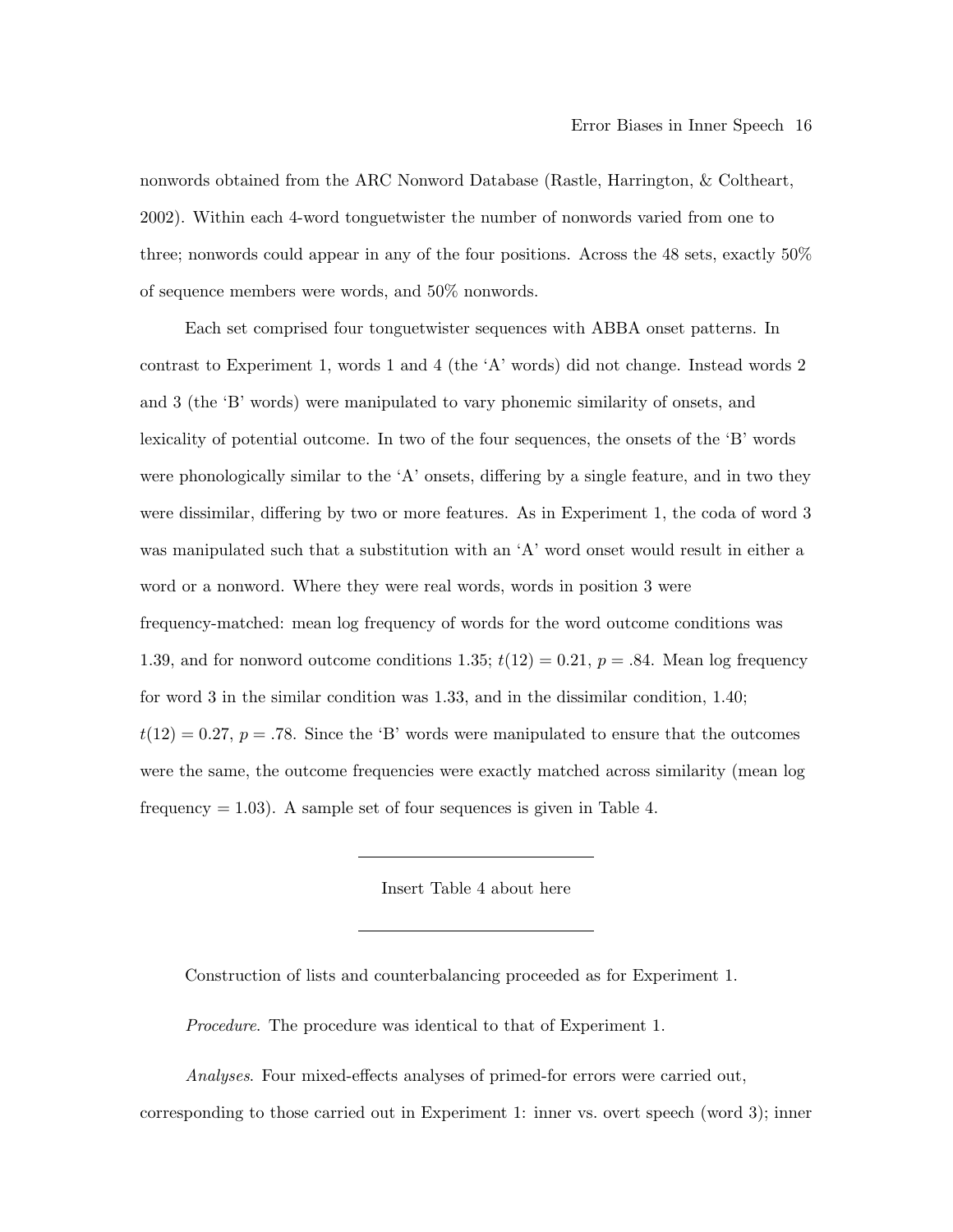speech only (word 3); inner vs. overt speech (words 2 and 3 combined); overt speech only (participants vs. independent rater).

Results

Out of a total of 6144 experimental recitations, participants self-reported a total of 950 errors of any type, of which 556 were in overt and 394 in inner speech.

Primed-for errors. 116 (58 overt, 58 inner speech) reported errors were cases in which the onset of word 3 was substituted with that of the  $A'$  word. Table 5 gives a breakdown of errors by experimental condition.

Insert Table 5 about here

As for Experiment 1, each of three analyses of participants' self-reported errors included predictors of masking, overtness, lexicality and similarity. Coefficients for each model, and the probabilities that they differ from zero, are given in Table 6. The model for word 3 was improved by the addition of similarity. Excluding random variance, participants were 2.2 (=  $e^{0.77}$ ) times more likely to report errors when the substituted phoneme differed by a single feature. No other predictor significantly improved the model (for masking,  $\chi^2(1) = 2.76$ ,  $p = .10$ ; for other predictors,  $\chi^2(1) \le 0.35$ ,  $ps > .55$ ).

In the analysis of the inner speech condition in isolation, the fit of the model was improved only by the addition of similarity  $(\chi^2(1) = 5.91, p = .02)$ , corresponding to a 2.0-fold increase in the likelihood of reporting errors with similar phonemes. In the third set of analyses, which combined errors reported on words 2 and 3 (ignoring lexicality), participants reported substitutions of 29 dissimilar and 50 similar phonemes in inner speech; for overt speech, 21 and 53. As in Experiment 1, there was no effect of overtness  $(\chi^2(1) = 0.01, p = .93)$ , and overtness did not significantly interact with the substantial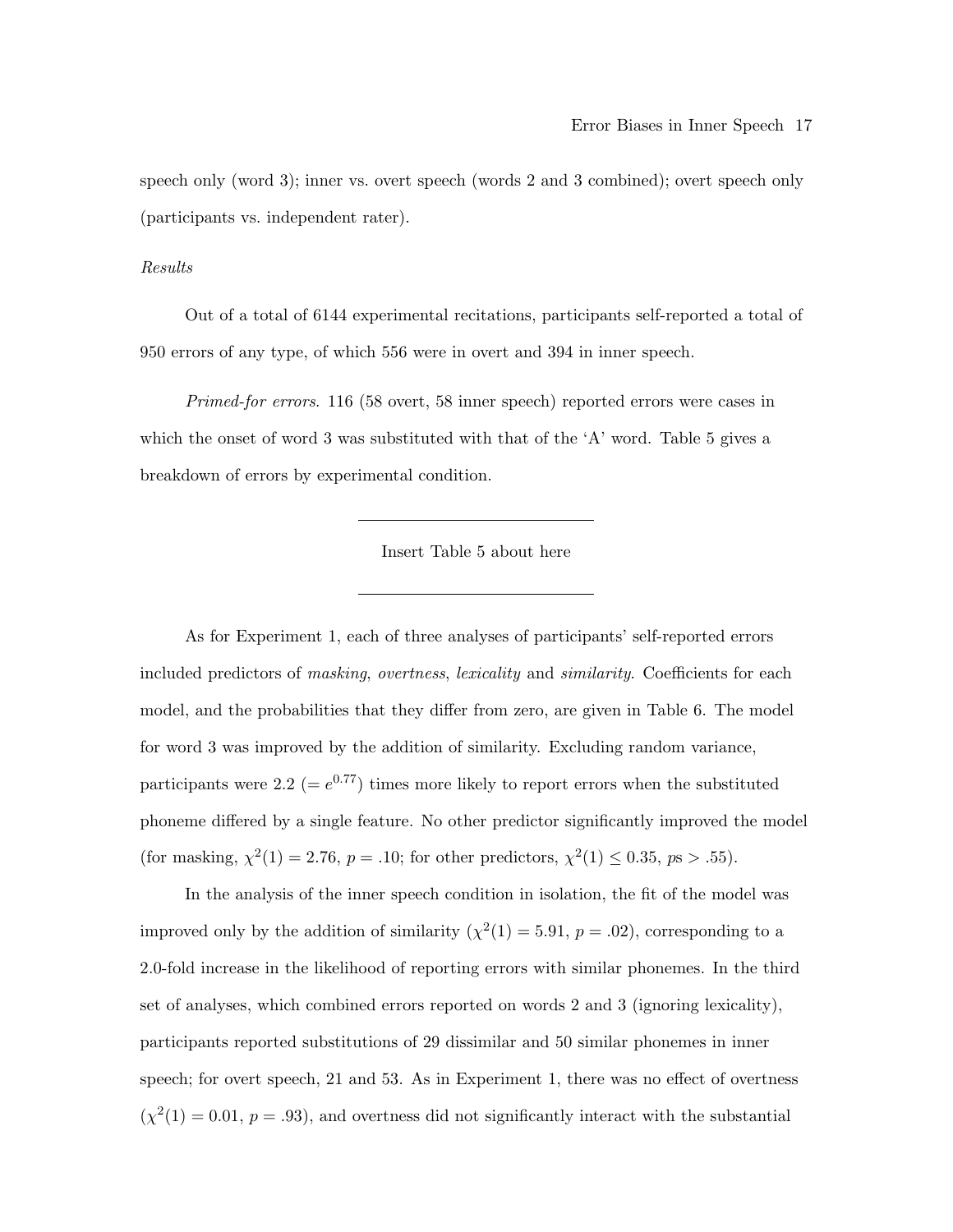effect of phonemic similarity  $(\chi^2(2) = 1.37, p = .50)$ . Accounting for random differences, participants were 2.1 times more likely to report substitutions of phonemes that differed by a single feature than those that differed by two or more, regardless of whether or not they were speaking aloud.

Insert Table 6 about here

Accuracy of self-reporting. 732 errors were transcribed from recordings of participants' overt speech. Of these, 137 were cases in which the onset of word 3 was substituted with that of word 4. As in Experiment 1, we ran a set of analyses comparing participants' self-reported errors to those transcribed from the recordings. These analyses included an additional random variable representing the rater. The best fitting model included independent effects of rater type, masking and similarity (coefficients are given in Table 6). Overall, the independent rater was more likely to report primed-for errors than were the participants. Irrespective of who was doing the rating, errors were significantly more likely to be reported under masked conditions; and primed-for errors involving the substitutions of phonemes which differed by single features were reported in significantly greater numbers.

#### Discussion

Experiment 2 replicated the phonemic similarity effect found in Experiment 1, and showed again that the effect did not interact with overtness of speech. As in Experiment 1, the effect of phonemic similarity was also found when errors reported in inner speech were considered separately. Once again, there were no effects of masking. However, contrary both to Experiment 1 and to Oppenheim and Dell (2008), there was no effect of lexicality: Participants were no more likely to report errors which resulted in real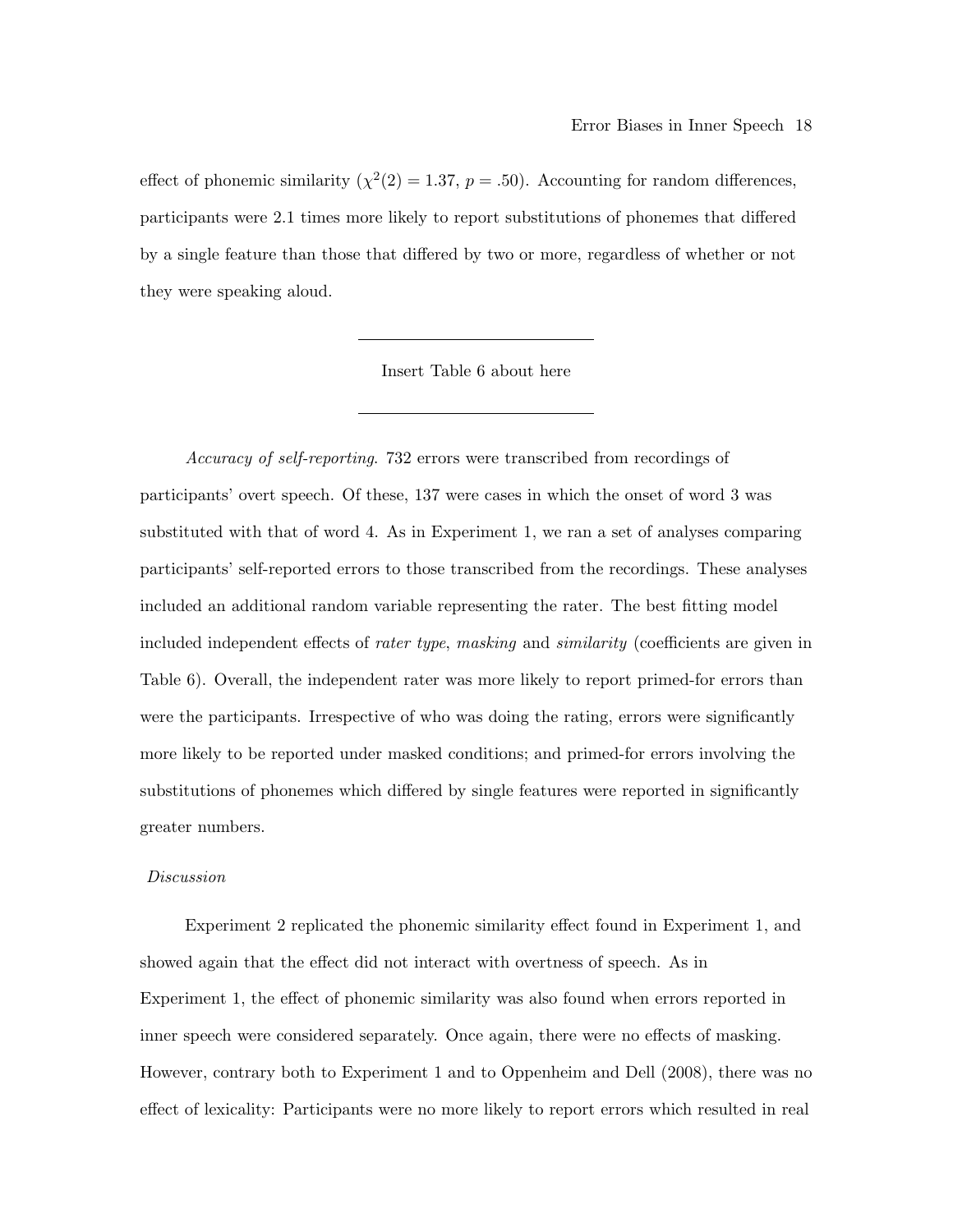words than they were those that resulted in nonwords. We turn our attention to the lack of lexical bias in this experiment in the General Discussion below.

When participants' self-ratings of their overt speech were compared to those of the independent rater, effects of masking and of rater were also found. Taking both ratings together, more errors were reported when participants listened to pink noise, indicating that more overt errors were made in the masked than in the unmasked condition. This increase can be accounted for by an increased tendency of participants in the masked conditions to repeat the same error in subsequent iterations of the same tonguetwister. This suggests that auditory feedback helped participants to detect errors and take steps to prevent them reoccurring in subsequent iterations. Masking aside, the independent rater was also more likely to report errors overall, perhaps suggesting that participants experienced a degree of difficulty in detecting errors in an experiment where nonwords comprised half of the material. However, neither of these effects can account for the fact that phonemic similarity reliably affects the likelihood of substituting an onset in inner speech.

Over two experiments, we can find no evidence that there is a difference between inner and overt speech, contrary to the findings reported by Oppenheim and Dell (2008). A potential interpretation is that the differences between experiments lie in (as yet unspecified) differences between the materials used, despite the care taken by the present authors in material construction. In order to rule out an artefactual explanation, Experiment 3 is therefore a replication of Oppenheim and Dell's (2008) original experiment, using a version of the materials originally used in that study with one substituted item (Oppenheim & Dell, in press).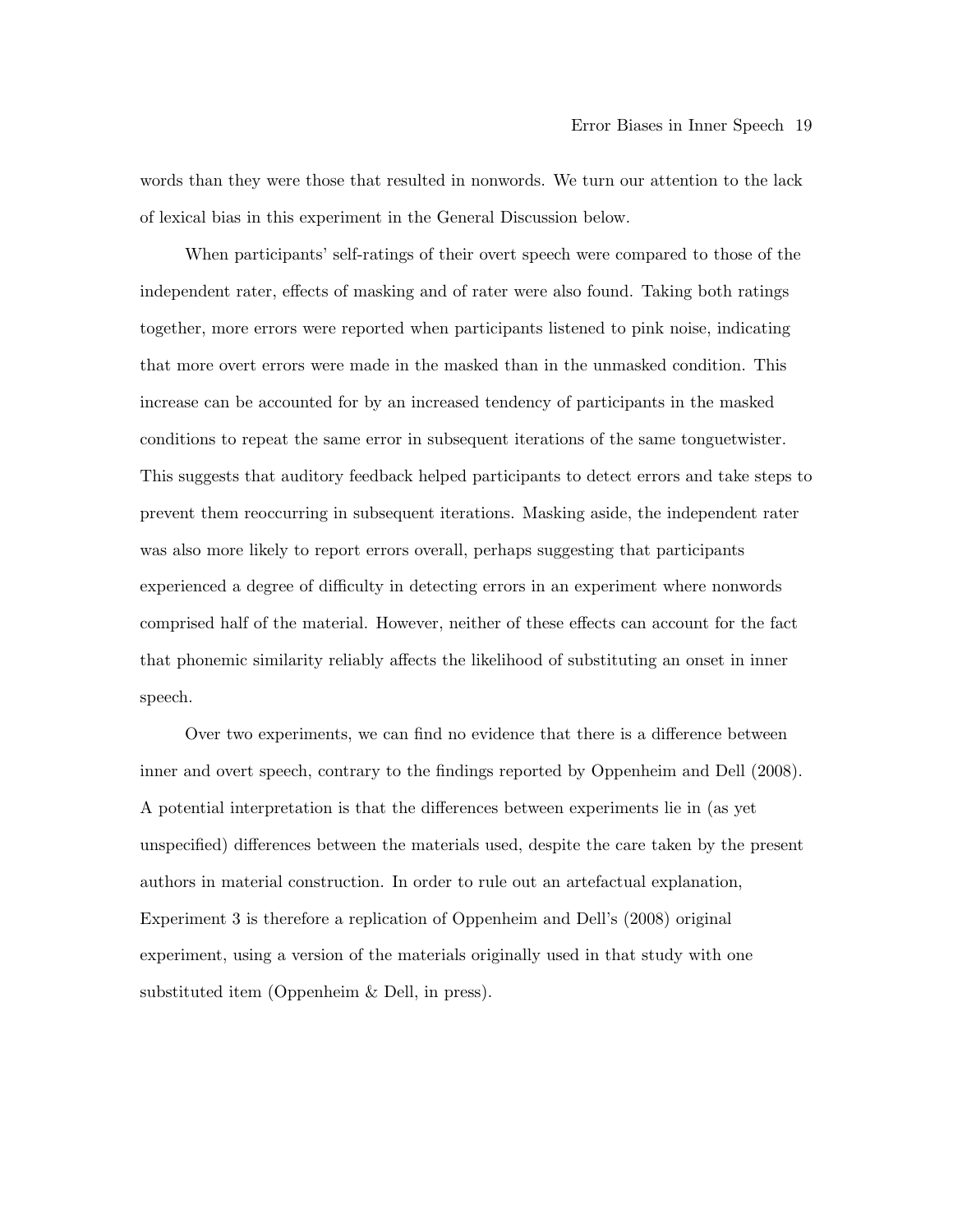#### Experiment 3

Experiment 3 was a replication of Experiments 1 and 2, using the thirty-two tonguetwisters originally used by Oppenheim and Dell (in press). Because there were fewer tonguetwisters than in the previous experiments reported here we used a larger number of participants (48) to maintain equivalent power; because no interesting effects of masking had been found in either of Experiments 1 or 2 we did not manipulate masking in this experiment. In all other respects, Experiment 3 was identical to the previous two experiments.

#### Method

Participants. Forty-eight native speakers of English were recruited from the Edinburgh student population for course credit. Ages ranged from 18 to 23.

Materials. We used the thirty-two matched sets of four-word tonguetwister sequences originally used by Oppenheim and Dell (in press; thirty-one of these were identical to those used by Oppenheim & Dell, 2008). All sequences used real words, with onsets arranged in an ABBA pattern; as in Experiment 1, the onsets of the 'A' words were manipulated such that they were either phonemically similar or dissimilar to the 'B' onsets, and the coda of word 3 was manipulated such that the substitution of the onset of word 3 with an 'A' onset would result in either a word or a nonword.

Counterbalancing proceeded as for Experiment 1. Since there was no manipulating of auditory masking in the present experiment, the counterbalancing procedure resulted in 16 experimental lists.

Procedure. The procedure was identical to that of Experiment 1, with the exception that participants were not required to wear headphones, since all tonguetwisters were recited without auditory masking.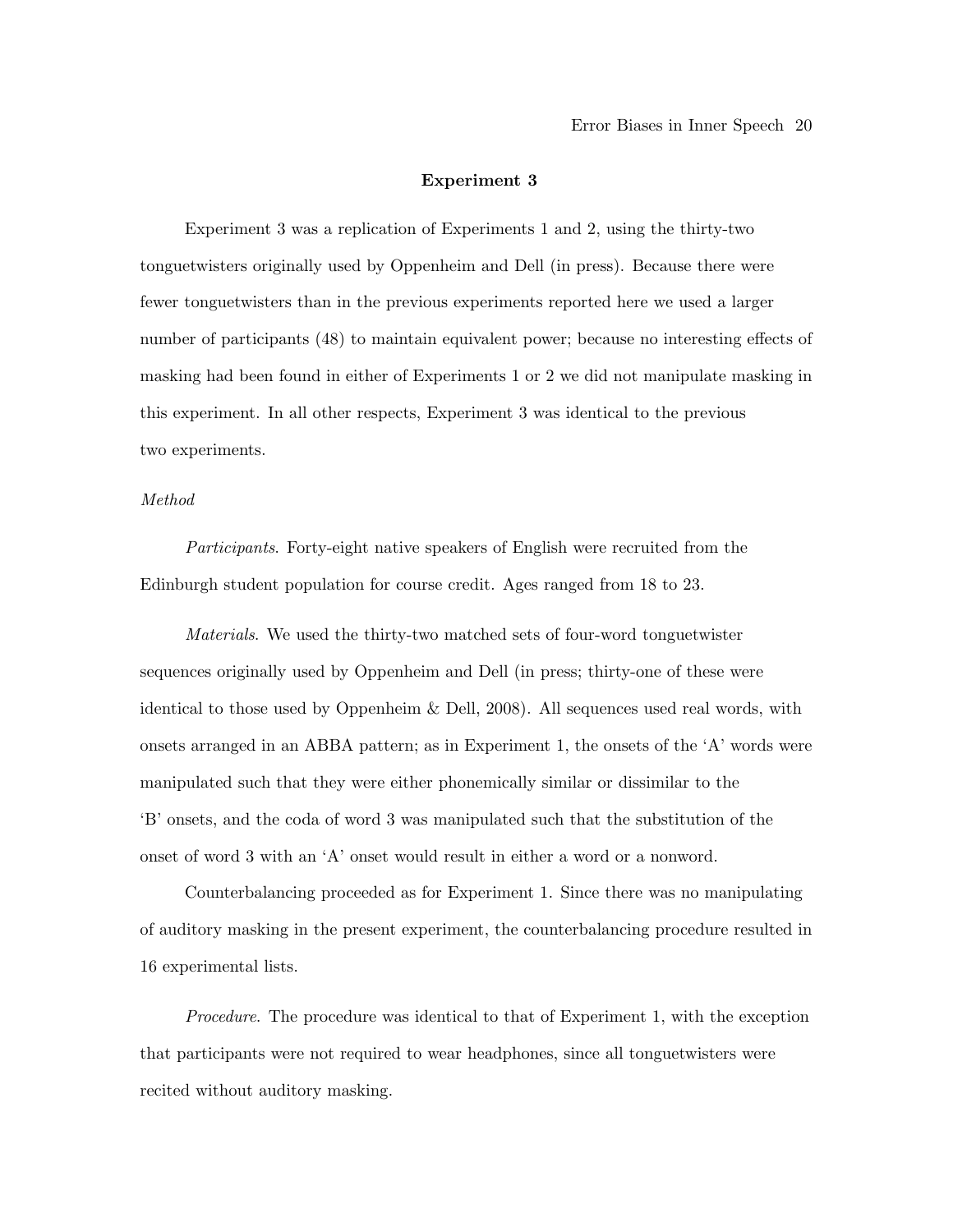Analyses. As for Experiments 1 and 2, we carried out mixed-effects analyses of primed-for errors in inner vs. overt speech (word 3); inner speech only (word 3); inner vs. overt speech (words 2 and 3 combined); overt speech only (participants vs. independent rater). A final analysis considered Experiments 1–3 together, increasing the statistical power to establish whether there was any evidence in our experiments to support Oppenheim and Dell's (2008) finding that the phonemic similarity effect was reliably reduced when words 2 and 3 were considered together.

#### Results

Out of a total of 6144 experimental recitations, participants self-reported a total of 586 errors of any type, of which 361 were in overt and 225 in inner speech.

Primed-for errors. 75 (44 overt, 31 inner speech) self-reported errors were cases in which the onset of word 3 was substituted with that of an 'A' word. Table 7 gives a breakdown of errors by experimental condition.

Insert Table 7 about here

Each of three analyses of participants' self-reported errors included predictors of overtness, lexicality and similarity. Coefficients for each model, and the probabilities that they differ from zero, are given in Table 8. The best fit model for word 3 included factors of lexicality and similarity, but was not improved by including their interaction  $(\chi^2(1) = 2.60, p = .11)$ . There was no effect of overtness  $(\chi^2(1) = 3.14, p = .08)$ , and, importantly, overtness did not interact with either lexicality or phonemic similarity  $(\chi^2(1)$  < 0.08, ps > .78). Regardless of overtness, and taking random effects into account, participants were approximately 2.7 (=  $e^{0.99}$ ) times as likely to report errors when the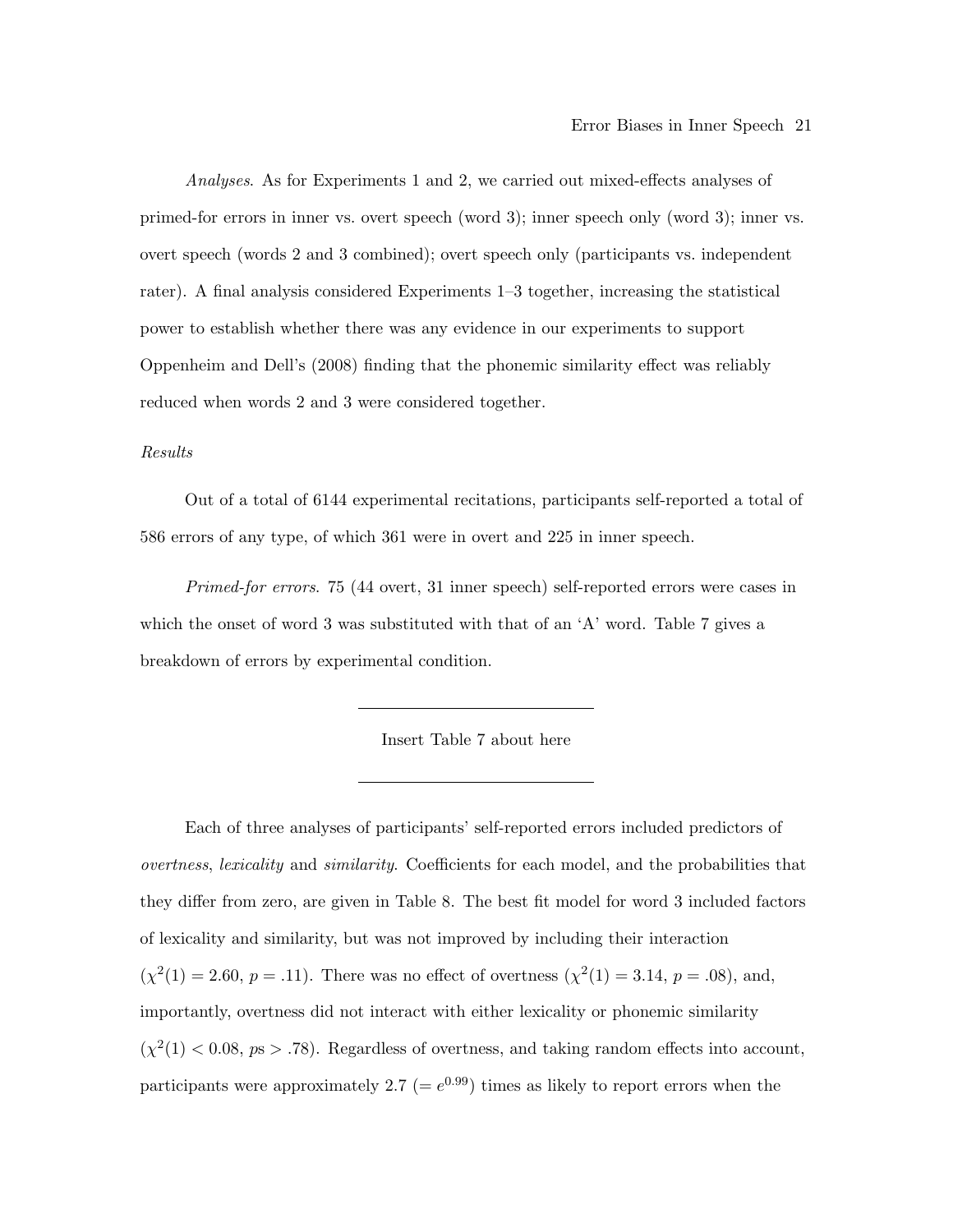outcome was a word, and 2.7 times as likely when the substituted phoneme differed by a single feature.

When inner speech was analyzed in isolation, the best fit model included effects of lexicality  $(\chi^2(1) = 5.78, p = .02)$  and of similarity  $(\chi^2(1) = 5.53, p = .02)$ , but not their interaction. Participants were 2.9 times as likely to report errors resulting in words, and 2.5 times as likely to report the substitutions of similar phonemes. In the analysis of words 2 and 3, participants reported substitutions of 13 dissimilar and 27 similar phonemes in inner speech; for overt speech, 14 and 43. A marginal effect of overtness  $(\chi^2(1) = 3.76, p = .05)$  did not reflect a reliable difference in likelihood, and did not interact with similarity  $(\chi^2(1) = 0.63, p = .43)$ , showing that participants were once again much more likely (here, by a factor of 2.7) to substitute similar than dissimilar phonemes, regardless of whether the speech was overt or not.

Insert Table 8 about here

Accuracy of self-reporting. 826 errors were transcribed from recordings of participants' overt speech. Of these, 67 were cases in which the onset of word 3 was substituted with that of word 4. The analyses comparing self-reports to transcribed errors included an additional random variable representing the rater. The best fitting model included independent effects of rater type, lexicality and similarity (coefficients are given in Table 8). Overall, the independent rater was more likely to report primed-for errors than were the participants. Primed-for errors involving the substitutions of phonemes which differed by single features, or which resulted in real words, were reported in significantly greater numbers.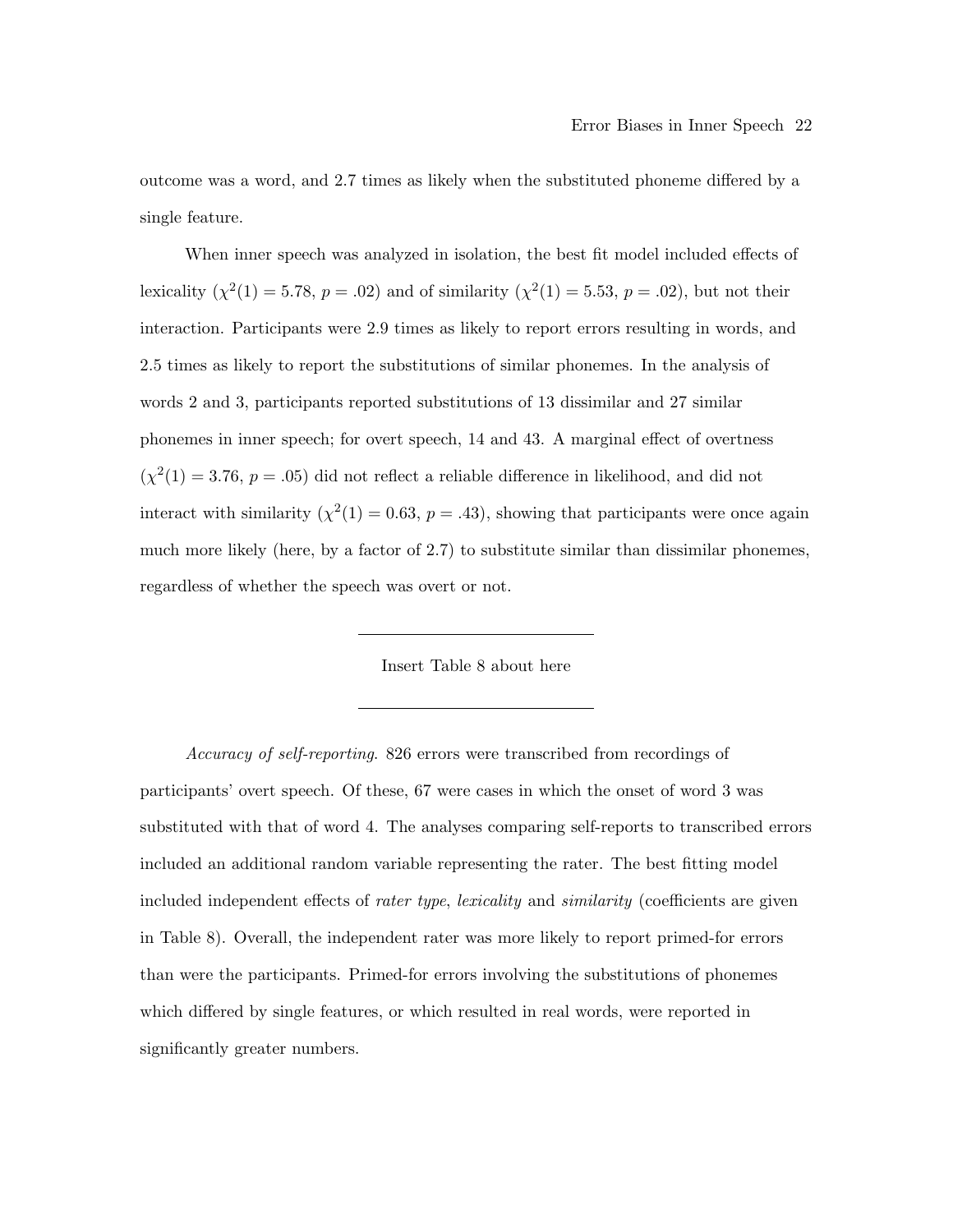#### Discussion

The tonguetwisters in Experiment 3 consisted entirely of words. Consistent with Experiment 1 and with Oppenheim and Dell (2008), we found a lexical bias in both overt and inner speech conditions. However, there was no interaction of phonemic similarity with overtness. This finding is consistent with the results of Experiments 1 and 2, but stands in contrast to the results obtained using a highly similar material set by Oppenheim and Dell  $(2008)$ .<sup>1</sup> Before considering the implications of our findings further, we turn to a final set of analyses in which the results of all three experiments reported above are considered together.

#### Meta-analyses

Over three experiments, we have shown that overtness does not interact with similarity in predicting the likelihood of an onset substitution. However, there are some small signs that there may be numerical trends in this direction; and since Experiment 3 is a direct replication of a study where an interaction was previously reported, it is particularly important to exhaustively test for an interaction. To this end, we report two further analyses below, which include the data from all three of the experiments reported above, collapsed across masking where appropriate. The first focuses on word 3 only, following up on the main analyses reported above, and investigating the effects of lexicality, similarity, and overtness. In the analysis of word 3 errors we built additional models, allowing us to explore the role of lexical frequency. We included two types of frequency in our analyses: first, the target frequency (excluding items from Experiment 2 where the target was a nonword); and second, the frequency of the potential outcome of an onset substitution (again only including cases where real words resulted).

The second analysis follows Oppenheim and Dell (2008), investigating the effects of similarity and overtness on onset substitutions in words 2 and 3 combined. Both analyses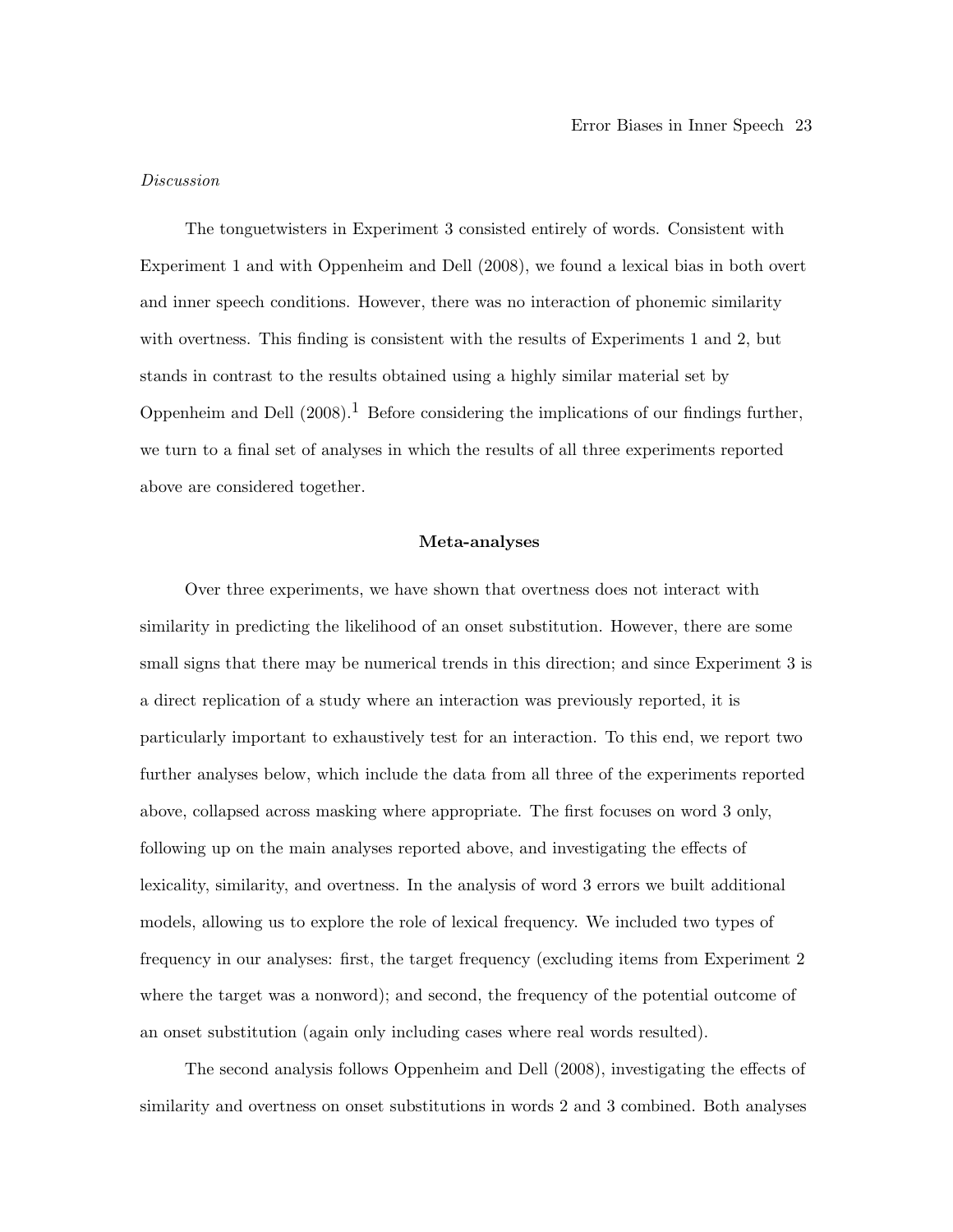included an additional 'experiment' factor, but since there were no effects of, or interactions with, experiment once other predictors had been included in the models, the details are omitted below (but see footnote 3).

Across the three experiments, onset substitutions on word 3 were affected by lexicality  $(\chi^2(1) = 18.5, p < .01)$  and similarity  $(\chi^2(1) = 41.5, p < .01)$ . There was no effect of overtness  $(\chi^2(1) = 1.82, p = .18)$ ; an explicit test for an interaction of similarity with overtness also failed to reach significance  $(\chi^2(2) = 2.41, p = .29)$ . In this analysis, we also built models which focused on the frequencies of lexical targets and outcomes. Perhaps unsurprisingly, there was a reliable effect of (log) frequency: High-frequency words were less error-prone, such that for each 10-fold increase in word 3's frequency, participants were 0.7 times as likely to make an error involving that word  $(\chi^2(1) = 560,$  $p < .01$ ). Importantly, there was no interaction between the effect of frequency and those of either lexicality or similarity  $(\chi^2(1) \leq .86, p s > .35)$ . In the best fitting model, participants were 2.6 times as likely to report errors resulting in words, and 2.4 times as likely to report substitutions of similar phonemes, whether in inner or in overt speech. Model coefficients are given in Table 9.

Unlike the frequency of word 3, the (log) frequency of the lexical outcome of a potential onset substitution had no effect on the likelihood of making that substitution  $(\chi^2(1) < .36, p \ge .55)$ . Once again, there was an effect of phonemic similarity, and frequency of word 3 improved the model significantly but had a marginal effect on likelihood. Coefficients are given in Table 9. Explicit testing showed that there were no effects of, or interactions with, experiment.

Insert Table 9 about here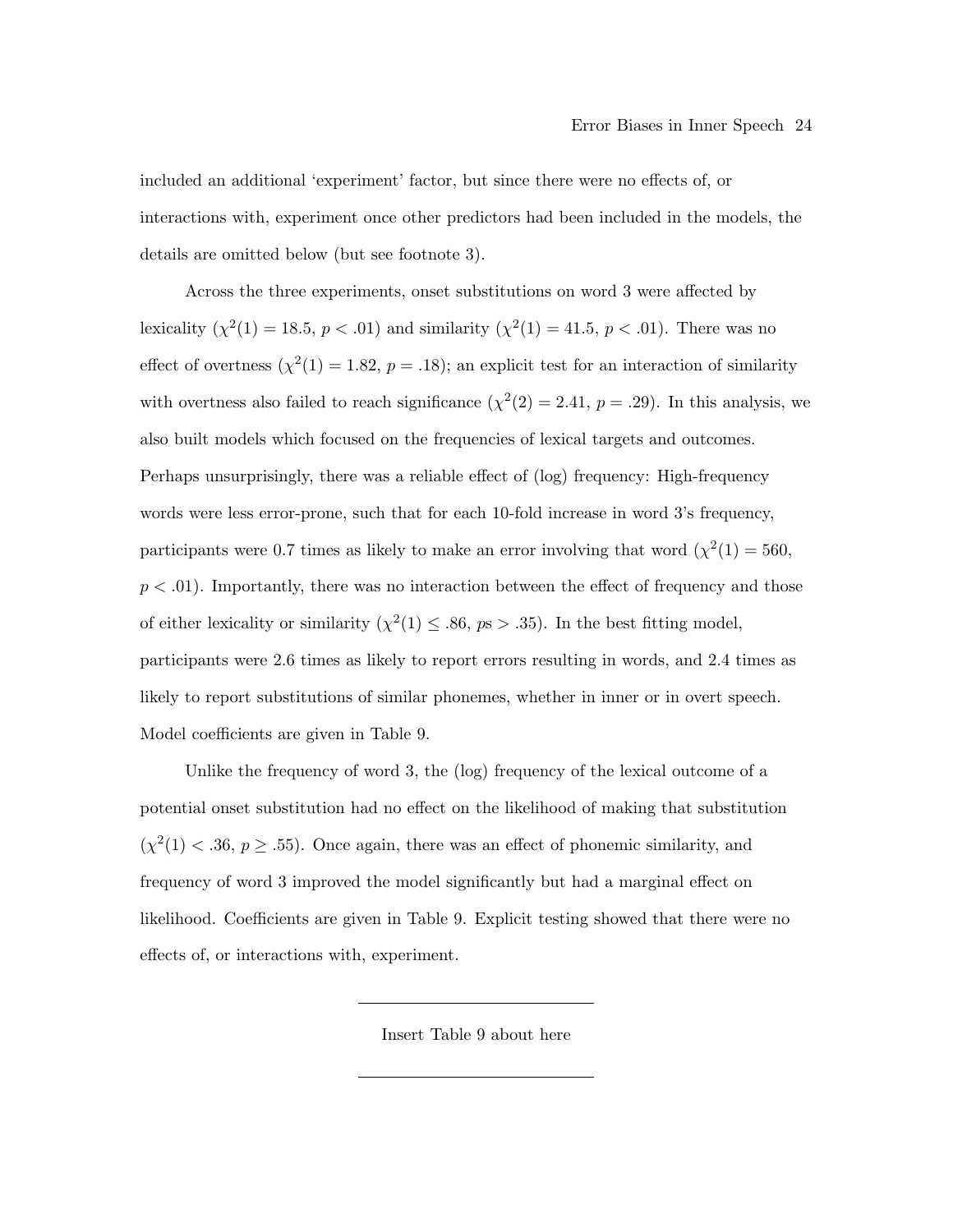Taking words 2 and 3 together, the best-fitting model was one in which participants were 2.3 times as likely to report substitutions of similar phonemes as those of dissimilar phonemes, with other differences between conditions attributable to random variance. Once again, there were no effects of overtness  $(\chi^2(1) = 1.35, p = .25)$ ; nor, when we explicitly tested for an interaction with overtness, was there a significant effect  $(\chi^2(2) = 4.91, p = .09)$ . Explicit testing revealed no effects of, or interactions with, experiment. Taking data from 18,432 total recitations of four-word tonguetwisters by 112 participants, no evidence could be found that any numerical difference in the likelihood of substituting similar phonemes in inner compared to overt speech was reliable.

#### General Discussion

The experiments reported above were predicated on the claim that a phonemic similarity bias in speech errors is found in overt, but not inner, speech (Oppenheim & Dell, 2008). In two experiments modelled closely on that of Oppenheim and Dell, we manipulated auditory masking, to determine whether single-feature errors were underreported in inner speech because they were harder for speakers to detect without access to the acoustic signal corresponding to their own speech. However, we did not find any effects of masking. Instead, in our experiments, phonemic similarity consistently influenced the likelihood of reporting errors to a similar extent in inner speech as it did in overt speech; moreover, in each experiment, the phonemic similarity effect was still clearly evident when inner speech was considered independently. Perhaps most surprisingly, when we replicated our experiments using Oppenheim and Dell's (in press) materials, the results were consistent with our two earlier experiments: Once again, the effects of phonemic similarity were manifest whether or not speech was overt.

The only differences between the experiments reported here and that reported by Oppenheim and Dell (2008) were the inclusion of masking as an additional experimental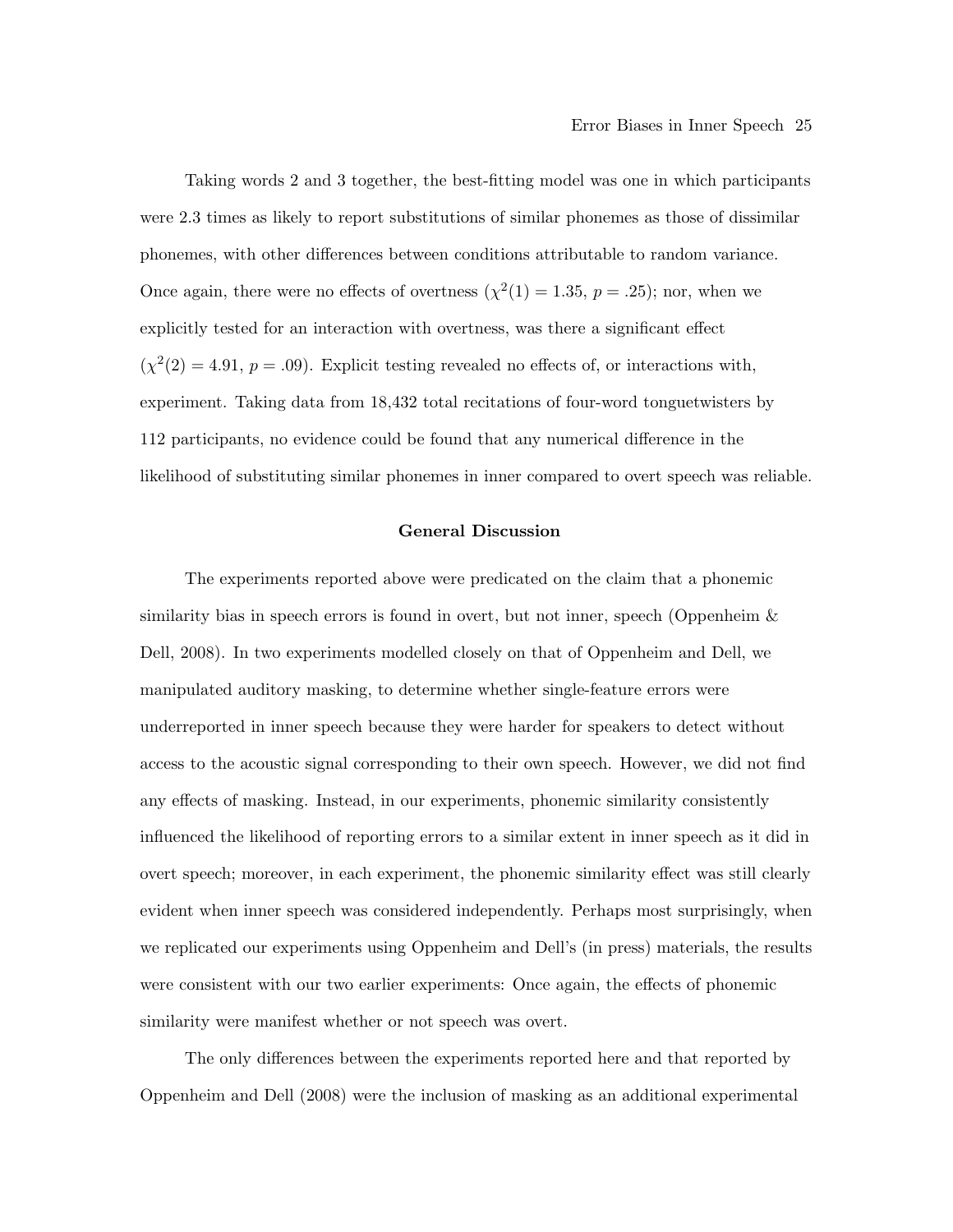variable in two experiments, and the minor procedural alterations detailed above. Masking did not interact with any of the other variables under consideration, weakening any suggestion that participants in our experiments were somehow differentially able to detect errors in inner speech. The results of Experiment 3 (without a masking manipulation) did not differ from those of the first two experiments. We have no specific reason to suspect that the procedural differences should have had an impact on the distribution across conditions of reported errors, although we note that Oppenheim and Dell's (2008) use of an auditory rather than a visual metronome may have impacted on participants' ability to monitor their speech; and requiring them to speak when prompted by a metronome (as opposed to initiating each of their own tonguetwister recitations) may also have had an effect. Although we are not able to fully account for Oppenheim and Dell's (2008) findings, we believe that we have demonstrated in three stringently-controlled experiments that it is perfectly possible to find a phonemic similarity effect in inner speech.

The most straightforward interpretation of this evidence is that inner speech is not (always) impoverished at the featural level. Instead, feedback of activation from the feature to the phoneme levels of representation supports the bottom-up activation of competitor phonemes in inner speech as it does in overt speech, resulting in both cases in a tendency to substitute similar phonemes for one another. Note that this is not the same as claiming that the representations of inner and overt speech are indistinguishable: For example, Wheeldon and Levelt (1995) have suggested that some details are not represented in inner speech. Their evidence comes from a series of experiments in which participants were asked to monitor for probe phonemes in their silent translations into Dutch of visually-presented English words; recognition latencies varied with syllable count, but crucially, not with the time it took to speak the Dutch words aloud. Wheeldon and Levelt concluded that their participants were monitoring abstract (timeless) syllabified phonological representations, at least in the absence of any need to plan for articulation.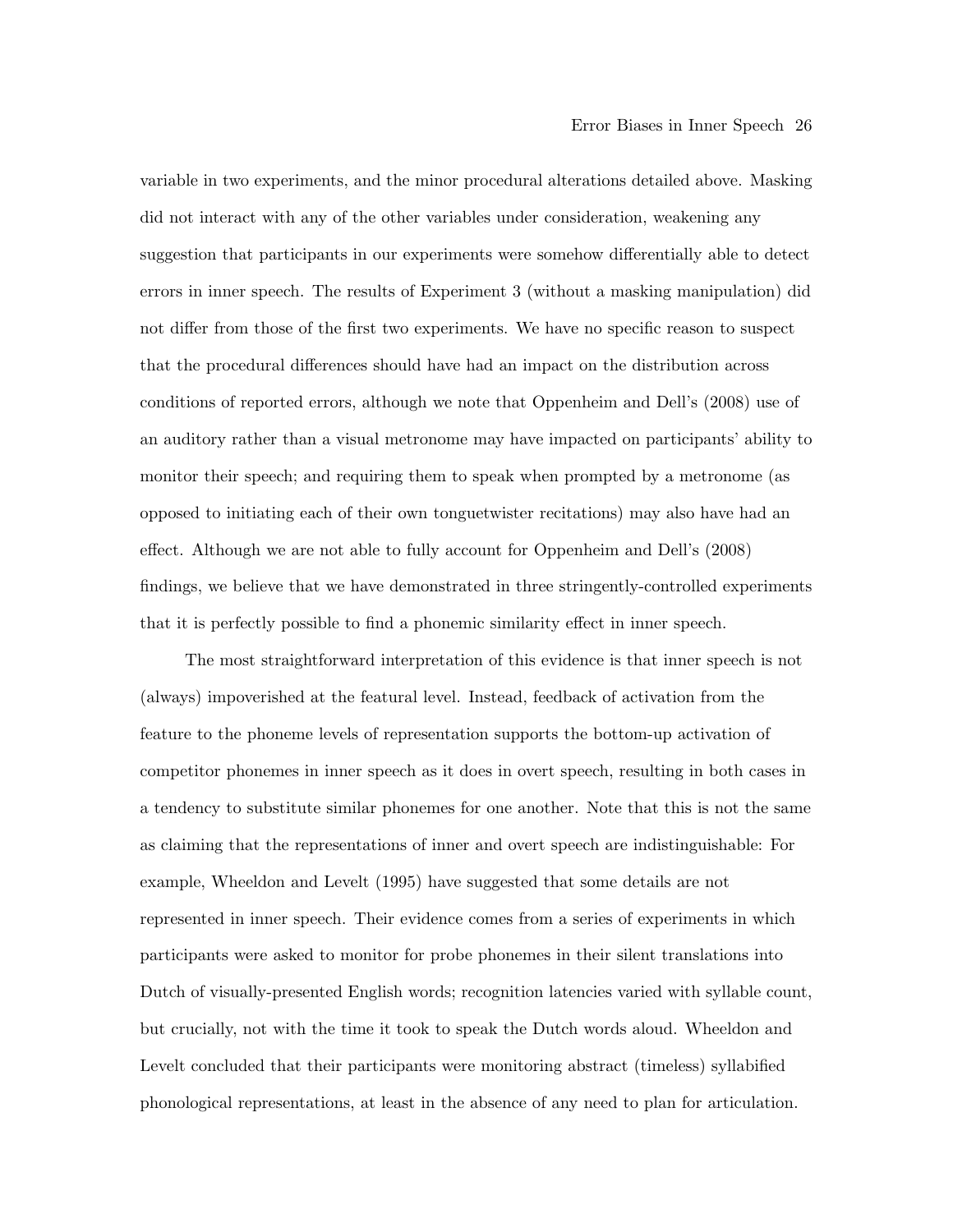This interpretation requires the assumption that the representation of phonetic duration in the speech plan affects the rate at which that plan is scanned, although there does not appear to be any strong reason to presume that such a relationship holds.<sup>2</sup> However, even if Wheeldon and Levelt's view is accepted, it does not rule out featural representations, and is fully compatible with evidence that inner speech is fully phonologically represented.

In contrast to the consistently reliable effects of phonemic similarity, the lexical bias effect found in Experiments 1 and 3 disappeared in Experiment 2. In Experiments 1 and 3 the tonguetwisters were made up of real words; in Experiment 2, they contained both words and nonwords. On a standard interactive account (e.g., Dell, 1986, 1988) lexical errors should predominate in both experiments, because the errorful production of real words is supported by activation feedback from the phonemic to the lexical level of representation. In a series of SLIP experiments, Dell (1990) provided support for this view by showing that target words with low frequencies were more likely to be affected by onset errors than were those with high frequencies, but that high-frequency error outcomes were no more likely to be produced than their low-frequency counterparts. In our own analyses we were able to use a comparatively large dataset to directly model the effects of frequency on the likelihood of producing an error, and confirm both of Dell's findings: Increased target frequency reduced the likelihood of an errorful onset substitution, but increased outcome frequency had no reliable effect. Dell argued that his findings were compatible with a model in which frequency was represented at the lemma level (although the contention that frequency is represented in this way has been challenged: e.g., Jescheniak & Levelt, 1994). Importantly, Dell (1990) argued that the lack of an outcome frequency effect militated against the view that the bias towards producing words could be attributed to an editor. According to the editing view (Baars et al., 1975; Levelt, 1989; Levelt et al., 1999), speakers are able to monitor their speech plans prior to articulation, using the comprehension system to edit out potential problems. Whereas there is little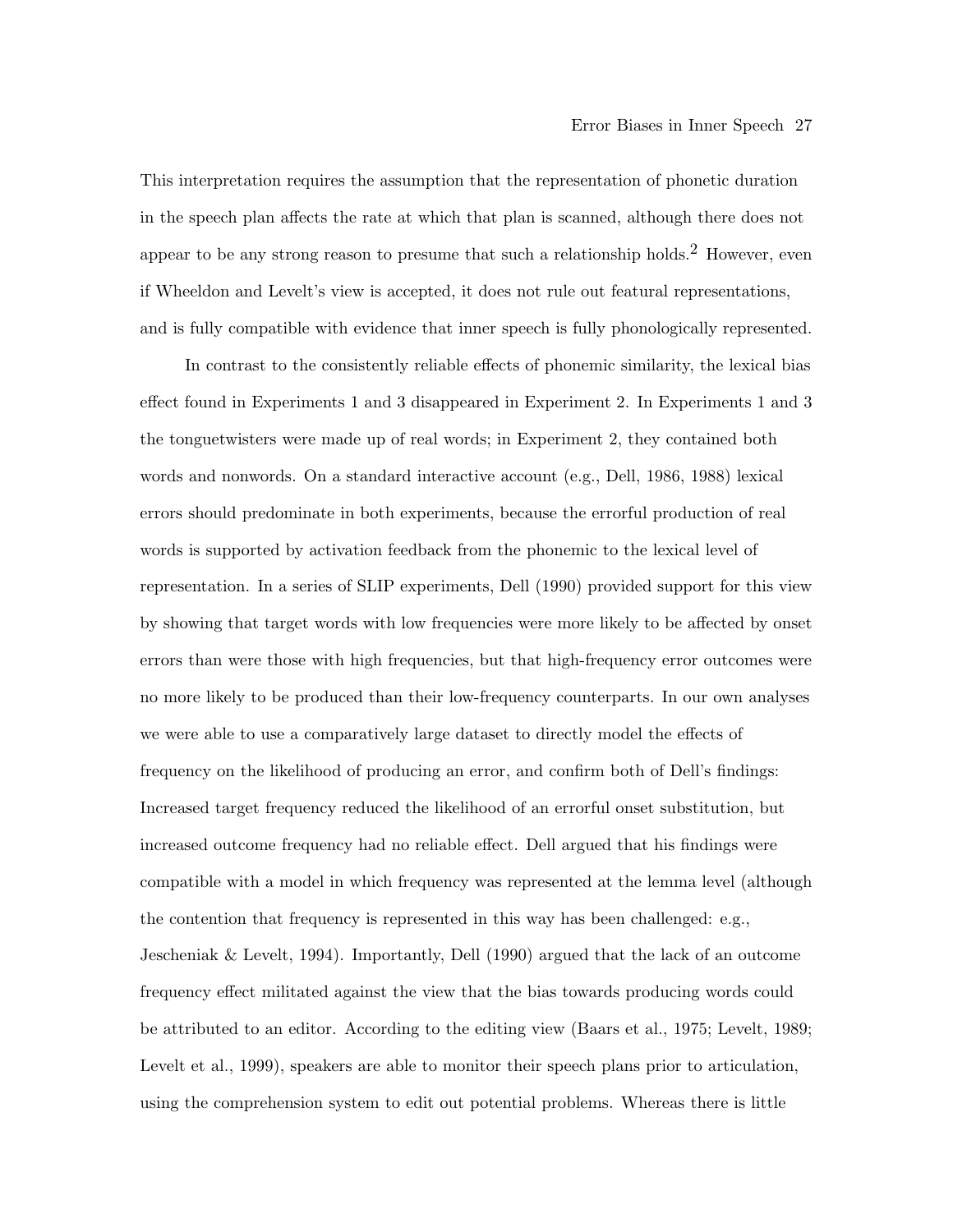doubt that speakers are able to do this (e.g., Motley, Camden, & Baars, 1982), Dell argued that an editor based on the comprehension system (Levelt, 1983, 1989; see Postma, 2000, for alternatives) should be sensitive to the frequencies of the erroneously-planned words it detected: an effect he (and we) failed to find.

It may be that outcome frequency effects are simply not detectable in the present study, given the relatively small numbers of errors observed. Moreover, the failure to observe an increase in the numbers of errors reported without masking in Experiments 1 and 2 (cf. Postma & Noordanus, 1996) suggests that the editor does not rely on access to auditory feedback. However, the target frequency effects discussed above do not interact with experiment (or more generally, with lexicality) in any way, and the editor still has access to inner speech. Our findings, therefore, do not lead to a straightforward non-editing account of the differences between Experiment 2 and Experiments 1 and 3 in terms of lexical bias. In more recent formulations of the editing account, the self-monitor is adaptive (cf. Hartsuiker et al., 2005; Hartsuiker, 2006). That is, it edits out problems based on functional criteria. Where only real words are to be uttered (such as in Experiments 1 and 3), a nonword in the speech plan is informative, and it is useful for the monitor to employ a lexicality criterion. Other criteria may also apply in particular circumstances, for example, where it is undesirable to utter taboo words (Motley et al., 1982). But in cases where participants are asked to pronounce intermixed sequences of words and nonwords (e.g., Experiment 2), the lexical status of entries in the speech plan is uninformative, and it would not be useful to edit items on the basis of their lexical status. Unless the monitor has access to the intended utterance (e.g., Nooteboom, 2005a, 2005b), there are no useful editing criteria to apply. In this way, the differences between experiments reported here fall out as a consequence of the types of materials used.

The adaptive self-monitor account implies that the lack of lexical bias seen in Experiment 2 reflects the underlying position prior to editing. In previous work, mixed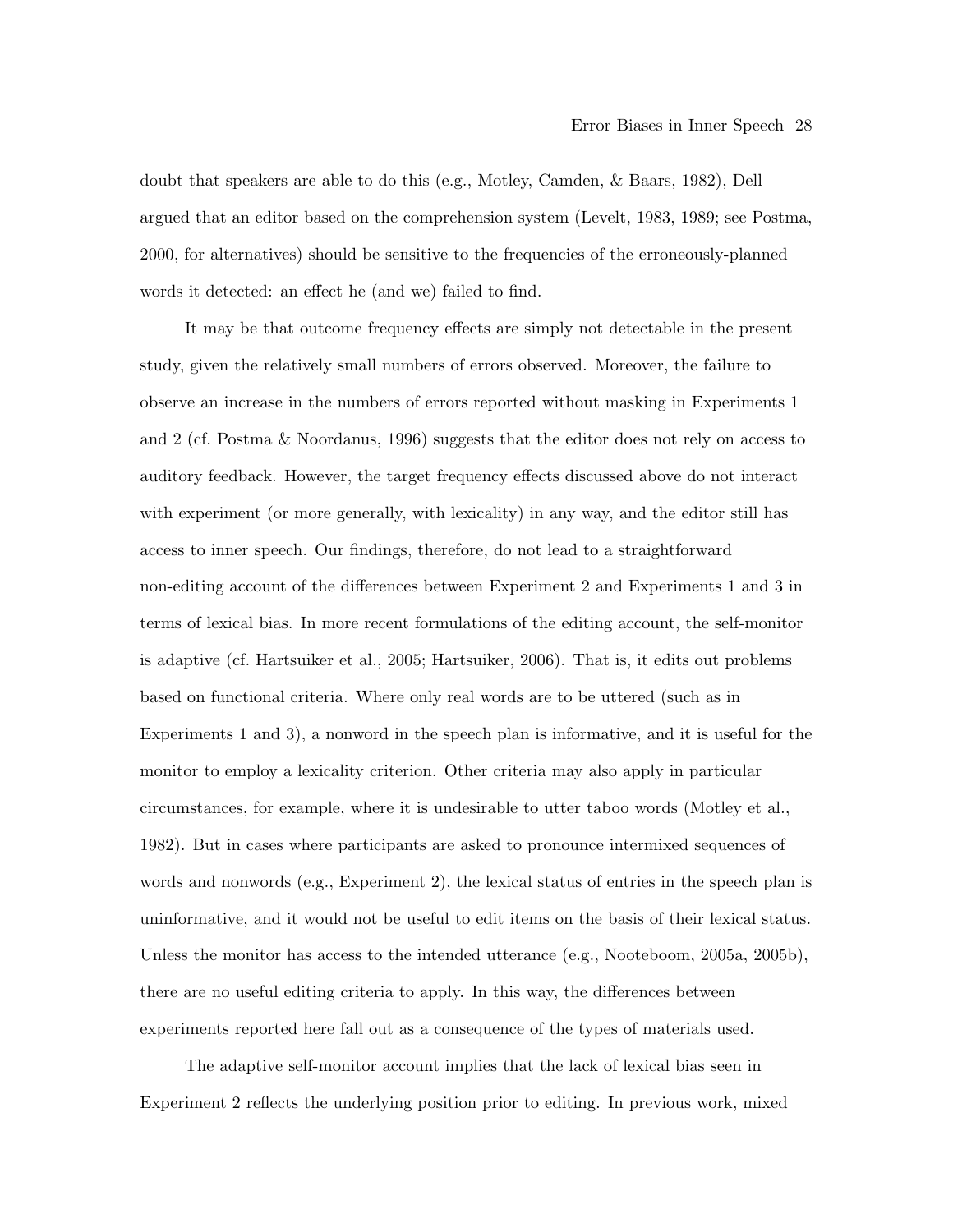word-nonword lists such as that in Experiment 2 have resulted in a lexical bias and, because there are no adaptive editing criteria, this bias has been attributed to activation feedback from lexical representations (Hartsuiker et al., 2005; see also Nooteboom & Quené, 2008, but note that Baars et al., 1975 attribute this pattern to editing). In Experiment 2 there is no evidence that feedback plays a role, perhaps because the speed of tonguetwister recitation is too fast to allow activation to spread (cf. Dell, 1986), or because of the different way in which errors are elicited: Previous work has relied on the SLIP technique, in which onset exchanges are primed across trials, potentially increasing the amount of top-down activation in a production network. Another possibility is that errors in tonguetwisters are caused by a tendency to repeat gestures (Pouplier, 2008), although this seems an unlikely candidate given that errors are found in inner as well as overt speech.

Without activation feedback, the lexical bias in Experiment 1 must be wholly attributed to editing. This explanation implies that the monitor must be able to edit out some errors before they can be detected and reported by participants, even in inner speech (see Laver, 1980, for a similar suggestion), a process which would occur much faster than the 'strategic lexical editing' investigated by Nozari and Dell (2009). However, the pattern of results across Experiments 1–3 is wholly consistent with this view. Across the three experiments, the numbers of real words produced in error were approximately equal (54, 61, and 54, in order of experiment). However, the numbers of nonwords produced were substantially lower in Experiments 1 and 3 (24, 55, 21). A compelling interpretation of this pattern is that nonword errors were edited out in these experiments, relative to a baseline error rate.3

Suggesting that the lexical bias observed in Experiments 1 and 3 may be attributed, at least in part, to editing rather than to activation feedback raises the question of whether feedback is still necessitated in a full account of our findings. Although we have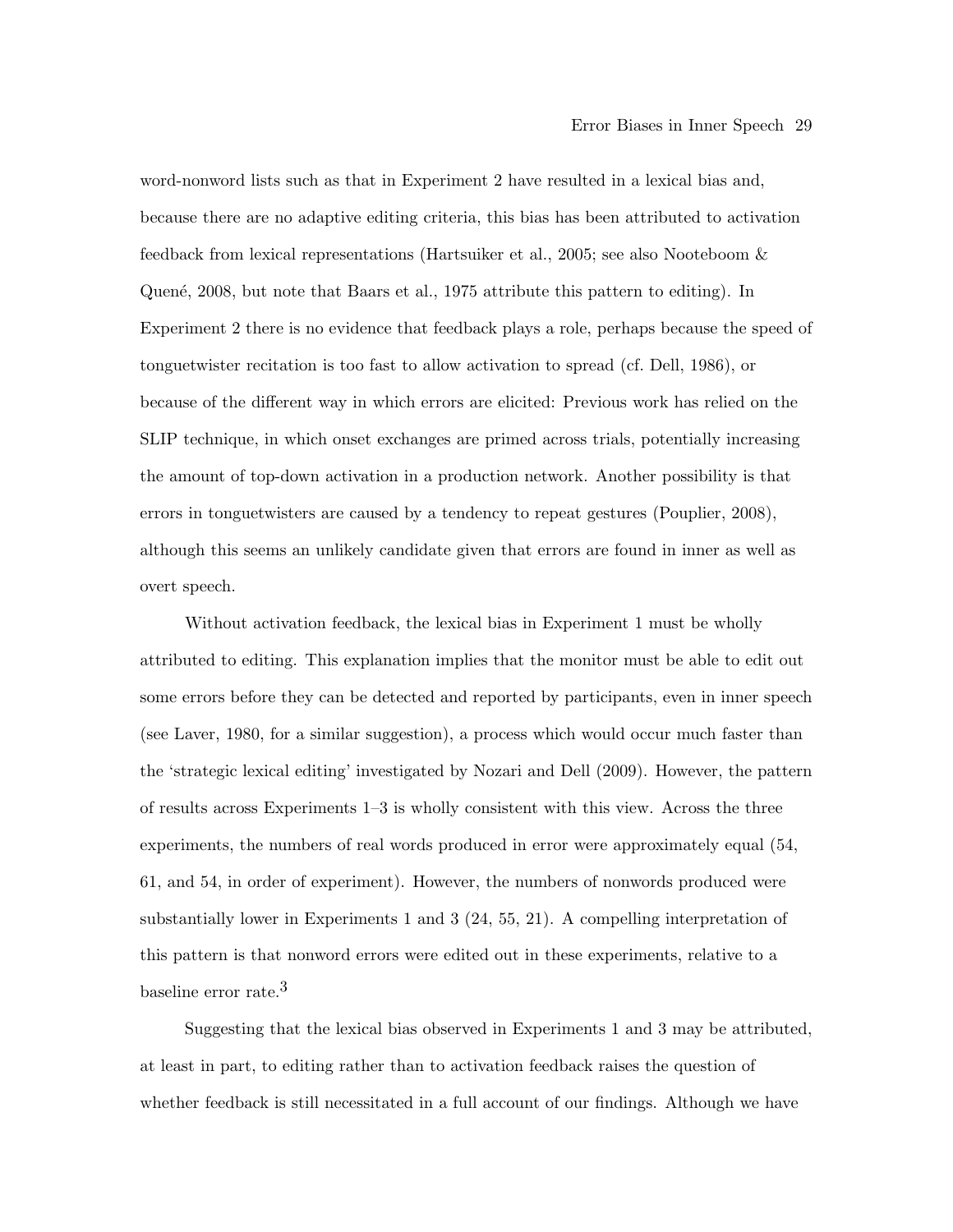followed Oppenheim and Dell (2008) in attributing the phonemic similarity effect to activation feedback, it may be that a more parsimonious complete account of our findings could be built around editing, for example following Nooteboom's (2005a, 2005b) suggestion that the monitor (and thus the editing process) has access to the intended utterance. On this account, phoneme substitutions are more likely to be detected and edited out if they are saliently different from the intended utterance; in other words, substitutions of similar phonemes should be more likely to escape editing. We have however commented elsewhere that this seems to be an unlikely possibility: In order to compare an existing speech plan to what was originally intended, an editor would have to maintain details of the intended utterance. If these were maintained, it is not clear why an incorrect plan would be generated (McMillan & Corley, submitted).

In fact, activation feedback is not required to account for the phonemic similarity effect, regardless of whether or not the speech plan is edited. The claim that feedback is implicated rests on the assumption that the units output for speech are phonemes (Dell, 1986), but several recent studies have demonstrated the existence of speech errors that do not consist of whole-phoneme substitutions (e.g., Frisch & Wright, 2002; Goldrick & Blumstein, 2006; Goldstein, Pouplier, Chen, Saltzman, & Byrd, 2007). If features, rather than phonemes, are the units of output, then the phonemic similarity effect can be attributed within a feedforward model to the simple fact that a noise-driven error in the activation of a single feature is more probable than errors in multiple features.

Taking all of our findings into consideration, the conclusions of the present study are quite different from those of Oppenheim and Dell (2008). Across three experiments, there is no specific evidence that activation feedback causes the errors that participants report. The lexical bias in Experiments 1 and 3 may be, at least in part, due to editing; and the phonemic similarity effect found in all conditions can be accounted for using a feedforward model with featural output. Whether or not the underlying mechanisms of speech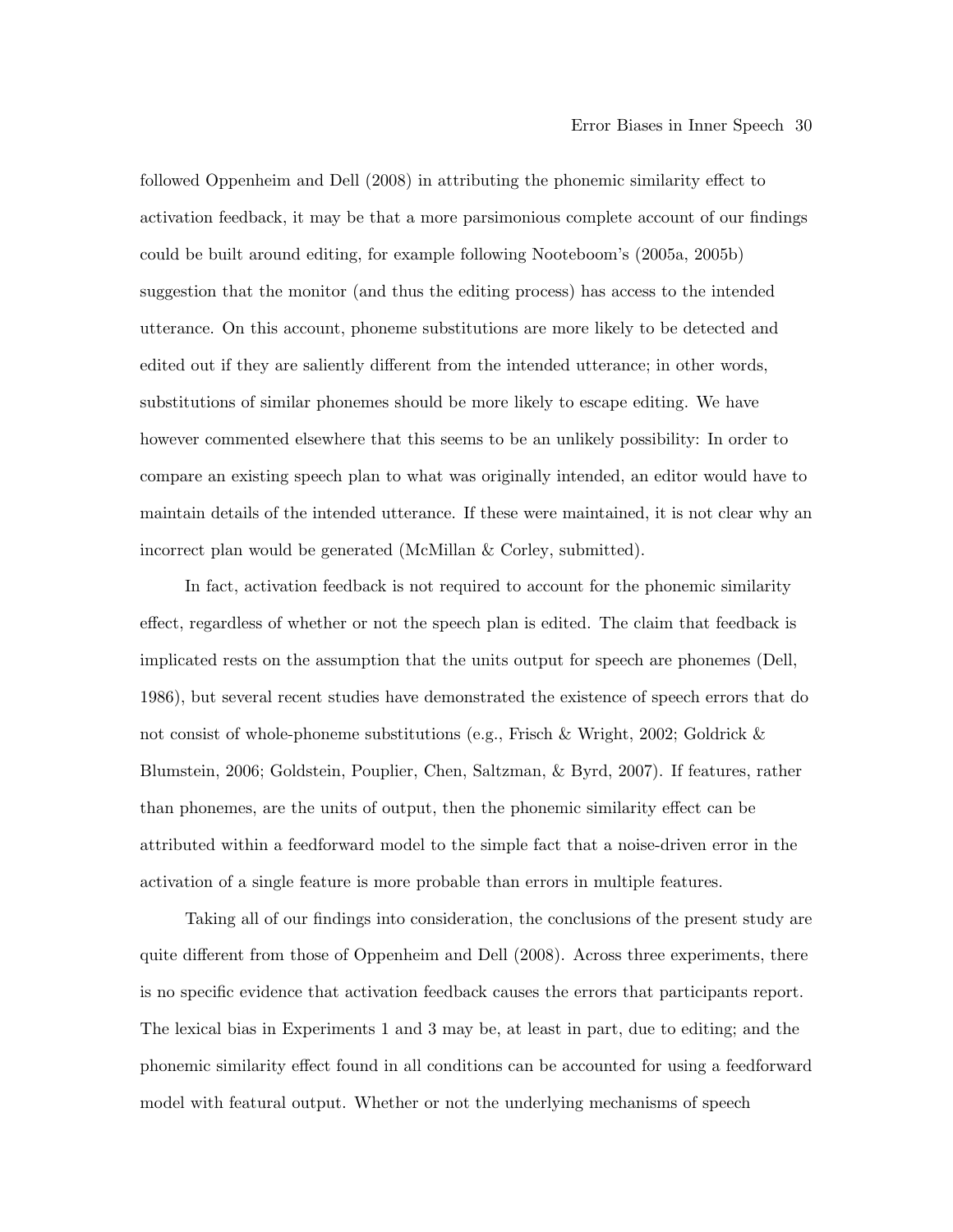production include activation feedback, however, inner speech must be specified at the subphonemic level for phonemic similarity to exert an influence on the likelihood of reporting an accidental phoneme substitution. And whether or not editing is implicated in the reduction of errors that would have resulted in nonwords, it appears to apply equally across overt and covert speech conditions. The three experiments reported in the present paper suggest that, far from being underspecified, our 'inner voice' sounds much like our overt speech, and is produced in much the same way, whether overtly articulated or not.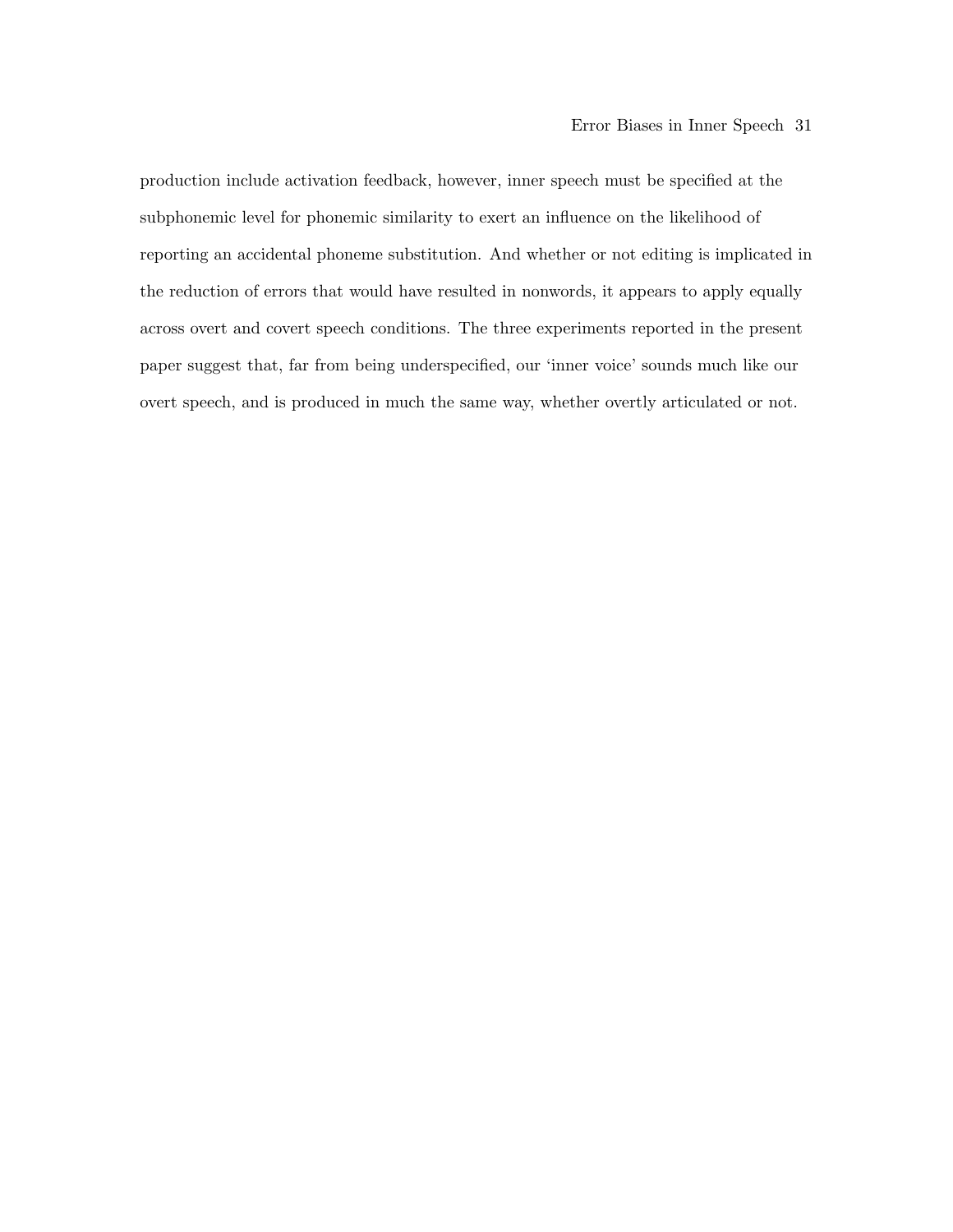#### References

Agresti, A. (2002). Categorical data analysis. Hoboken, NJ: Wiley.

- Baars, B. J., Motley, M. T., & MacKay, D. G. (1975). Output editing for lexical status in artificially elicited slips of the tongue. Journal of Verbal Learning and Verbal Behavior, 14, 382–391.
- Baayen, H. R., Piepenbrock, R., & Gulikers, L. (1995). The CELEX lexical database. release 2 (CD-ROM). Philadelphia, Pennsylvania: Linguistic Data Consortium, University of Pennsylvania.
- Baddeley, A. D., & Hitch, G. J. (1974). Working memory. Psychology of Learning and Motivation, 8, 47–89.
- Bates, D., & Maechler, M. (2009). lme4: Linear mixed-effects models using s4 classes [Computer software manual]. Available from

http://CRAN.R-project.org/package=lme4 (R package version 0.999375-31)

- Boersma, P., & Weenink, D. (2009). Praat: Doing phonetics by computer (version 5.1.05) [Computer software manual]. Available from http://www.praat.org/
- Borden, G. J. (1979). An interpretation of research on feedback interruption in speech. Brain and Language,  $7, 307-319$ .
- Breslow, N. E., & Clayton, D. G. (1993). Approximate inference in generalized linear mixed models. Journal of the American Statistical Society, 88, 9–25.
- DebRoy, S., & Bates, D. M. (2004). Linear mixed models and penalized least squares. Journal of Multivariate Analysis, 91 , 1–17.
- Dell, G. S. (1986). A spreading-activation theory of retrieval in sentence production. Psychological Review, 93 , 283–321.
- Dell, G. S. (1988). The retrieval of phonological forms in production: Tests of predictions from a connectionist model. Journal of Memory and Language, 27 , 124–142.

Dell, G. S. (1990). Effects of frequency and vocabulary type on phonological speech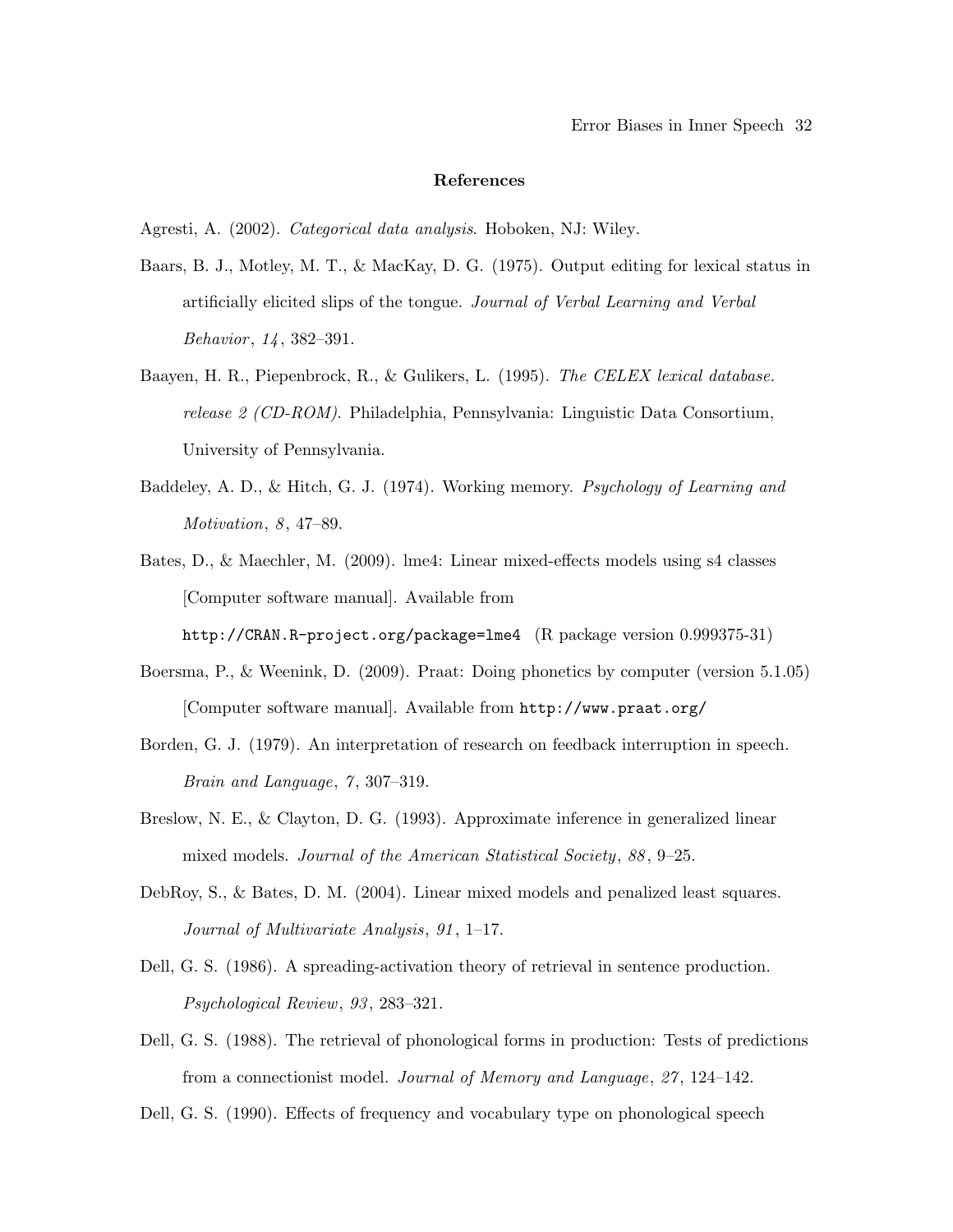errors. Language and Cognitive Processes, 5, 313-349.

- Dell, G. S., & Reich, P. A. (1981). Stages in sentence production: An analysis of speech error data. Journal of Verbal Learning and Verbal Behavior, 20, 611–629.
- Dell, G. S., & Repka, R. J. (1992). Errors in inner speech. In B. J. Baars (Ed.), Experimental slips and human error: Exploring the architecture of volition (pp. 237–262). New York: Plenum Press.
- Ellis, A. (1988). Normal writing processes and peripheral acquired dysgraphias. Language and Cognitive Processes, 3 , 99–127.
- Frisch, S. A., & Wright, R. (2002). The phonetics of phonological speech errors: An acoustic analysis of slips of the tongue. Journal of Phonetics, 30 , 139–162.
- Goldrick, M., & Blumstein, S. E. (2006). Cascading activation from phonological planning to articulatory processes: Evidence from tongue twisters. Language and Cognitive Processes, 21 (6), 649 - 683.
- Goldstein, L., Pouplier, M., Chen, L., Saltzman, E., & Byrd, D. (2007). Dynamic action units slip in speech production errors. *Cognition*, 103, 386–412.
- Hartsuiker, R. J. (2006). Are speech error patterns affected by a monitoring bias? Language and Cognitive Processes, 21 , 856–891.
- Hartsuiker, R. J., Corley, M., & Martensen, H. (2005). The lexical bias effect is modulated by context, but the standard monitoring account doesn't fly: Related beply to baars et al. (1975). Journal of Memory and Language, 52 , 58–70.
- Jescheniak, J. D., & Levelt, W. J. M. (1994). Word frequency effects in speech production: Retrieval of syntactic information and of phonological form. Journal of Experimental Psychology: Learning, Memory, and Cognition, 20 , 824–843.
- Lackner, J. R., & Tuller, B. H. (1979). Role of efference monitoring in the detection of self-produced speech errors. In W. E. Cooper & E. C. T. Walker (Eds.), Sentence processing: Psycholinguistic studies presented to Merrill Garrett (pp. 281–294).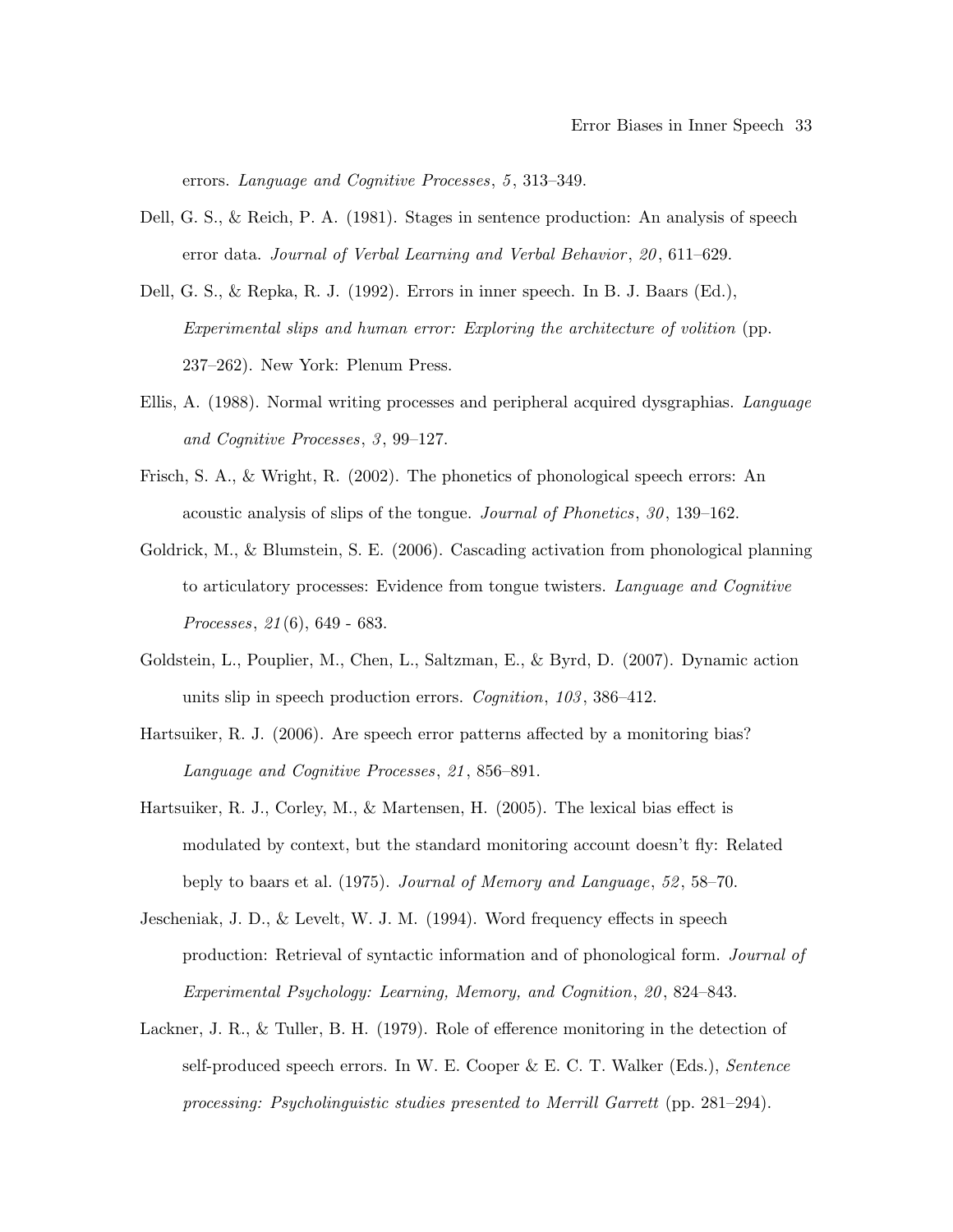Hillsdale, NJ: Erlbaum Associates.

- Laver, J. D. M. (1980). Monitoring systems in the neurolinguistic control of speech production. In V. A. Fromkin (Ed.), Errors in linguistic performance: Slips of the tongue, ear, pen, and hand (pp. 287–305). New York: Academic Press.
- Levelt, W. J. M. (1983). Monitoring in self-repair in speech. Cognition, 14, 41–104.
- Levelt, W. J. M. (1989). Speaking: From intention to articulation. Cambridge, MA: MIT Press.
- Levelt, W. J. M., Roelofs, A., & Meyer, A. S. (1999). A theory of lexical access in speech production. Behavioral and Brain Sciences, 22 , 1–75.
- Levitt, A. G., & Healy, A. F. (1985). The roles of phoneme frequency, similarity, and availability in the experimental elicitation of speech errors. Journal of Memory and Language, 24 , 717–733.
- MacKay, D. G. (1992). Awareness and error detection: New theories and research paradigms. Consciousness and Cognition, 1 , 199–225.
- McMillan, C. T., & Corley, M. (submitted). Subphonemic influences on the production of phonemes: Evidence from articulation.
- Motley, M. T., Camden, C. T., & Baars, B. J. (1982). Covert formulation and editing of anomalies in speech production; evidence from experimentally elicited slips of the tongue. Journal of Verbal Learning and Verbal Behavior, 21, 578–594.
- Nooteboom, S. (2005a). Lexical bias revisited: Detecting, rejecting and repairing speech errors in inner speech. Speech Communication, 47, 43–58.
- Nooteboom, S. (2005b). Listening to one-self: Monitoring speech production. In R. J. Hartsuiker, R. Bastiaanse, A. Postma, & F. Wijnen (Eds.), Phonological encoding and monitoring in normal and pathological speech (pp. 167–186). Hove, UK: Psychology Press.

Nooteboom, S., & Quené, H. (2008). Self-monitoring and feedback: A new attempt to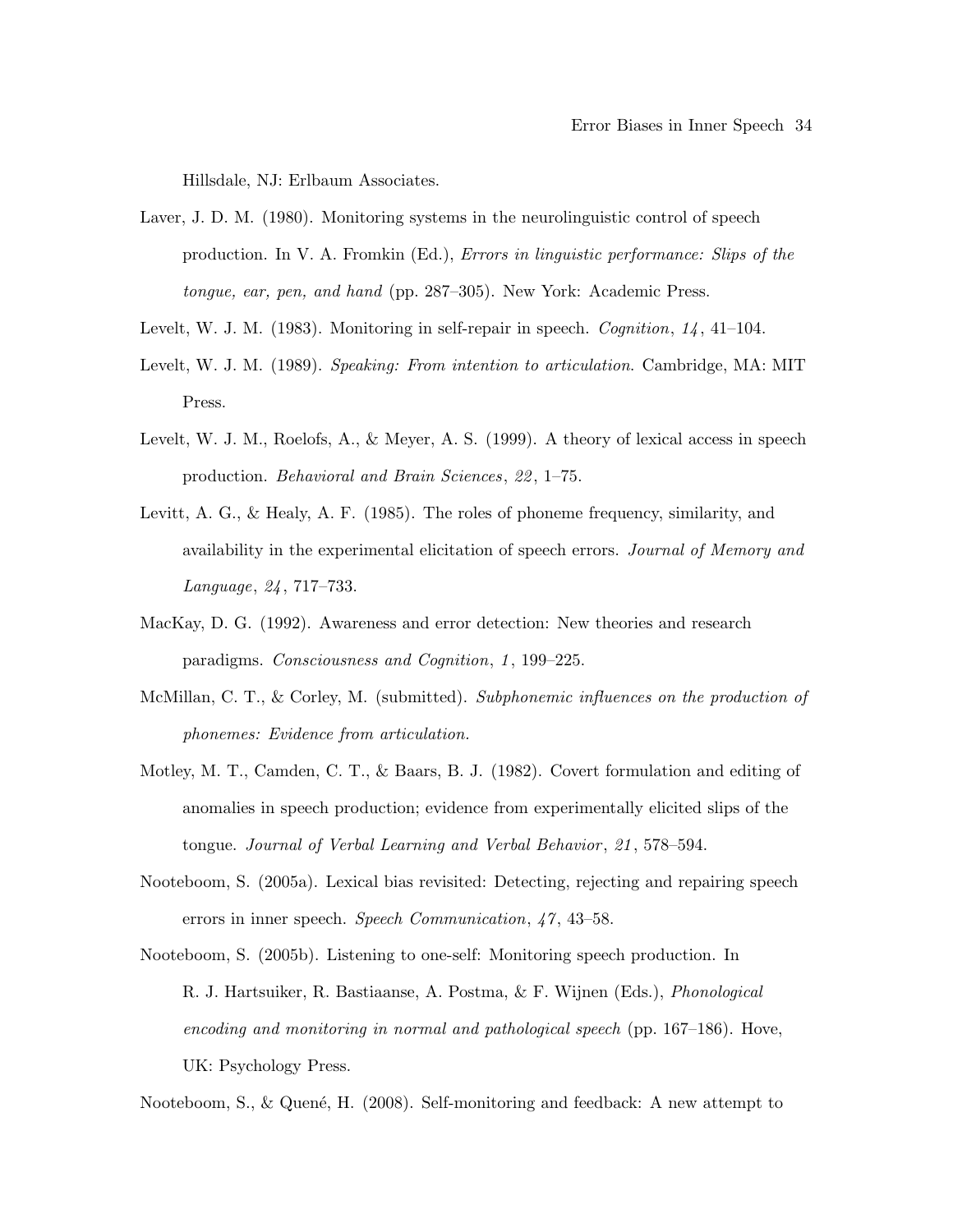find the main cause of lexical bias in phonological speech errors. Journal of Memory and Language, 58 , 837–861.

- Nozari, N., & Dell, G. S. (2009). More on lexical bias: How efficient can a "lexical editor" be? Journal of Memory and Language, 60, 291-307.
- Oppenheim, G. M., & Dell, G. S. (2008). Inner speech slips exhibit lexical bias, but not the phonemic similarity effect. *Cognition*, 106, 528–537.
- Oppenheim, G. M., & Dell, G. S. (in press). Motor movement matters: The flexible abstractness of inner speech. Memory  $\mathcal C$  Cognition.
- Postma, A. (2000). Detection of errors during speech production: A review of speech monitoring models. *Cognition*, 77, 97-131.
- Postma, A., & Noordanus, C. (1996). Production and detection of speech errors in silent, mouthed, noise-masked, and normal auditory feedback speech. Language and Speech, 39, 375–392.
- Pouplier, M. (2008). The role of a coda consonant as error trigger in repetition tasks. Journal of Phonetics, 114–140.
- R Development Core Team. (2009). R: A language and environment for statistical computing [Computer software manual]. Vienna, Austria. Available from http://www.R-project.org (ISBN 3-900051-07-0)
- Rastle, K., Harrington, J., & Coltheart, M. (2002). 358,534 nonwords: The ARC nonword database. Quarterly Journal of Experimental Psychology, 55A, 1339–1362.
- Robinson, A. (1997). British English Example Pronunciation dictionary (BEEP version 1.0). Retrieved 1 August 2009 from

ftp://svr-ftp.eng.cam.ac.uk/pub/comp.speech/dictionaries/.

Sokolov, A. (1972). Inner speech and thought. London: Plenum Press.

Vygotsky, L. S. (1986). Thought and language. Cambridge, MA: MIT Press.

Wheeldon, L. R., & Levelt, W. J. M. (1995). Monitoring the time course of phonological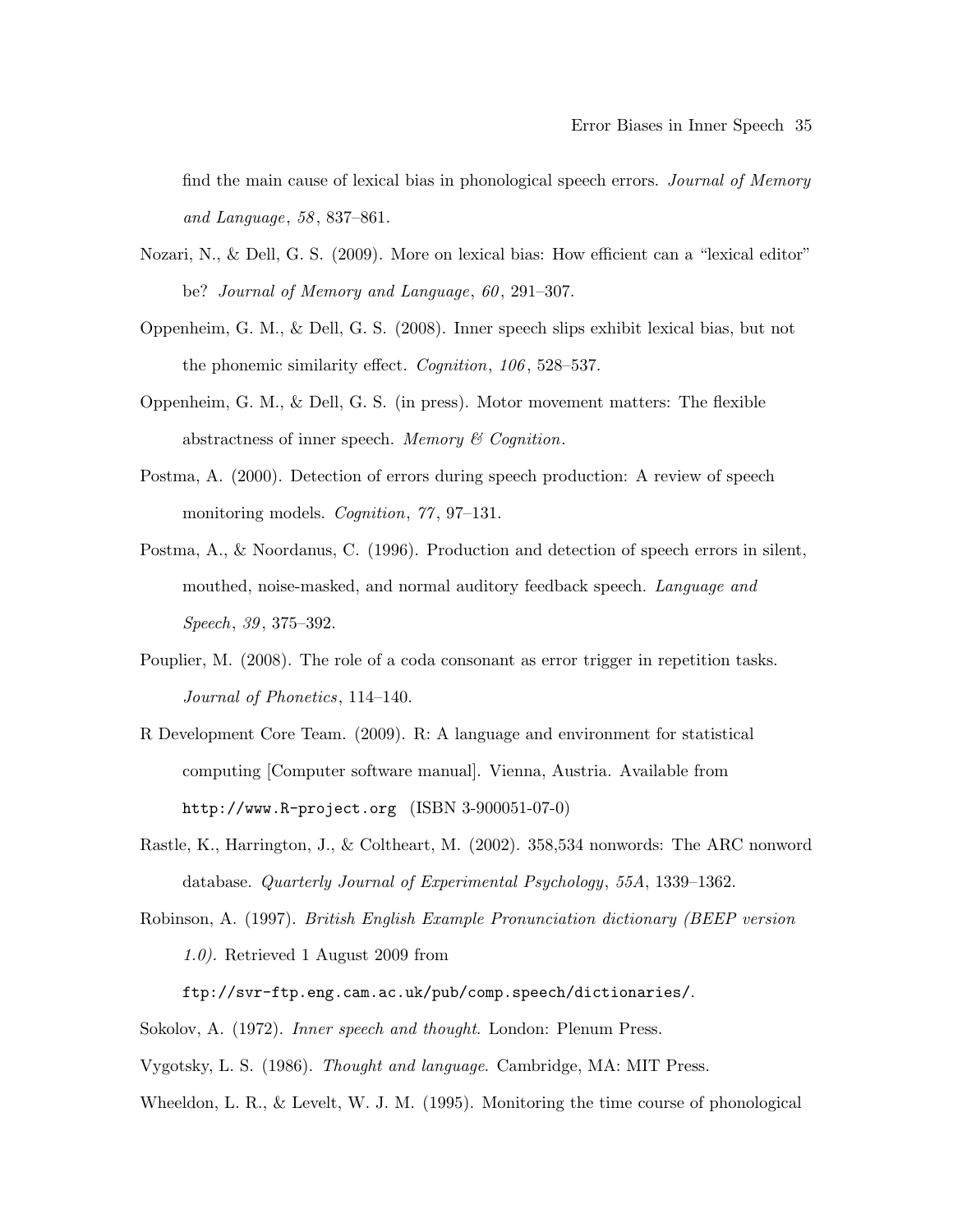encoding. Journal of Memory and Language,  $34$ , 311-334.

Wilshire, C. E. (1999). The "tongue twister" paradigm as a technique for studying phonological encoding. Language and Speech,  $42, 57-82$ .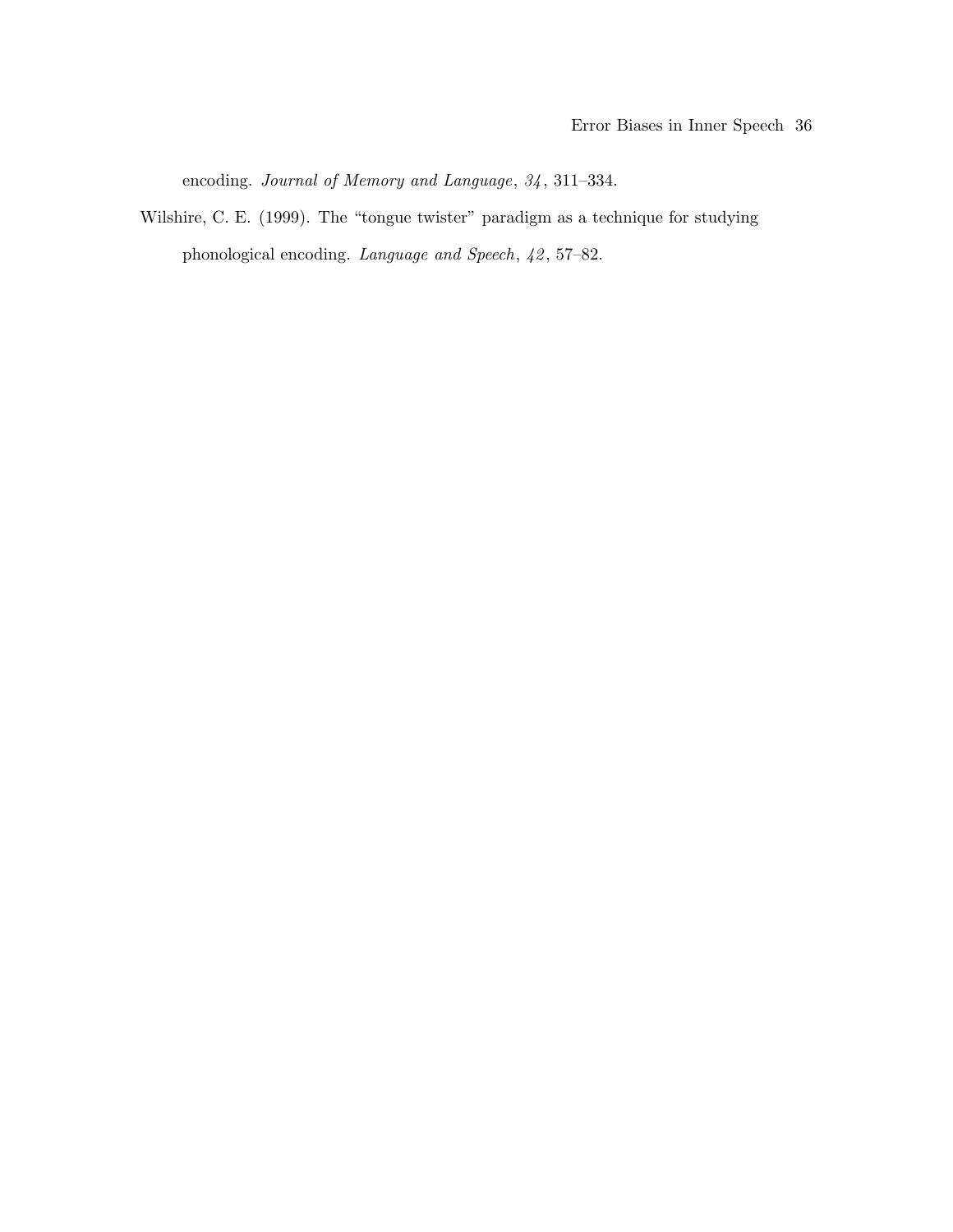## Appendix A

## Materials for Experiment 1

| Outcome and similarity for word 3 onset substitution |                                                     |                       |                       |  |  |  |
|------------------------------------------------------|-----------------------------------------------------|-----------------------|-----------------------|--|--|--|
| word, similar                                        | nonword, similar                                    | word, dissimilar      | nonword, dissimilar   |  |  |  |
| fan van vat fad                                      | fan van valve fad                                   | man van vat mad       | man van valve mad     |  |  |  |
| pole coast cope poke                                 | pole coast comb poke                                | soul coast cope soak  | soul coast comb soak  |  |  |  |
| till kid kin tinge                                   | till kid kiln tinge                                 | bill kid kin binge    | bill kid kiln binge   |  |  |  |
| seep heath heel scene                                | seep heath heave scene                              | keep heath heel keen  | keep heath heave keen |  |  |  |
| $\operatorname{rig}$ link limb $\operatorname{rip}$  | $\operatorname{rig}$ link limp $\operatorname{rip}$ | dig link limb dip     | dig link limp dip     |  |  |  |
| pat cap catch pad                                    | pat cap cab pad                                     | bat cap catch bad     | bat cap cab bad       |  |  |  |
| busk puff puck bunk                                  | busk puff pub bunk                                  | musk puff puck monk   | musk puff pub monk    |  |  |  |
| cob golf gone cot                                    | cob golf goth cot                                   | yob golf gone yacht   | yob golf goth yacht   |  |  |  |
| finch ship shin fill                                 | finch ship shift fill                               | pinch ship shin pill  | pinch ship shift pill |  |  |  |
| meal bead beak mean                                  | meal bead beach mean                                | weal bead beak wean   | weal bead beach wean  |  |  |  |
| dove gulf gull dump                                  | dove gulf gut dump                                  | love gulf gull lump   | love gulf gut lump    |  |  |  |
| wail range rake waist                                | wail range race waist                               | tale range rake taste | tale range race taste |  |  |  |
| pink bid bit pick                                    | pink bid bib pick                                   | kink bid bit kick     | kink bid bib kick     |  |  |  |
| come tut tub cuff                                    | come tut tuck cuff                                  | hum tut tub huff      | hum tut tuck huff     |  |  |  |
| conk toss top cog                                    | conk toss tongs cog                                 | honk toss top hog     | honk toss tongs hog   |  |  |  |
| reap leap leach reef                                 | reap leap leash reef                                | beep leap leach beef  | beep leap leash beef  |  |  |  |
| dock tod tot dodge                                   | dock tod tom dodge                                  | lock tod tot lodge    | lock tod tom lodge    |  |  |  |
| peck ketch keg pet                                   | ${\rm peck}$ ketch kelp ${\rm pet}$                 | beck ketch keg bet    | beck ketch kelp bet   |  |  |  |
| gust cusp cut gum                                    | gust cusp cup gum                                   | rust cusp cut rum     | rust cusp cup rum     |  |  |  |
| face vein vale feign                                 | face vein vague feign                               | race vein vale cane   | race vein vague cane  |  |  |  |
| pang tank tack patch                                 | pang tank tap patch                                 | hang tank tack hatch  | hang tank tap hatch   |  |  |  |
| hunk thump thug hump                                 | hunk thump thud hump                                | junk thump thug jump  | junk thump thud jump  |  |  |  |
| rot watt wad rob                                     | rot watt was rob                                    | not watt wad knob     | not watt was knob     |  |  |  |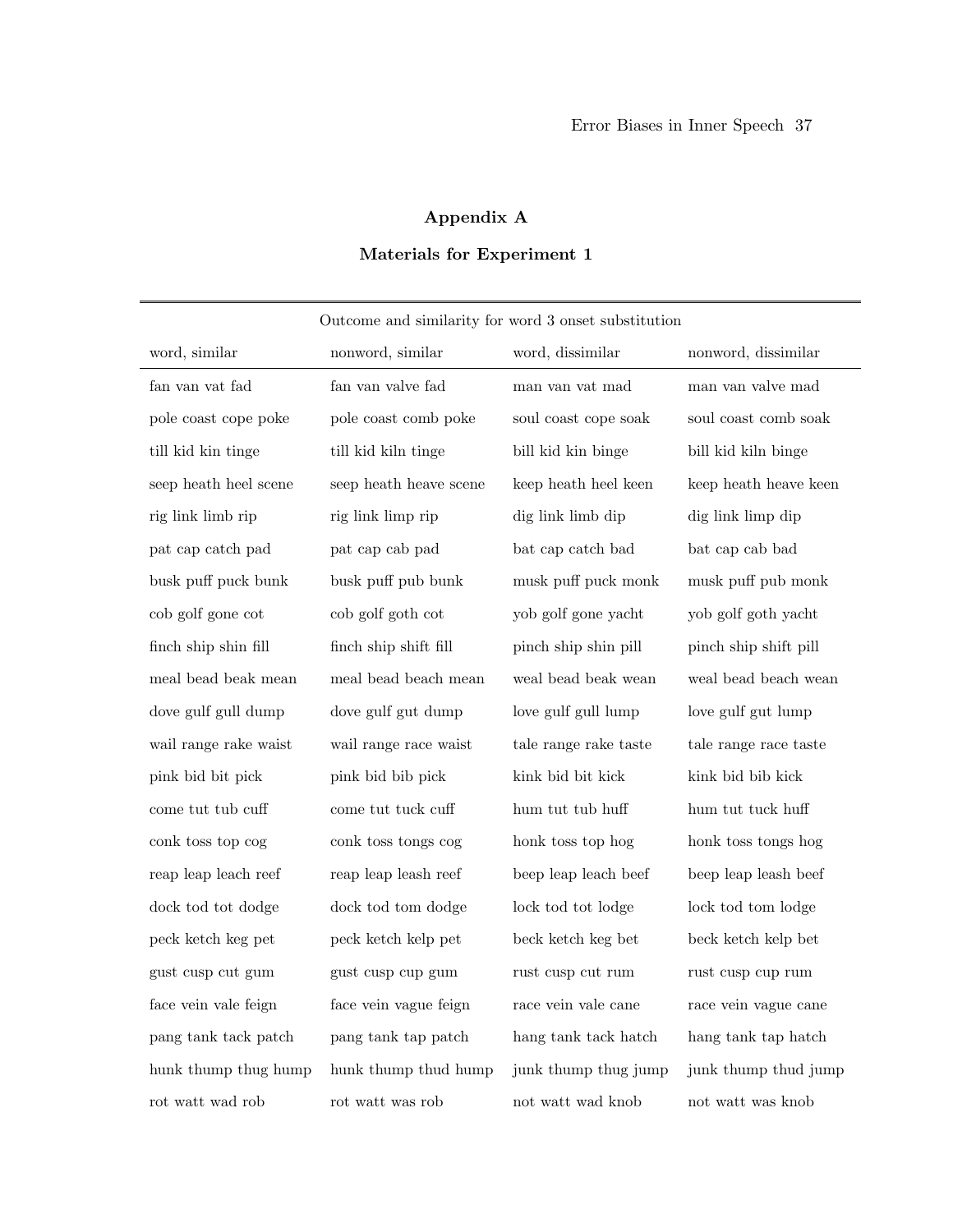|                       |                                                                                                                                                                                           |                        | continued                     |
|-----------------------|-------------------------------------------------------------------------------------------------------------------------------------------------------------------------------------------|------------------------|-------------------------------|
| word, similar         | nonword, similar                                                                                                                                                                          | word, dissimilar       | nonword, dissimilar           |
| tape pain pale take   | tape pain paid take                                                                                                                                                                       | nape pain pale knave   | nape pain paid knave          |
| tut done duck tug     | tut done dove tug                                                                                                                                                                         | mutt done duck mug     | mutt done dove mug            |
| dock knock knot dodge | dock knock notch dodge                                                                                                                                                                    | lock knock knot lodge  | lock knock notch lodge        |
| sill tick tip sick    | sill tick tint sick                                                                                                                                                                       | chill tick tip chick   | chill tick tint chick         |
| deck wreck wren dead  | deck wreck realm dead                                                                                                                                                                     | tech wreck wren ted    | tech wreck realm ted          |
| run duck dub rum      | run duck dud rum                                                                                                                                                                          | son duck dub some      | son duck dud some             |
| wench wreck red well  | wench wreck rev well                                                                                                                                                                      | bench wreck red bell   | bench wreck rev bell          |
| kale gauge gape cake  | kale gauge gait cake                                                                                                                                                                      | shale gauge gape shake | shale gauge gait shake        |
| bag dad dash back     | bag dad damp back                                                                                                                                                                         | sag dad dash sack      | $\rm sag$ dad damp $\rm back$ |
| mull buff buck much   | mull buff bulge much                                                                                                                                                                      | dull buff buck dutch   | dull buff bulge dutch         |
| roam lone lope role   | roam lone loaf role                                                                                                                                                                       | dome lone lope dole    | dome lone loaf dole           |
| wade range reign wait | wade range wraith wait                                                                                                                                                                    | maid range reign mate  | maid range wraith mate        |
| sit zing zip sick     | sit zing zinc sick                                                                                                                                                                        | knit zing zip nick     | knit zing zinc nick           |
| puff buff bunch punk  | puff buff bulge punk                                                                                                                                                                      | huff buff bunch hunk   | huff buff bulge hunk          |
| rip width witch rim   | rip width wish rim                                                                                                                                                                        | hip width witch hymn   | hip width wish hymn           |
| dock toss tot dosh    | dock toss top dosh                                                                                                                                                                        | wok toss tot wash      | wok toss top wash             |
| delve wreck ref dead  | delve wreck realm dead                                                                                                                                                                    | shelve wreck ref shed  | shelve wreck realm shed       |
| wreck wet west wren   | wreck wet wedge wren                                                                                                                                                                      | peck wet west pen      | peck wet wedge pen            |
| fame safe sail fade   | fame safe sage fade                                                                                                                                                                       | maim safe sail maid    | maim safe sage maid           |
| bell peg pet beck     | bell peg pep beck                                                                                                                                                                         | knell peg pet neck     | knell peg pep neck            |
| pad tank tack patch   | pad tank tab patch                                                                                                                                                                        | $\mod$ tank tack match | mad tank tab match            |
| teem seep seek teach  | teem seep siege teach                                                                                                                                                                     | beam seep seek beach   | beam seep siege beach         |
| hub thump thug hush   | hub thump thud hush                                                                                                                                                                       | rub thump thug rush    | rub thump thud rush           |
| jug chuck chump just  | jug chuck chub just                                                                                                                                                                       | lug chuck chump must   | lug chuck chub must           |
| rot loft lock rob     | $\operatorname*{rot}% \operatorname*{Id}\nolimits_{\operatorname*{Id}}$ for $\operatorname*{Id}% \nolimits_{\operatorname*{Id}}$ for $\operatorname*{Id}% \nolimits_{\operatorname*{Id}}$ | not loft lock knob     | not loft loll knob            |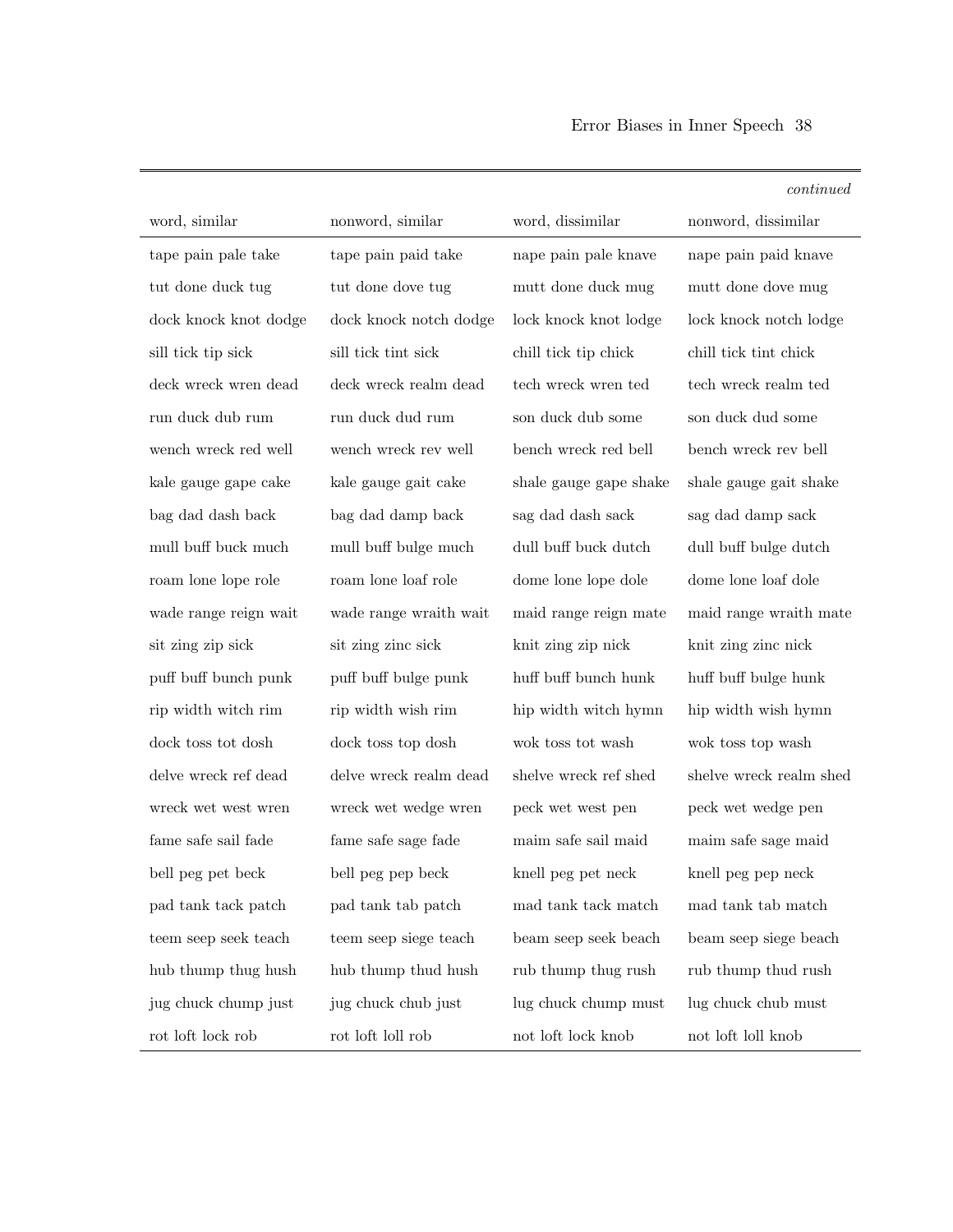## Appendix B

## Materials for Experiment 2

| Outcome and similarity for word 3 onset substitution |                        |                        |                        |  |  |  |
|------------------------------------------------------|------------------------|------------------------|------------------------|--|--|--|
| word, similar                                        | nonword, similar       | word, dissimilar       | nonword, dissimilar    |  |  |  |
| sote zone zoal soap                                  | sote zone zote soap    | sote loan loal soap    | sote loan lote soap    |  |  |  |
| gulk dump dull gulf                                  | gulk dump duck gulf    | gulk lump lull gulf    | gulk lump luck gulf    |  |  |  |
| bish mill mitt bid                                   | bish mill miss bid     | bish hill hit bid      | bish hill hiss bid     |  |  |  |
| feel veal veat fieve                                 | feel veal veam fieve   | feel keel keat fieve   | feel keal keme fieve   |  |  |  |
| tod cog cock tonch                                   | tod cog cob tonch      | tod log lock tonch     | tod log lob tonch      |  |  |  |
| chilk jiv jick chin                                  | chilk jiv jiz chin     | chilk viv vik chin     | chilk viv viz chin     |  |  |  |
| jog chon chosh jonch                                 | jog chon chof jonch    | jog fon fosh jonch     | jog fon fof jonch      |  |  |  |
| leat reef reach leed                                 | leat reef ream leed    | leat beef beach leed   | leat beef beam leed    |  |  |  |
| make naist nace mane                                 | make naist nabe mane   | make saist sace mane   | make saist sabe mane   |  |  |  |
| beech meeg meast beeve                               | beech meeg meald beeve | beech keeg keast beeve | beech keeg keald beeve |  |  |  |
| gosh kolf cod gone                                   | gosh kolf cop gone     | gosh solf sod gone     | gosh solf sop gone     |  |  |  |
| song zof zolve soft                                  | song zof zolf soft     | song bof bolve soft    | song bof bolf soft     |  |  |  |
| yon watt wob yacht                                   | yon watt wom yacht     | yon shot shob yacht    | yon shot shom yacht    |  |  |  |
| kiv ghyst gick kiln                                  | kiv ghyst gish kiln    | kiv zist zick kiln     | kiv zist zish kiln     |  |  |  |
| fack valt vadd fab                                   | fack valt vam fab      | fack nalt nadd fab     | fack nalt gnam fab     |  |  |  |
| sag zap zadd sash                                    | sag zap zav sash       | sag rap rad sash       | sag rap rav sash       |  |  |  |
| bail gate gade beige                                 | bail gate gaif beige   | bail kate kade beige   | bail kate kaif beige   |  |  |  |
| fob thoft thox phon                                  | fob thoft thomp phon   | fob zoft zocs phon     | fob zoft zomp phon     |  |  |  |
| bung pub puzz bund                                   | bung pub puv bund      | bung sub suzz bund     | bung sub suv bund      |  |  |  |
| rug yull yust rulp                                   | rug yull yumf rulp     | rug tull tust rulp     | rug tull tumf rulp     |  |  |  |
| jost choss chot jog                                  | jost choss chom jog    | jost thos thot jog     | jost thos thom jog     |  |  |  |
| baint paich pain bail                                | baint paich pave bail  | baint waich wane bail  | baint waich wave bail  |  |  |  |
| chess jep jec chel                                   | chess jep jebb chel    | chess fep phek chel    | chess fep feb chel     |  |  |  |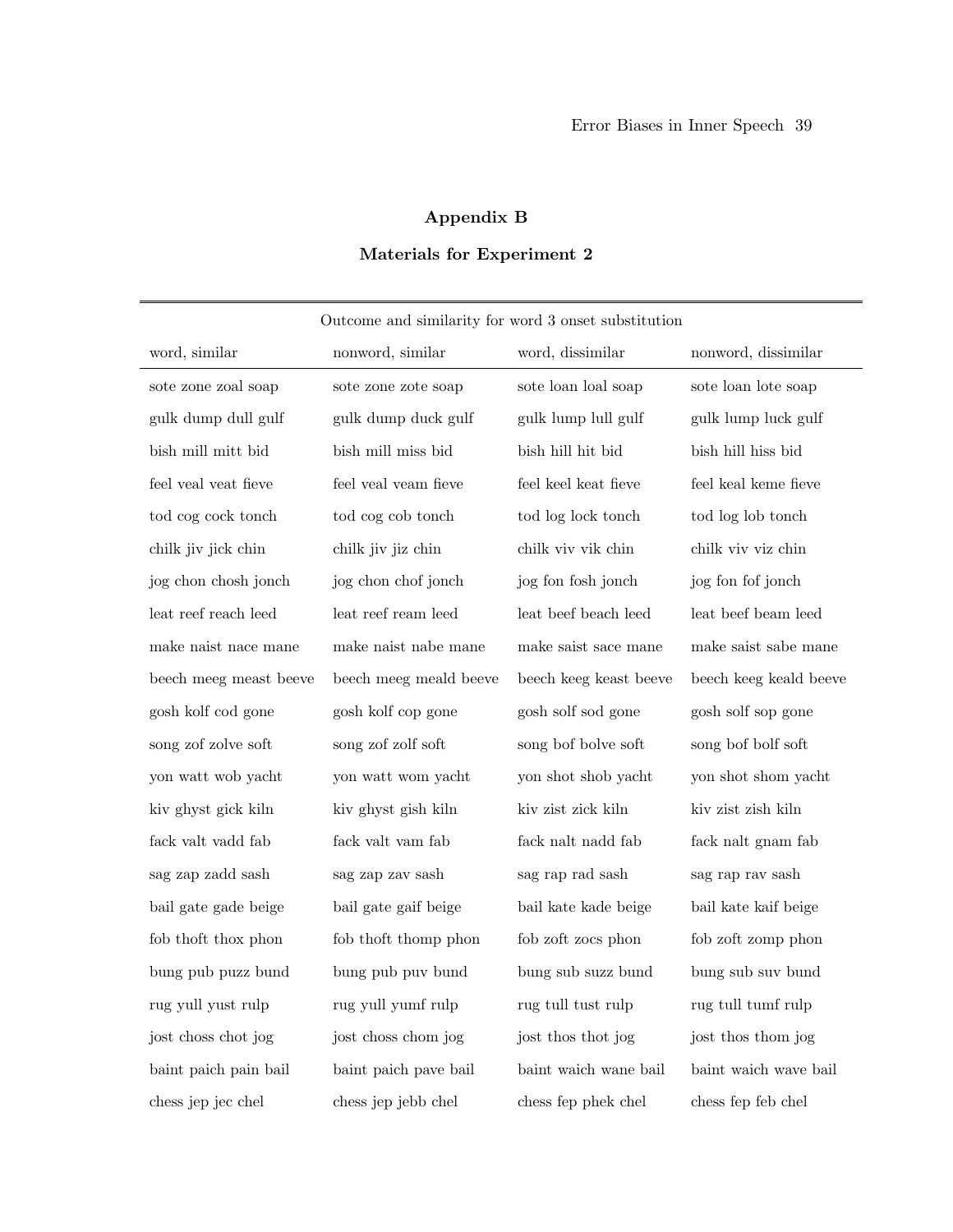|                         |                          |                        | continued               |
|-------------------------|--------------------------|------------------------|-------------------------|
| word, similar           | nonword, similar         | word, dissimilar       | nonword, dissimilar     |
| taste daith daik tape   | taste daith daide tape   | taste yaith yake tape  | taste yaith yade tape   |
| cod gop gonk cotch      | cod gop golve cotch      | cod rop ronk cotch     | cod rop rolve cotch     |
| beg mep meck bed        | beg mep mem bed          | beg vep veck bed       | beg vep vem bed         |
| pipe tibe tyke pife     | pipe tibe tight pife     | pipe lybe like pife    | pipe lybe light pife    |
| hag faz fache hat       | hag faz falp hat         | hag yaz yache hat      | hag yaz yalp hat        |
| vak zaf zatt van        | vak zaf zatch van        | vak waf wat van        | vak waf wach van        |
| puff cud kuck pumb      | puff cud kutch pumb      | puff thud thuck pumb   | puff thuch pumb         |
| heath sheen sheal heap  | heath sheen sheace heap  | heath jean jeel heap   | heath jean jeace heap   |
| roof noosh nool rooch   | roof noosh noog rooch    | roof soosh sool rooch  | roof soosh soog rooch   |
| nuv dutt dumb nund      | nuv dutt dug nund        | nuv chut chum nund     | nuv chut chug nund      |
| vote zome zole vose     | vote zome zope vose      | vote yome yoal vose    | vote yome yope vose     |
| muck nunk nuch mull     | muck nunk nuzz mull      | muck wunk wuch mull    | muck wunk wuzz mull     |
| lid rilk rim lizz       | lid rilk rich lizz       | lid hilk him lizz      | lid hilk hitch lizz     |
| dive gike gyne dime     | dive gike gite dime      | dive thike thyne dime  | dive thike thite dime   |
| namn dank dap nag       | namn dank das nag        | namn thank thap nag    | namn thank thas nag     |
| cap gab ghan cash       | cap gab ghav cash        | cap shab shan cash     | cap shab shav cash      |
| den nem neff dead       | den nem nech dead        | den sem seff dead      | den sem sech dead       |
| tud cuff cub tug        | tud cuff come tug        | tud huff hub tug       | tud huff hum tug        |
| bech delp dench beg     | bech delp denth beg      | bech selp sench beg    | bech selp centh beg     |
| keep teeth tiege keen   | seep teeth teeve keen    | seep keith keege keen  | seep keith keeve keen   |
| move boost boon moop    | move boost boom moop     | move roost rune moop   | move roost room moop    |
| ship fill fin shid      | ship fill fib shid       | ship bill bin shid     | ship bill bib shid      |
| tup duff dutch tuck     | tup duff dunk tuck       | tup huff hutch tuck    | tup huff hunk tuck      |
| sheave scene seef sheek | sheave scene seech sheek | sheave keen keaf sheek | sheave keen keech sheek |
| beve deal deke bean     | beve deal deeth bean     | beve veal veek bean    | beve veal veath bean    |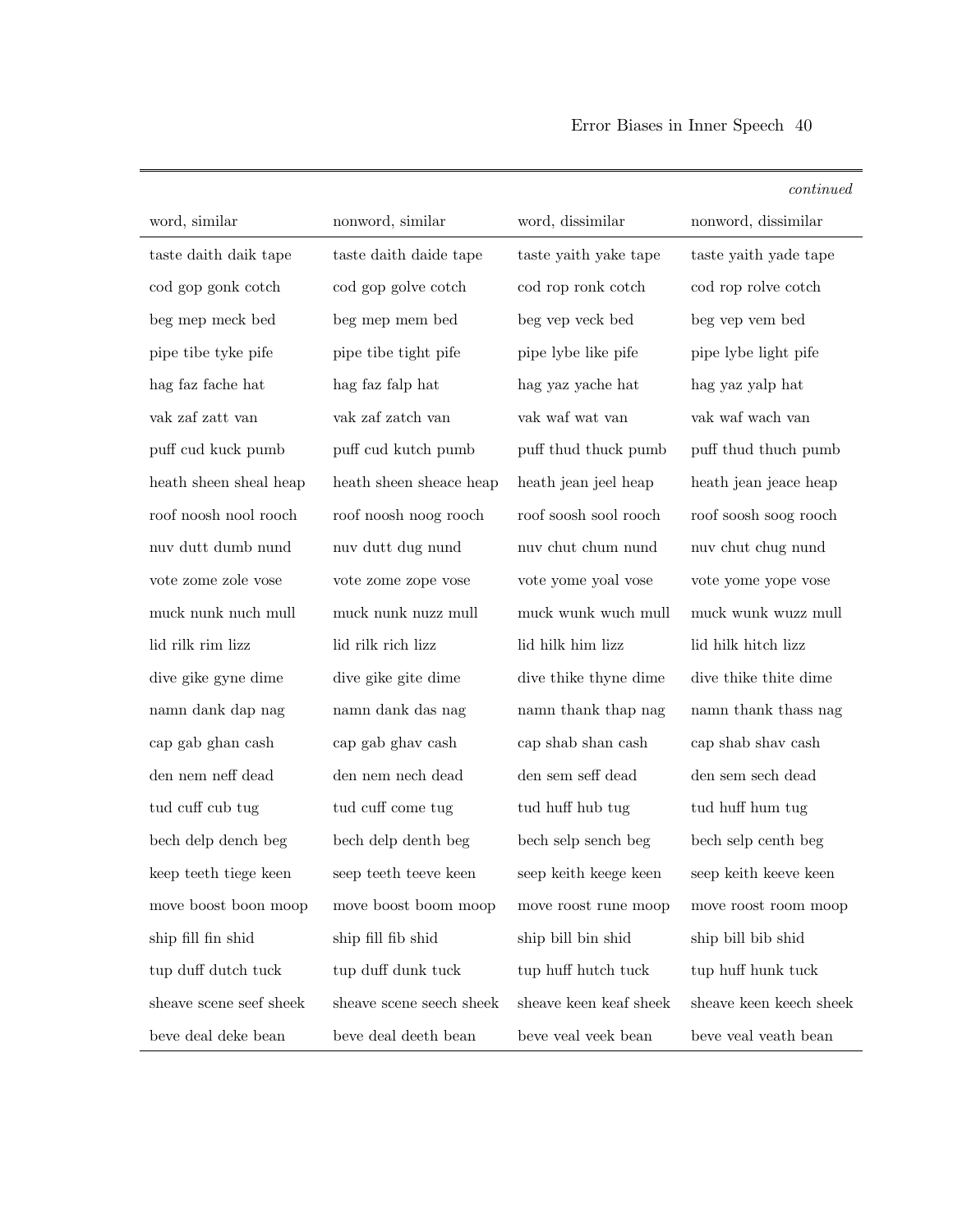#### Author Note

This work was completed while Brocklehurst was a student at Edinburgh and was in part sponsored by ESRC studentships ES/G01230X/1 to Brocklehurst, and PTA/031/2004/00279 to Moat. Portions of this work were presented at AMLaP 2009. The authors wish to thank Gary Dell, Gary Oppenheim, and an anonymous reviewer for helpful comments on earlier versions of this manuscript, and Gary Oppenheim for making the materials used in Experiment 3 available to us.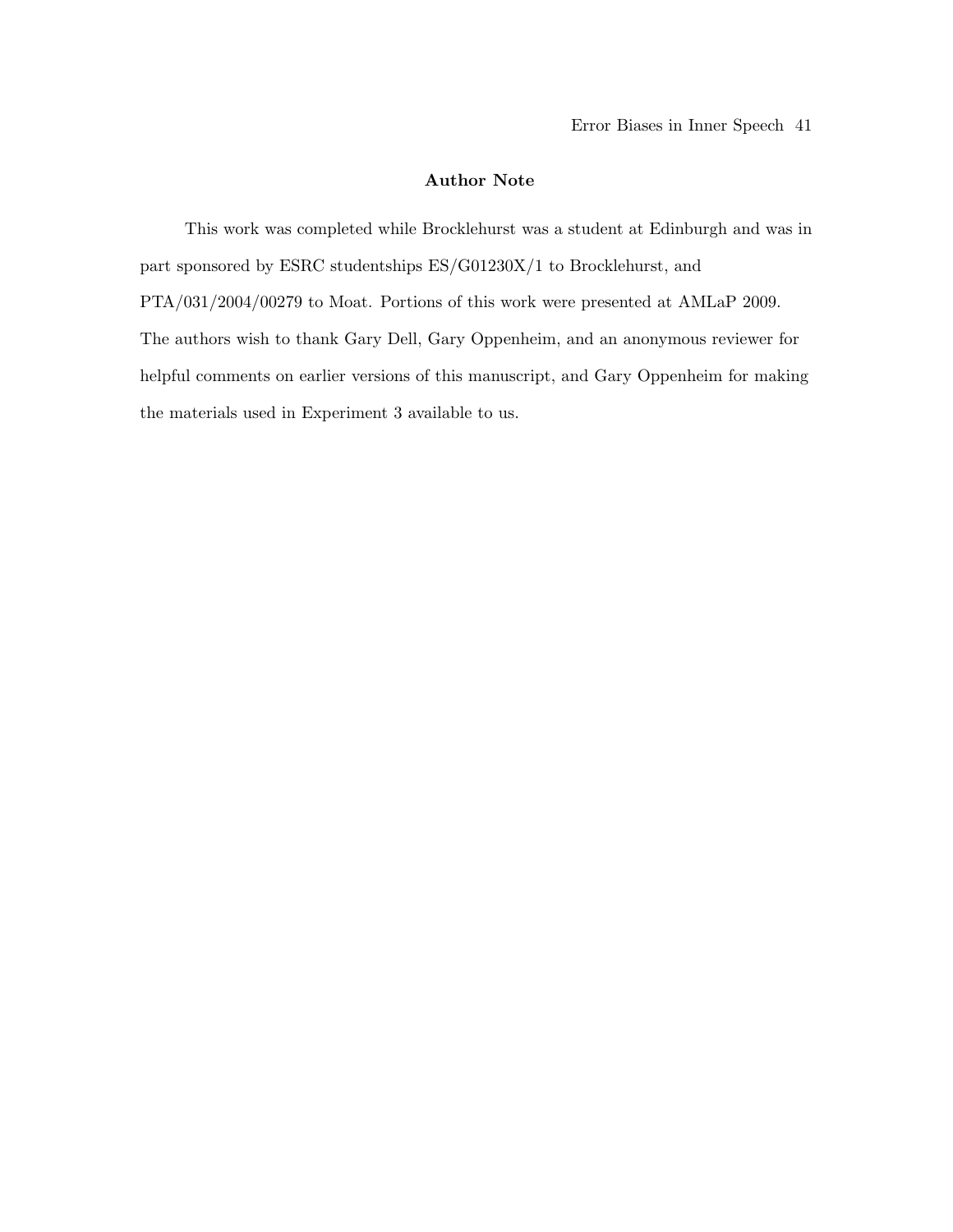#### Footnotes

1Oppenheim and Dell (in press) did not test overt speech, and therefore an explicit comparison with results obtained using identical materials is not possible.

 $^2\text{A}$  version of this argument was made by Sieb Nooteboom and Hugo Quené in an unpublished manuscript.

3The shape of this interaction was confirmed in a further logit mixed model analysis across experiments. There was no main effect of experiment  $(\chi^2(1) = 2.91, p = .23)$  but the interaction of experiment and lexicality significantly improved the model fit  $(\chi^2(3) = 30.8, p < .01)$ . Compared to Experiment 1, participants were 2.2 times as likely to make nonlexical errors in Experiment 2 ( $B = 0.79$ ,  $p = .03$ ), but the likelihood of making lexical errors remained constant  $(B = .04, p = .90)$ . The likelihoods of making errors in Experiment 3 did not differ statistically from those in Experiment 1.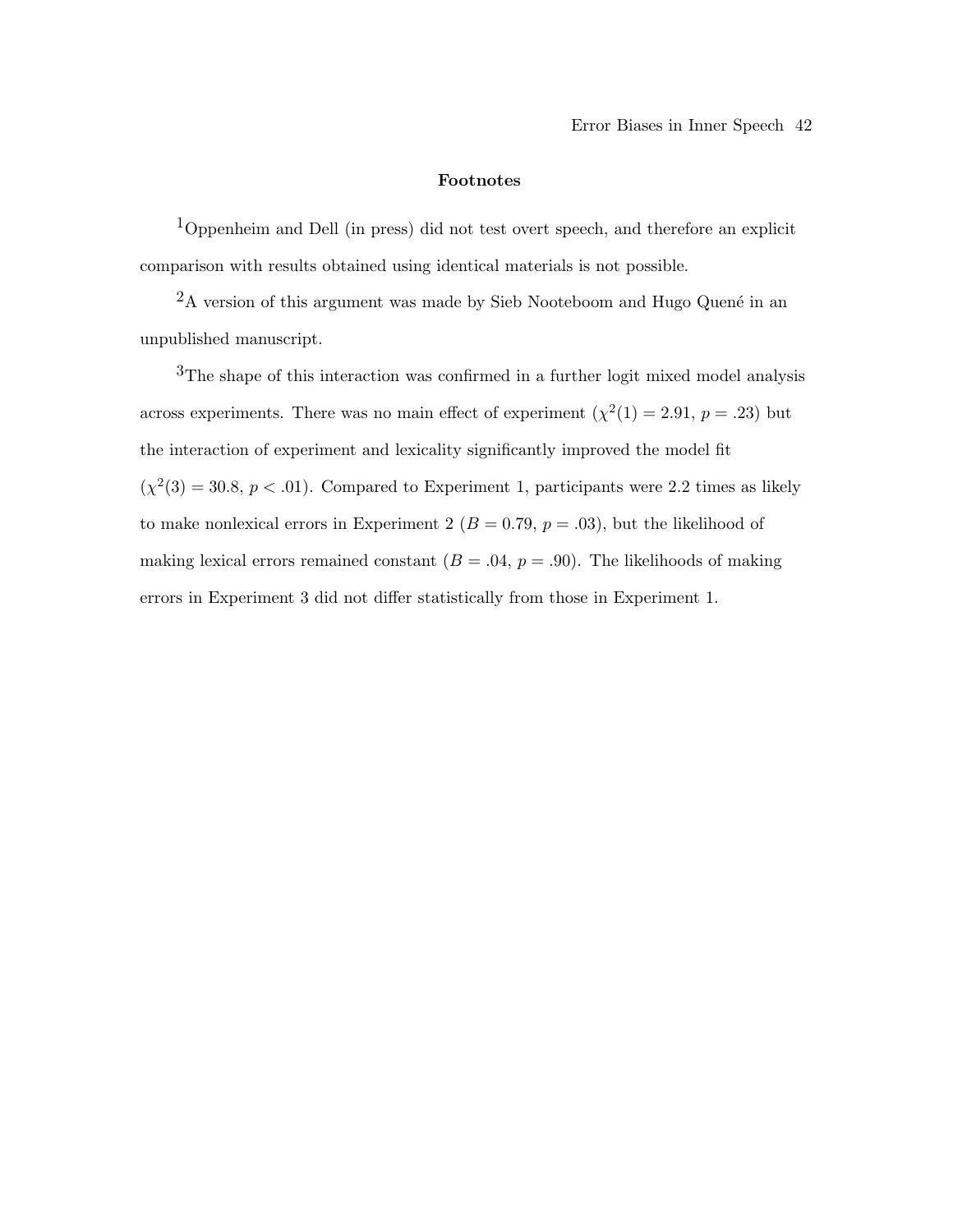## Table 1

## A matched set of tonguetwister sequences from Experiment 1

|                             | Similar onsets |  |                   | Dissimilar onsets |  |  |             |                   |     |
|-----------------------------|----------------|--|-------------------|-------------------|--|--|-------------|-------------------|-----|
| Word outcome                |                |  | pat cap catch pad |                   |  |  |             | bat cap catch bad |     |
| Nonword outcome pat cap cab |                |  |                   | pad               |  |  | bat cap cab |                   | bad |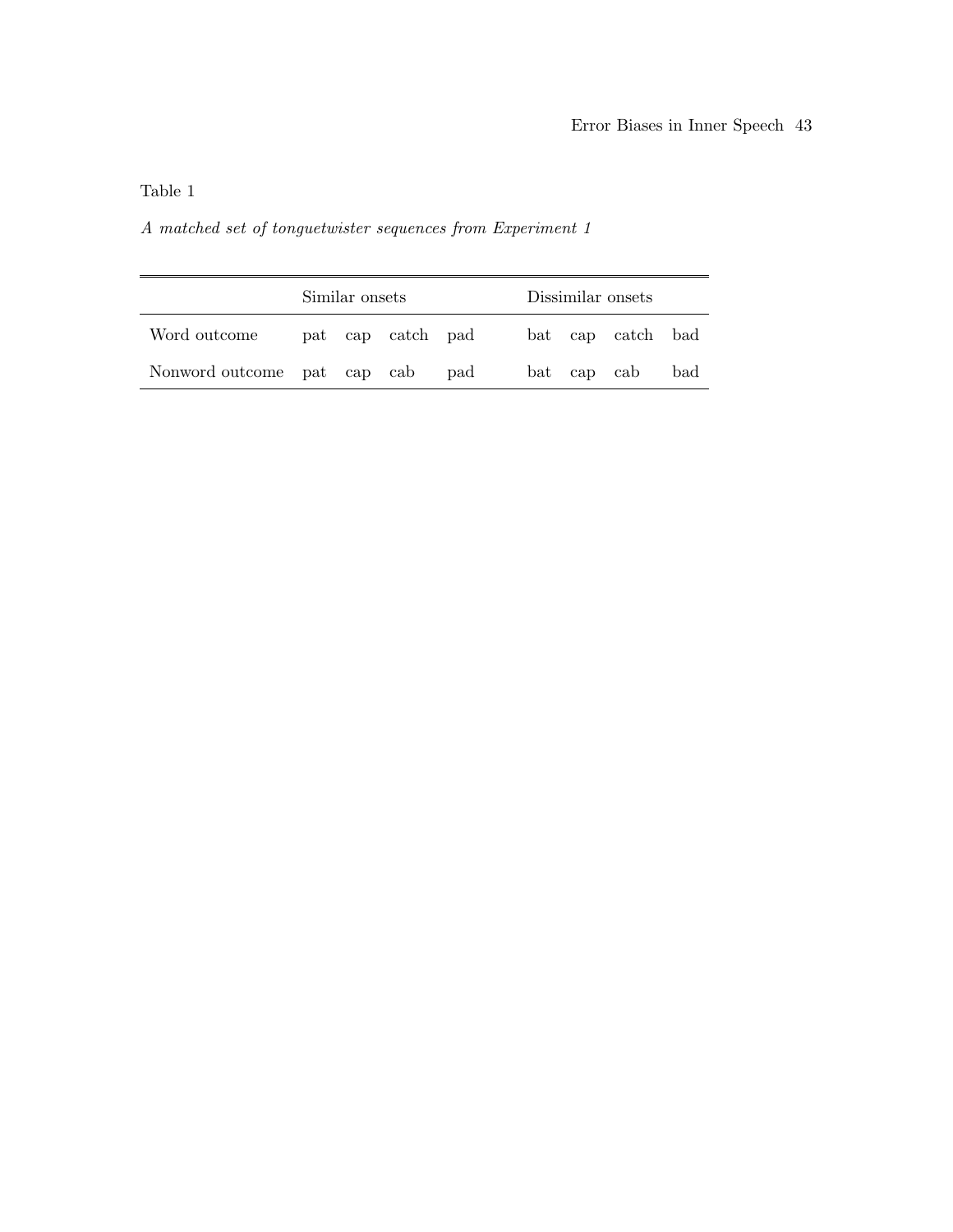## Experiment 1: Onset substitutions on word 3

| Similar Onsets |                                  |    |         | Dissimilar Onsets |                |         |  |
|----------------|----------------------------------|----|---------|-------------------|----------------|---------|--|
|                | Unmasked Masked                  |    | (Total) | Unmasked          | Masked         | (Total) |  |
|                | Self-reports (inner speech)      |    |         |                   |                |         |  |
| Word           | 9                                | 7  | (16)    | 7                 | 5              | (12)    |  |
| Nonword        | 3                                | 6  | (9)     | $\overline{0}$    | $\mathbf{1}$   | (1)     |  |
|                | Self-reports (overt speech)      |    |         |                   |                |         |  |
| Word           | 8                                | 10 | (18)    | $\overline{4}$    | $\overline{4}$ | (8)     |  |
| Nonword        | $\overline{4}$                   | 6  | (10)    | $\mathbf 1$       | 3              | (4)     |  |
|                | Independent rater (overt speech) |    |         |                   |                |         |  |
| Word           | 14                               | 12 | (26)    | 6                 | 5              | (11)    |  |
| Nonword        | 4                                | 11 | (15)    | $\overline{2}$    | $\overline{4}$ | (6)     |  |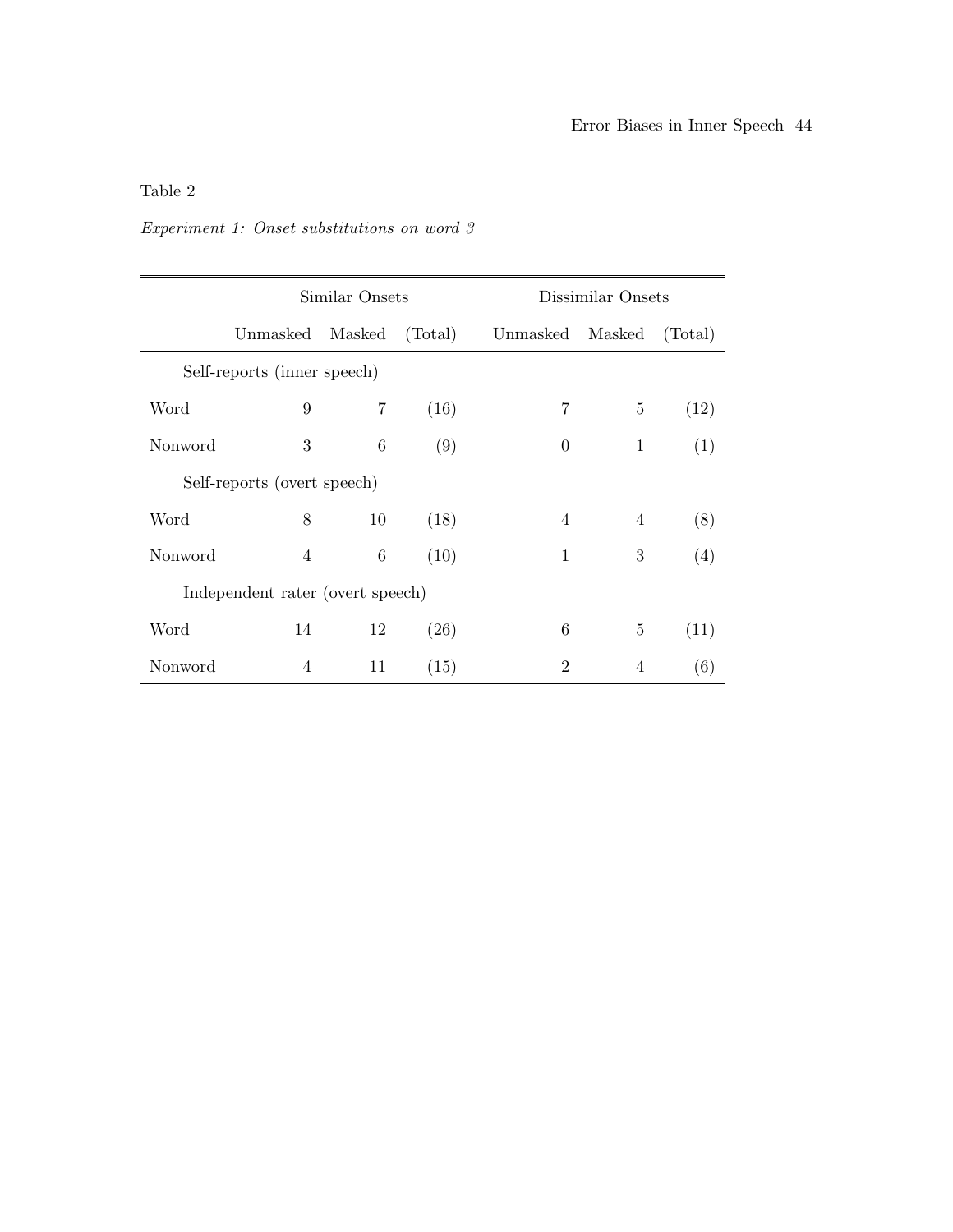Experiment 1: Model coefficients and probabilities for best-fitting models. All intercepts represent unmasked conditions; there were no reliable effects of masking in any analysis.

| Predictor        | Value                                                     | Coefficient | Std. Error | $p$ (coefficient = 0) |
|------------------|-----------------------------------------------------------|-------------|------------|-----------------------|
|                  | Inner vs. overt speech, word 3                            |             |            |                       |
| (Intercept)      | Nonword, Dissimilar, Inner                                | $-5.59$     | 0.31       | < .001                |
| Lexicality       | Word                                                      | 0.85        | 0.26       | <.001                 |
| Similarity       | Similar                                                   | 0.79        | 0.26       | .002                  |
|                  | Inner speech only, word 3                                 |             |            |                       |
| (Intercept)      | Nonword, Dissimilar                                       | $-7.10$     | 1.10       | < .001                |
| Lexicality       | Word                                                      | 2.53        | 1.12       | .025                  |
| Similarity       | Similar                                                   | 2.24        | 1.14       | .048                  |
| $Lex \times Sim$ | Word and Similar                                          | $-1.94$     | 1.21       | .110                  |
|                  | Inner vs. overt speech, words 2 and 3                     |             |            |                       |
| (Intercept)      | Dissimilar, Inner                                         | $-5.67$     | 0.24       | < 0.001               |
| Similarity       | Similar                                                   | 0.83        | 0.24       | < 0.001               |
|                  | Overt speech (participants vs. independent rater), word 3 |             |            |                       |
| (Intercept)      | Nonword, Dissimilar, Ppts                                 | $-6.26$     | 0.27       | < .001                |
| Lexicality       | Word                                                      | 0.44        | 0.17       | .012                  |
| Similarity       | Similar                                                   | 0.93        | 0.19       | < 0.001               |
| Rater            | Independent Rater                                         | 0.54        | 0.17       | .001                  |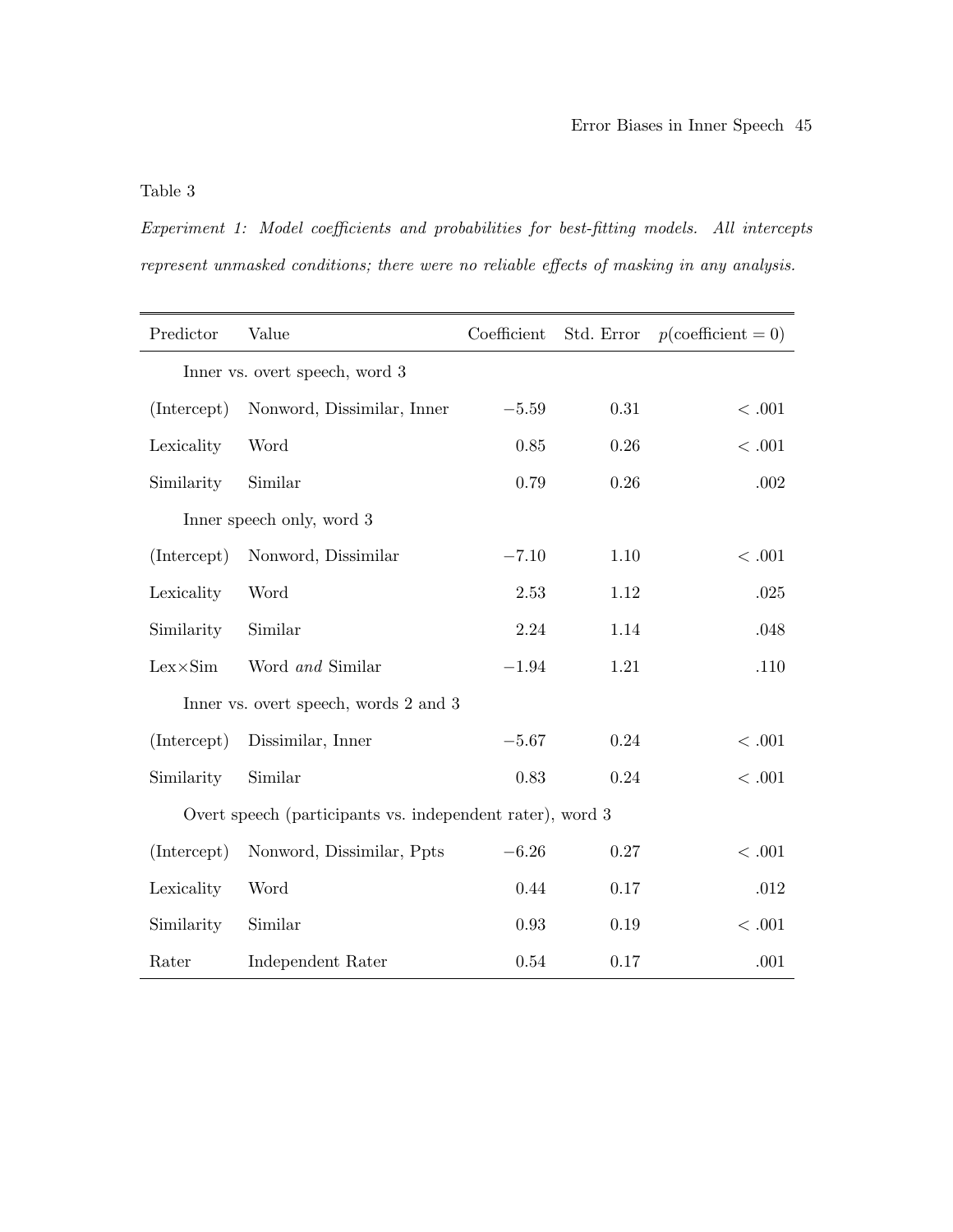## A matched set of tonguetwister sequences from Experiment 2

|                                     | Similar onsets |                     |  | Dissimilar onsets |                     |  |
|-------------------------------------|----------------|---------------------|--|-------------------|---------------------|--|
| Word outcome                        |                | gulk dump dull gulf |  |                   | gulk lump lull gulf |  |
| Nonword outcome gulk dump duck gulf |                |                     |  |                   | gulk lump luck gulf |  |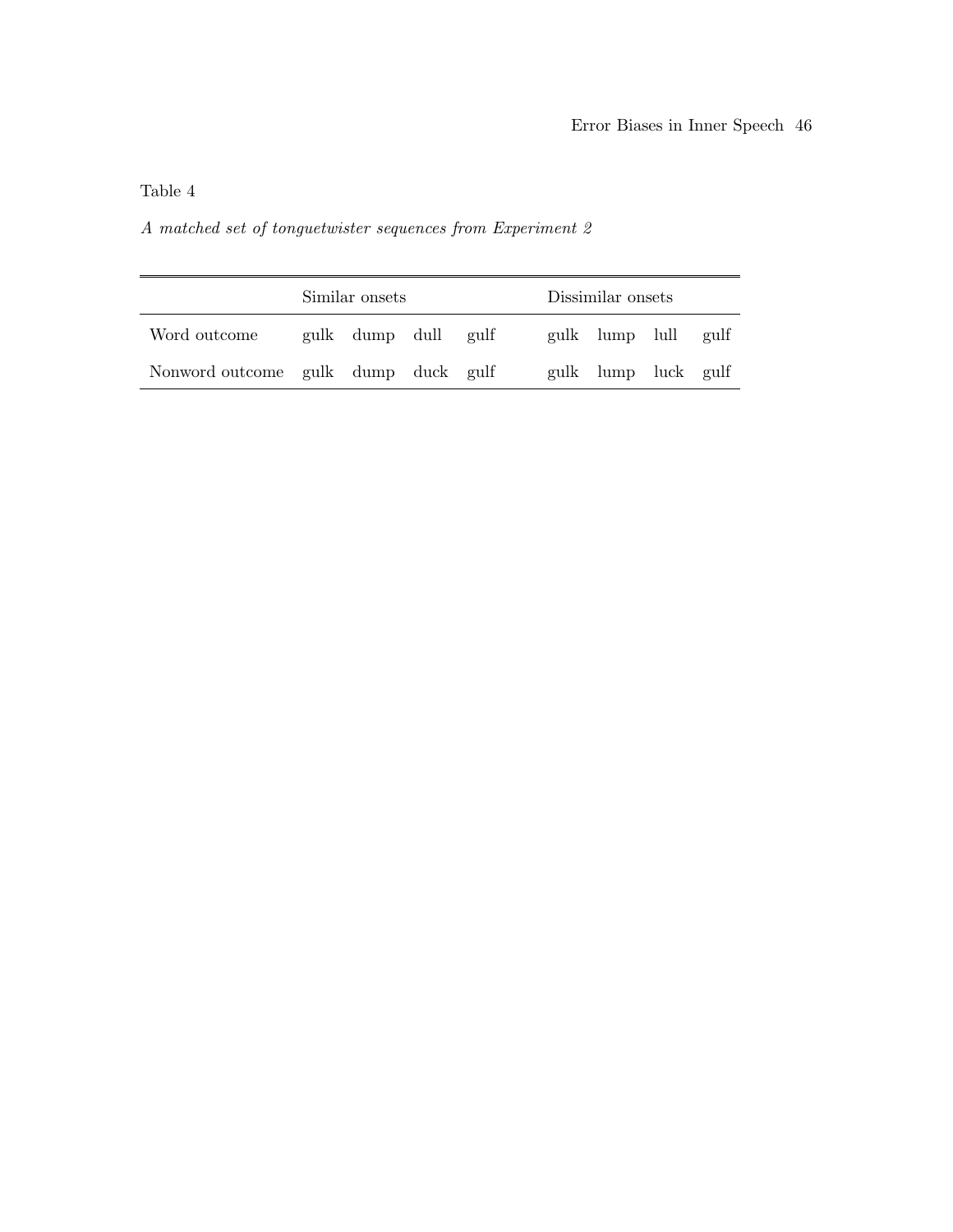## Experiment 2: Onset substitutions on word 3

| Similar Onsets |                                  |        |         | Dissimilar Onsets |                |         |  |
|----------------|----------------------------------|--------|---------|-------------------|----------------|---------|--|
|                | Unmasked                         | Masked | (Total) | Unmasked          | Masked         | (Total) |  |
|                | Self-reports (inner speech)      |        |         |                   |                |         |  |
| Word           | 12                               | 9      | (21)    | $\overline{4}$    | 6              | (10)    |  |
| Nonword        | 8                                | 9      | (17)    | 3                 | 7              | (10)    |  |
|                | Self-reports (overt speech)      |        |         |                   |                |         |  |
| Word           | 12                               | 14     | (26)    | 1                 | 3              | (4)     |  |
| Nonword        | 4                                | 10     | (14)    | 6                 | 8              | (14)    |  |
|                | Independent rater (overt speech) |        |         |                   |                |         |  |
| Word           | 14                               | 27     | (41)    | $\overline{2}$    | $\overline{4}$ | (6)     |  |
| Nonword        | 11                               | 23     | (34)    | 8                 | 7              | (15)    |  |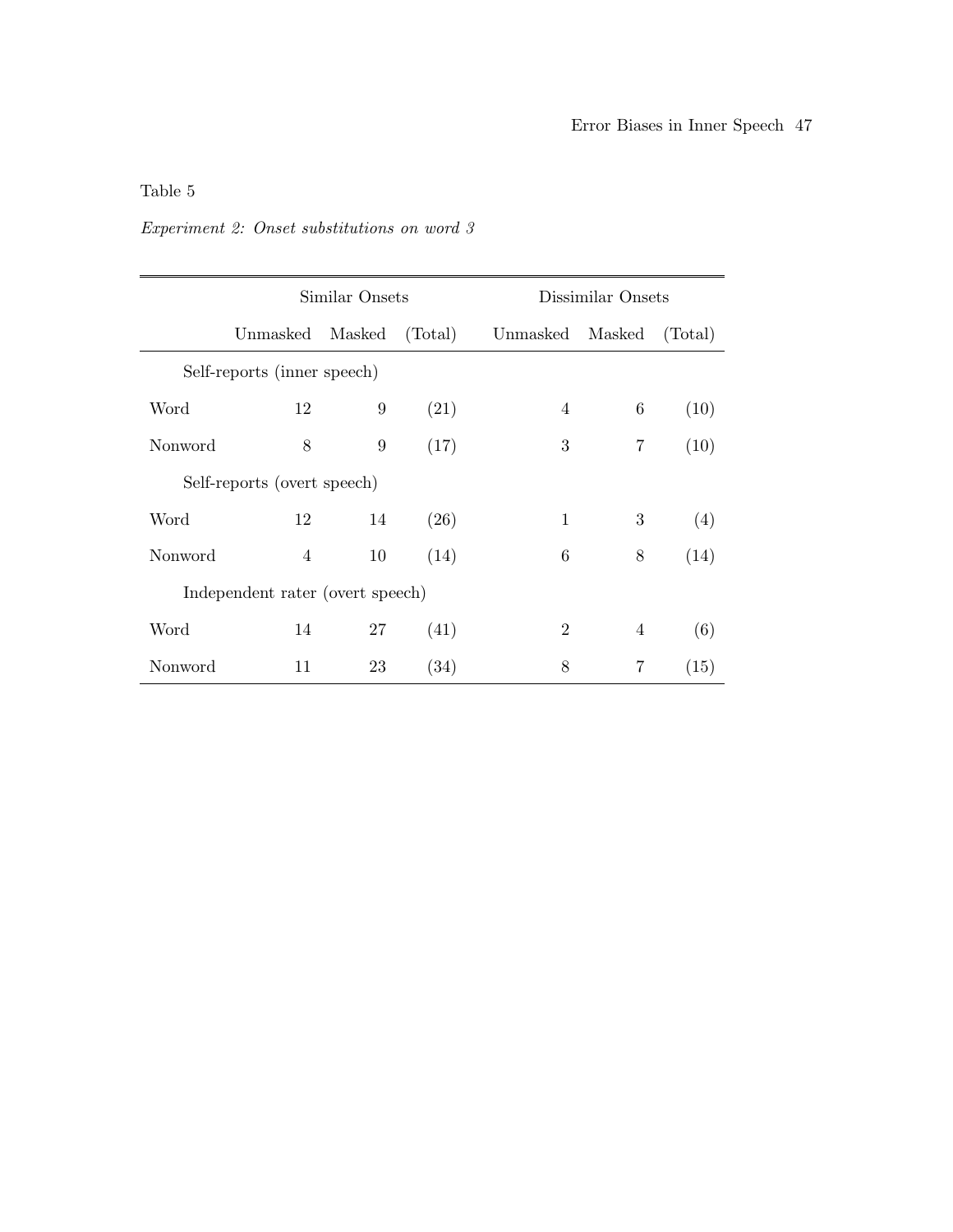Experiment 2: Model coefficients and probabilities for best-fitting models. All intercepts represent unmasked conditions.

| Predictor                      | Value                                                     | Coefficient | Std. Error | $p$ (coefficient = 0) |  |  |  |
|--------------------------------|-----------------------------------------------------------|-------------|------------|-----------------------|--|--|--|
| Inner vs. overt speech, word 3 |                                                           |             |            |                       |  |  |  |
| (Intercept)                    | Nonword, Dissimilar, Inner                                | $-4.86$     | 0.25       | < .001                |  |  |  |
| Similarity                     | Similar                                                   | 0.77        | 0.21       | < .001                |  |  |  |
|                                | Inner speech only, word 3                                 |             |            |                       |  |  |  |
| (Intercept)                    | Nonword, Dissimilar                                       | $-4.99$     | 0.33       | < .001                |  |  |  |
| Similarity                     | Similar                                                   | 0.69        | 0.30       | .022                  |  |  |  |
|                                | Inner vs. overt speech, words 2 and 3                     |             |            |                       |  |  |  |
| (Intercept)                    | Dissimilar, Inner                                         | $-5.21$     | 0.22       | <.001                 |  |  |  |
| Similarity                     | Similar                                                   | 0.74        | 0.18       | < .001                |  |  |  |
|                                | Overt speech (participants vs. independent rater), word 3 |             |            |                       |  |  |  |
| (Intercept)                    | Nonword, Dissimilar, Ppts                                 | $-5.56$     | 0.23       | < .001                |  |  |  |
| Similarity                     | Similar                                                   | 0.94        | 0.13       | $<.001$               |  |  |  |
| Rater                          | Independent rater                                         | 0.66        | 0.12       | <.001                 |  |  |  |
| Masking                        | Masked                                                    | 0.51        | 0.12       | .014                  |  |  |  |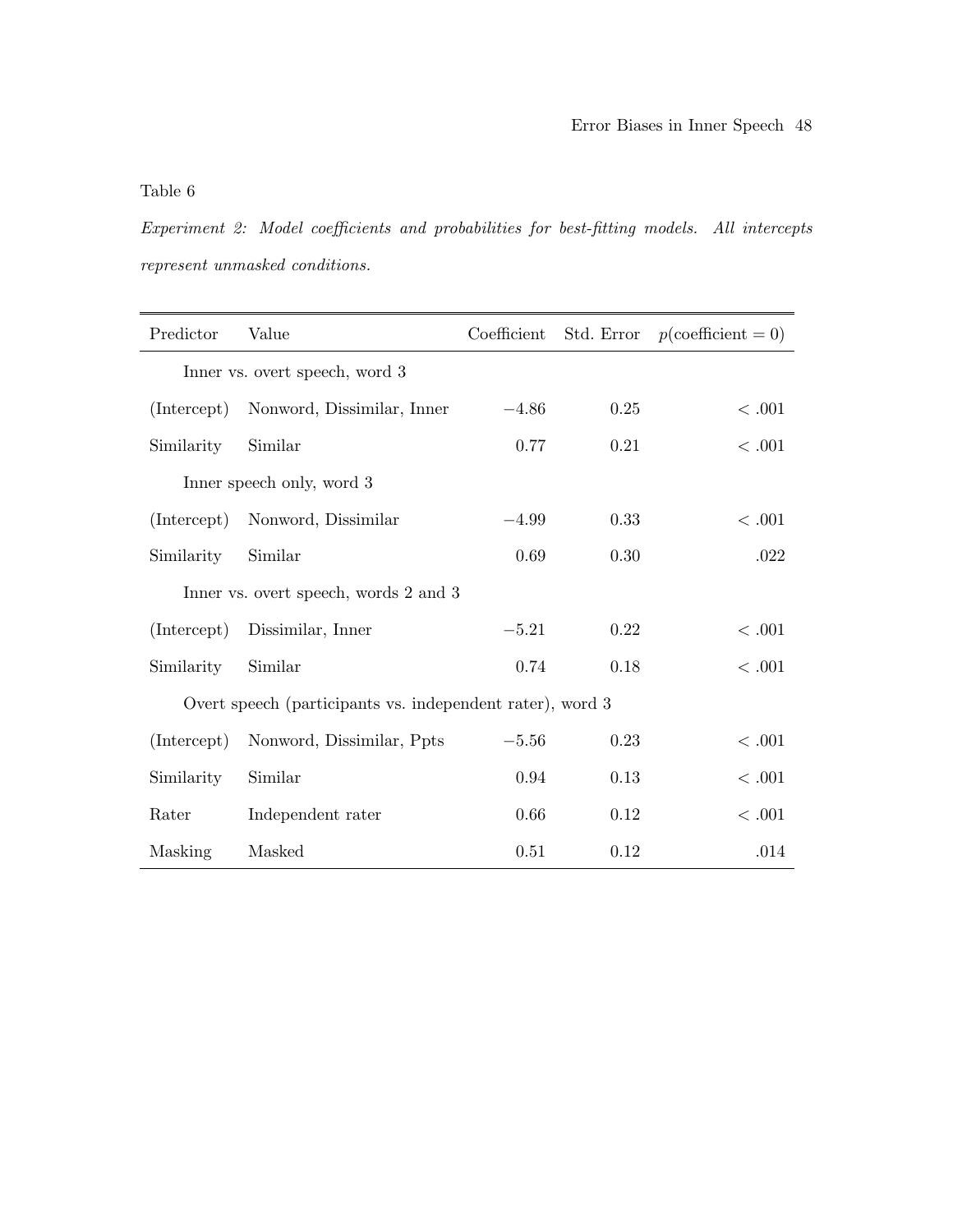## Experiment 3: Onset substitutions on word 3

|         |                                  | Similar Onsets Dissimilar Onsets |  |  |  |  |
|---------|----------------------------------|----------------------------------|--|--|--|--|
|         | Self-reports (inner speech)      |                                  |  |  |  |  |
| Word    | 16                               | 7                                |  |  |  |  |
| Nonword | 6                                | 2                                |  |  |  |  |
|         | Self-reports (overt speech)      |                                  |  |  |  |  |
| Word    | 20                               | 11                               |  |  |  |  |
| Nonword | 12                               | $\mathbf{1}$                     |  |  |  |  |
|         | Independent rater (overt speech) |                                  |  |  |  |  |
| Word    | 24                               | 16                               |  |  |  |  |
| Nonword | 14                               | 1                                |  |  |  |  |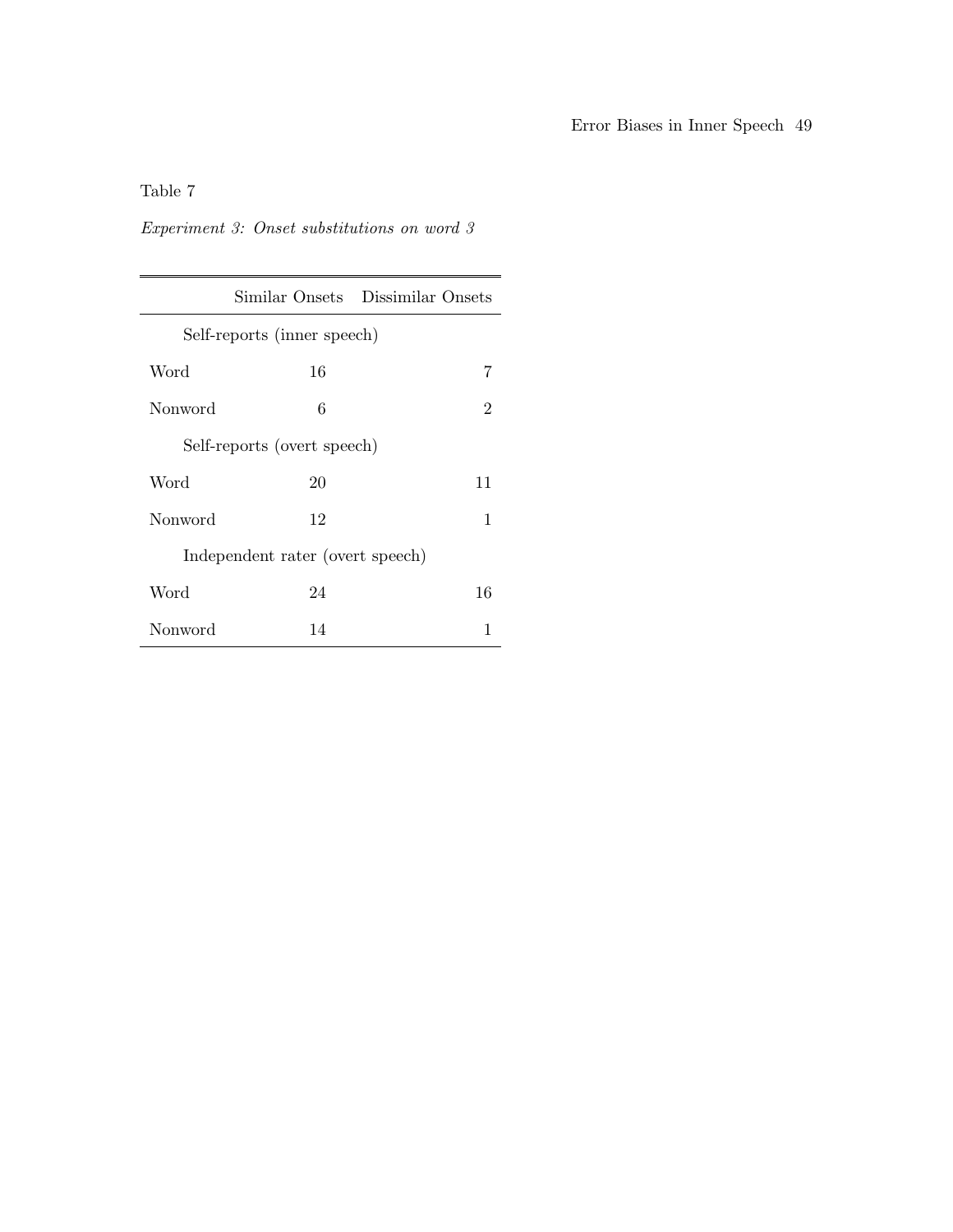Experiment 3: Model coefficients and probabilities for best-fitting models.

| Predictor   | Value                                                     | Coefficient | Std. Error | $p$ (coefficient = 0) |
|-------------|-----------------------------------------------------------|-------------|------------|-----------------------|
|             | Inner vs. overt speech, word 3                            |             |            |                       |
| (Intercept) | Nonword, Dissimilar                                       | $-6.31$     | 0.39       | < .001                |
| Lexicality  | Word                                                      | 0.99        | 0.27       | $<.001$               |
| Similarity  | Similar                                                   | 0.99        | 0.27       | < .001                |
|             | Inner speech only, word 3                                 |             |            |                       |
| (Intercept) | Nonword, Dissimilar, Inner                                | $-6.24$     | 0.54       | < .001                |
| Lexicality  | Word                                                      | 1.08        | 0.49       | .027                  |
| Similarity  | Similar                                                   | 0.90        | 0.43       | .038                  |
|             | Inner vs. overt speech, words 2 and 3                     |             |            |                       |
| (Intercept) | Dissimilar, Inner                                         | $-6.04$     | 0.29       | $<.001$               |
| Similarity  | Similar                                                   | 0.98        | 0.24       | $<.001$               |
|             | Overt speech (participants vs. independent rater), word 3 |             |            |                       |
| (Intercept) | Nonword, Dissimilar, Ppts                                 | $-6.98$     | 0.36       | < .001                |
| Rater       | Independent rater                                         | 0.36        | 0.17       | .030                  |
| Lexicality  | Word                                                      | 0.88        | 0.19       | $<.001$               |
| Similarity  | Similar                                                   | 1.06        | 0.18       | <.001                 |